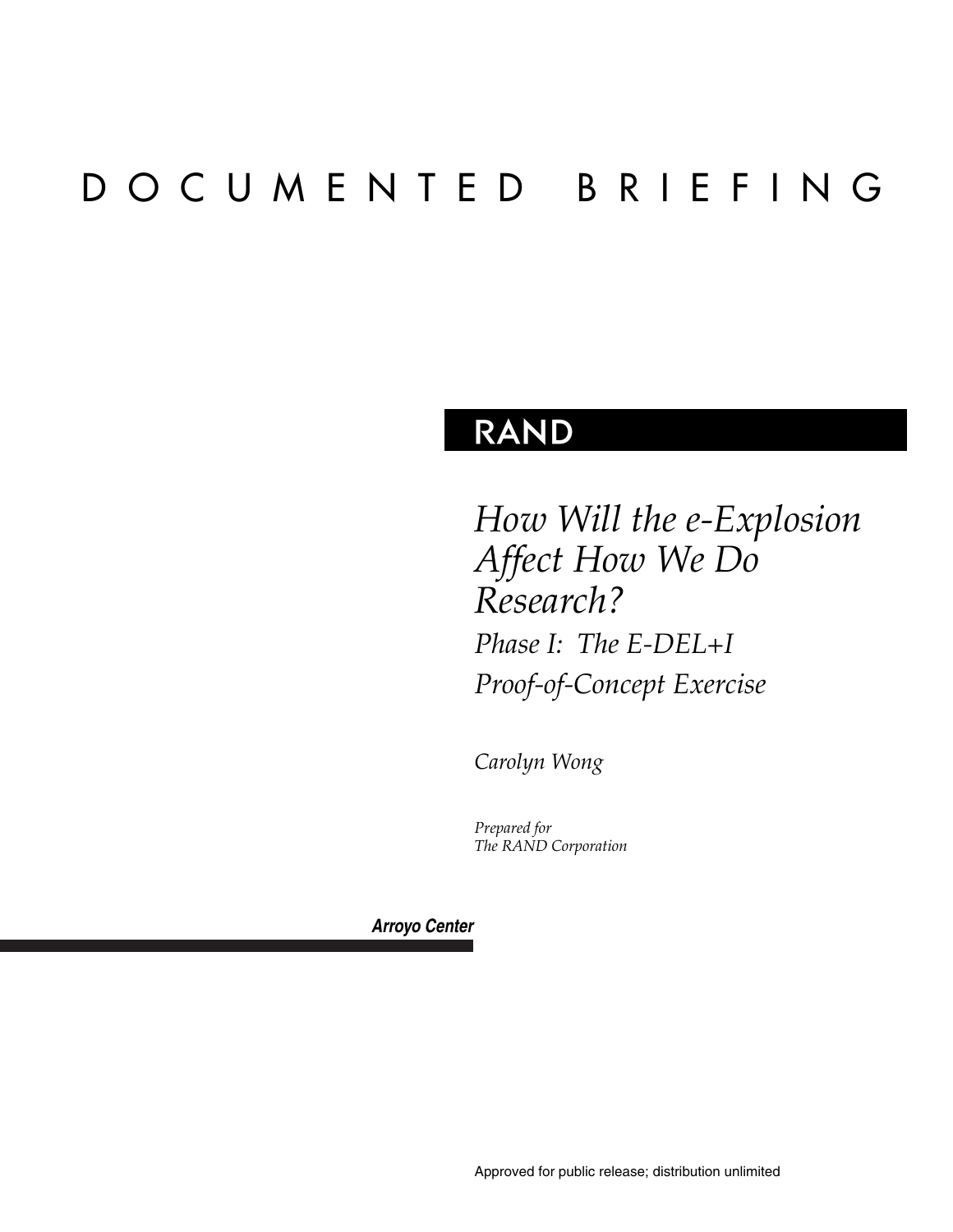This documented briefing results from RAND's continuing program of self-sponsored independent research. Support for such research is provided, in part, by donors and by the independent research and development provisions of RAND's contracts for the operation of its U.S. Department of Defense federally funded research and development centers.

ISBN: 0-8330-3309-3

The RAND documented briefing series is a mechanism for timely, easy-to-read reporting of research that has been briefed to the client and possibly to other audiences. Although documented briefings have been formally reviewed, they are not expected to be comprehensive or definitive. In many cases, they represent interim work.

RAND is a nonprofit institution that helps improve policy and decisionmaking through research and analysis. RAND® is a registered trademark. RAND's publications do not necessarily reflect the opinions or policies of its research sponsors.

#### © Copyright 2003 RAND

All rights reserved. No part of this book may be reproduced in any form by any electronic or mechanical means (including photocopying, recording, or information storage and retrieval) without permission in writing from RAND.

Published 2003 by RAND 1700 Main Street, P.O. Box 2138, Santa Monica, CA 90407-2138 1200 South Hayes Street, Arlington, VA 22202-5050 201 North Craig Street, Suite 202, Pittsburgh, PA 15213-1516 RAND URL: http://www.rand.org/ To order RAND documents or to obtain additional information, contact Distribution Services: Telephone: (310) 451-7002; Fax: (310) 451-6915; Email: order@rand.org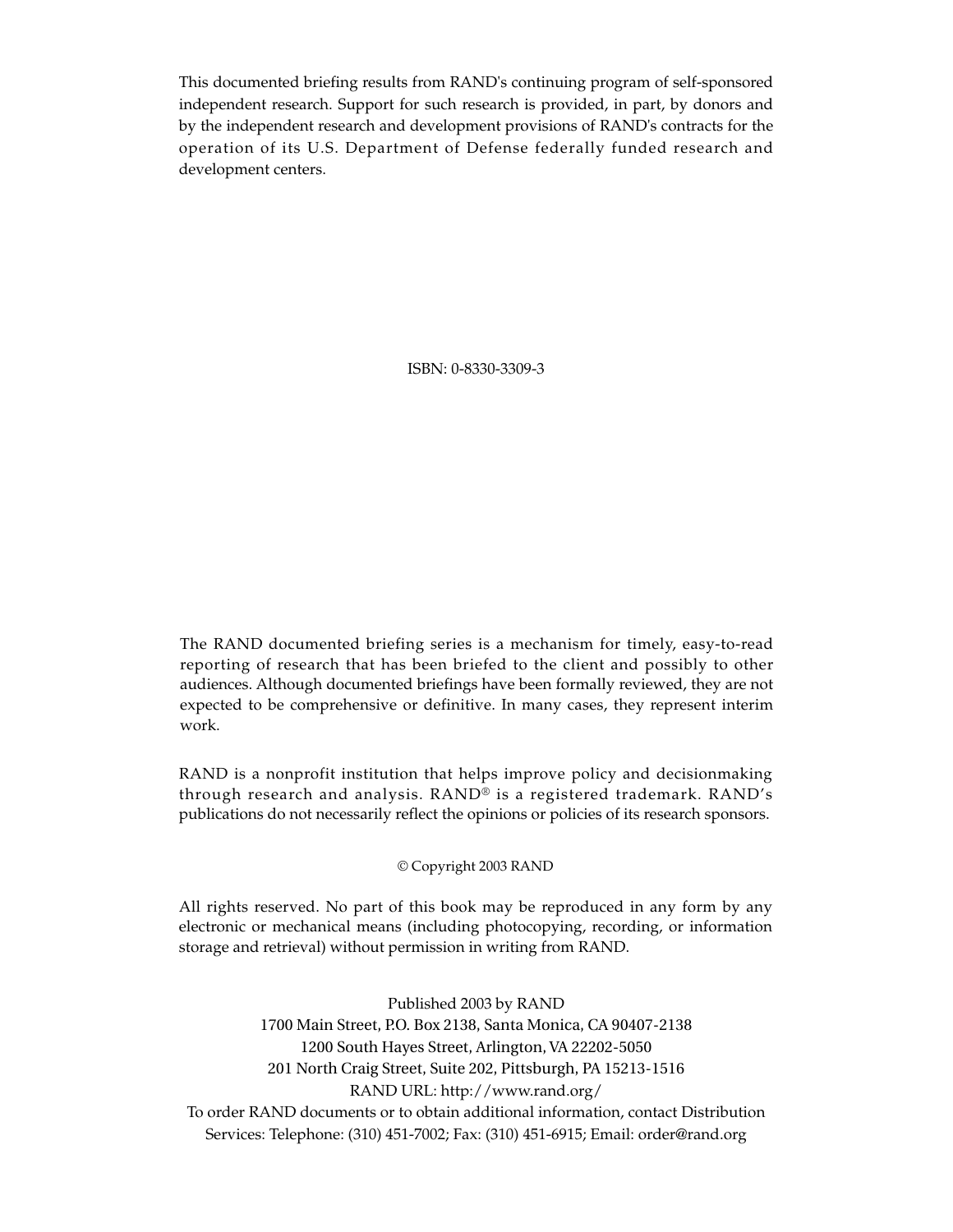#### **PREFACE**

This documented briefing reports on the "How Will the e-Explosion Affect How We Do Research?" Project. In particular, it documents work performed during Phase I of the project, including descriptions of a research framework, examples of e-based capabilities associated with various components of the research framework, and a proofof-concept exercise conducted to show feasibility and effectiveness of an e-based capability called "E-DEL+I." The work will interest those involved in research with participants in diverse locations.

This research results from RAND's continuing program of self-sponsored independent research. The author acknowledges the support for such research provided, in part, by the independent research and development provisions of RAND's contracts for the operation of its U.S. Department of Defense federally funded research and development centers.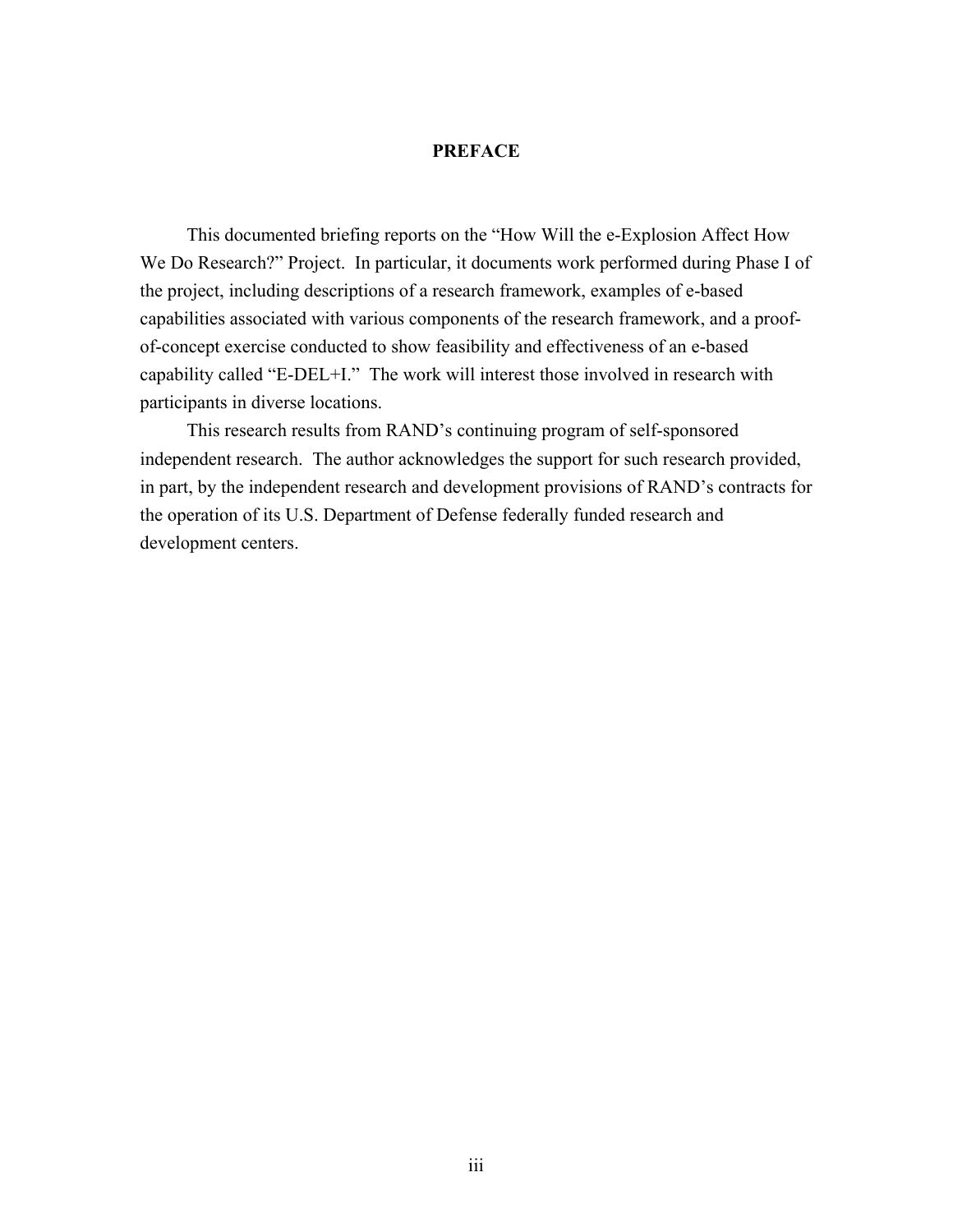#### **ACKNOWLEDGMENTS**

The author thanks Mark Bernstein and Thomas Blaschke for their insightful reviews and constructive comments. In addition, the author acknowledges the members of the "How Will the e-Explosion Affect How We Do Research?" Project team, the members of the Arroyo Center Smart Outsourcing Project team, and participants in the E-DEL+I proof-of-concept exercises for their contributions: Sidney Atkinson, Elliot Axelband, James Bonomo, James Dewar, Paul Ehle, Paul Gaertner, Daniel Gonzales, Jon Grossman, Bruce Held, Kenneth Horn, Michael Hynes, Richard Montgomery, David Owen, Christopher Pernin, Calvin Shipbaugh, and Sally Sleeper. The author also thanks Nikki Shacklett and Daniel Sheehan for their skillful editing and Janie Young for her assistance in document preparation.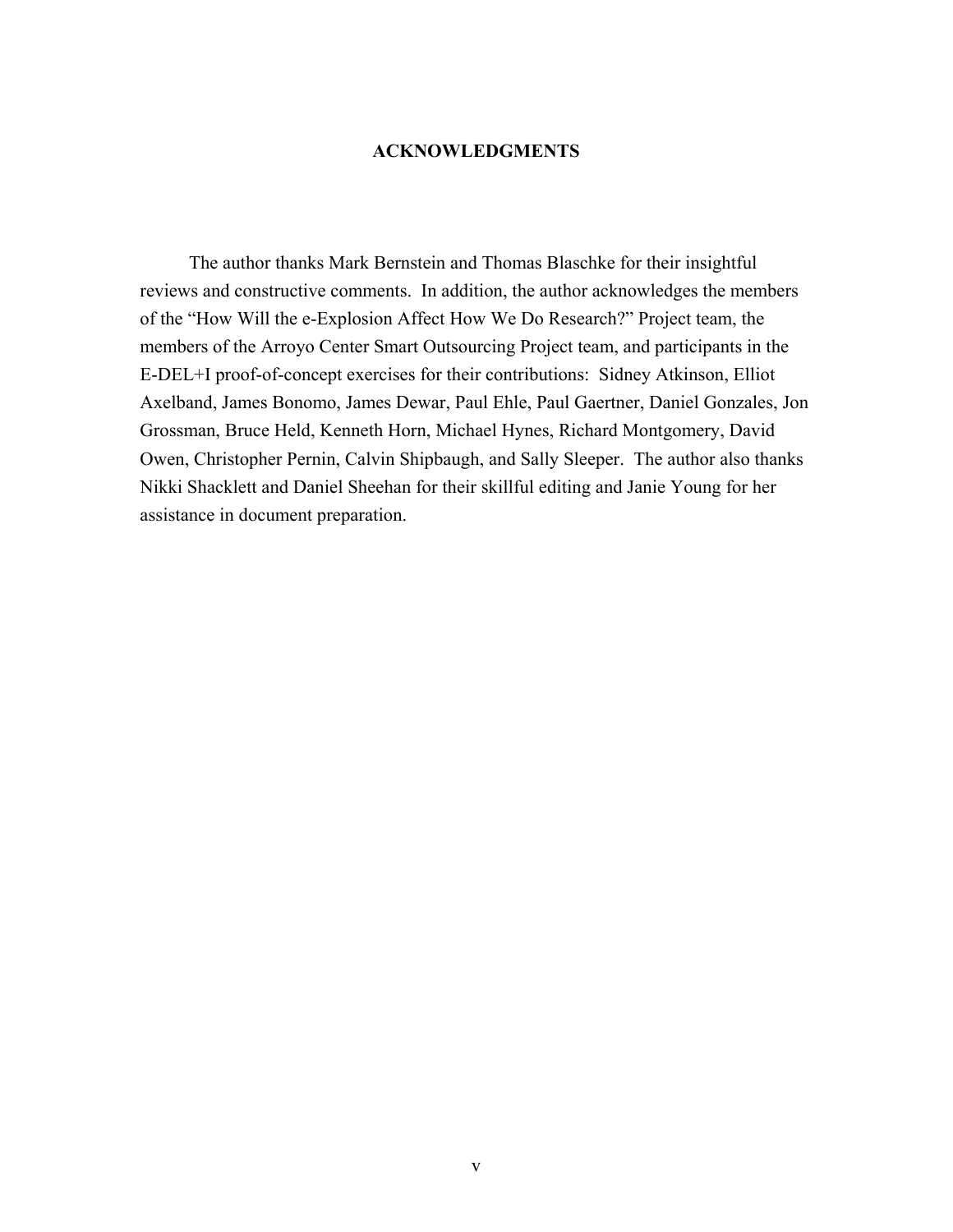### **GLOSSARY**

| DoD         | Department of Defense                                     |
|-------------|-----------------------------------------------------------|
| $E-DEL+I$   | Electronic Decision Enhancement Leverager plus Integrator |
| <b>FCS</b>  | <b>Future Combat System</b>                               |
| IR&D        | <b>Independent Research and Development</b>               |
| Mac         | Macintosh computer                                        |
| <b>NASA</b> | National Aeronautics and Space Administration             |
| PC          | Windows based computer                                    |
| R&D         | Research and development                                  |
| <b>VTC</b>  | Videoteleconference                                       |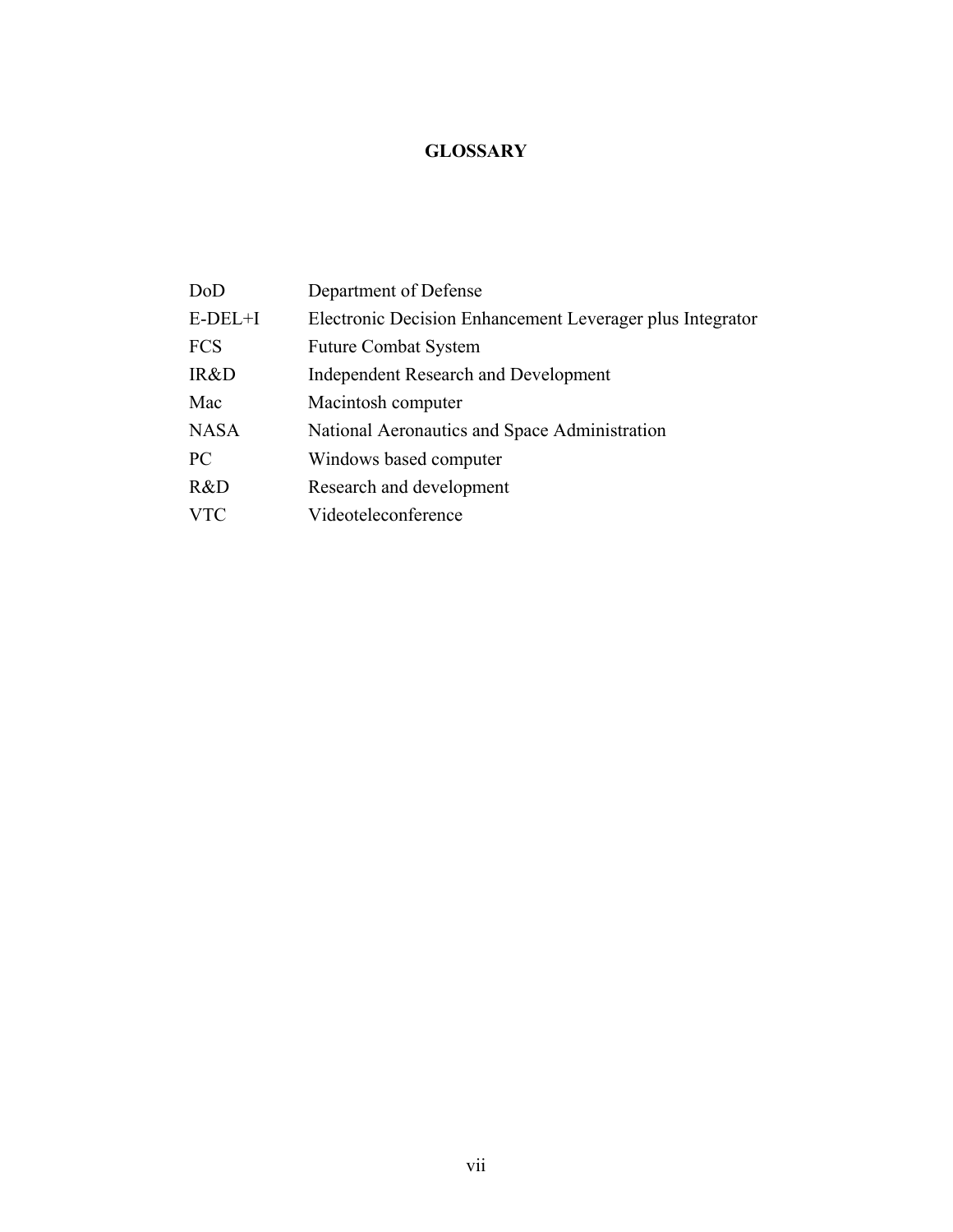# How Will the e-Explosion Affect How We Do Research?

Phase I: The E-DEL+I Proof-of-Concept Exercise

Carolyn Wong

C. Wong, E-Explosion DB, 03/08/2001 1:16 PM, 1

This Independent Research and Development (IR&D) project is entitled "How Will the e-Explosion Affect How We Do Research?" For the purposes of this project, "e-explosion" means the proliferation and increased accessibility of computers and computer-based capabilities, such as the Internet and software packages, as well as the facilitation this type of automation has brought to many tasks.

In the last decade, the "e-explosion" in the United States has changed nearly every aspect of how tasks and activities in the business, government, and personal worlds are conducted. For example, customers can place orders for everything from clothing to groceries on the Internet, the government accepts proposals electronically, and a large population uses e-mail regularly to communicate with friends and relatives. With the emergence of network communications, a new form of exchanging ideas, opinions, and results has also quietly emerged in the world of mathematical, technological, and scientific research. This project explores how research might be affected by the e-explosion.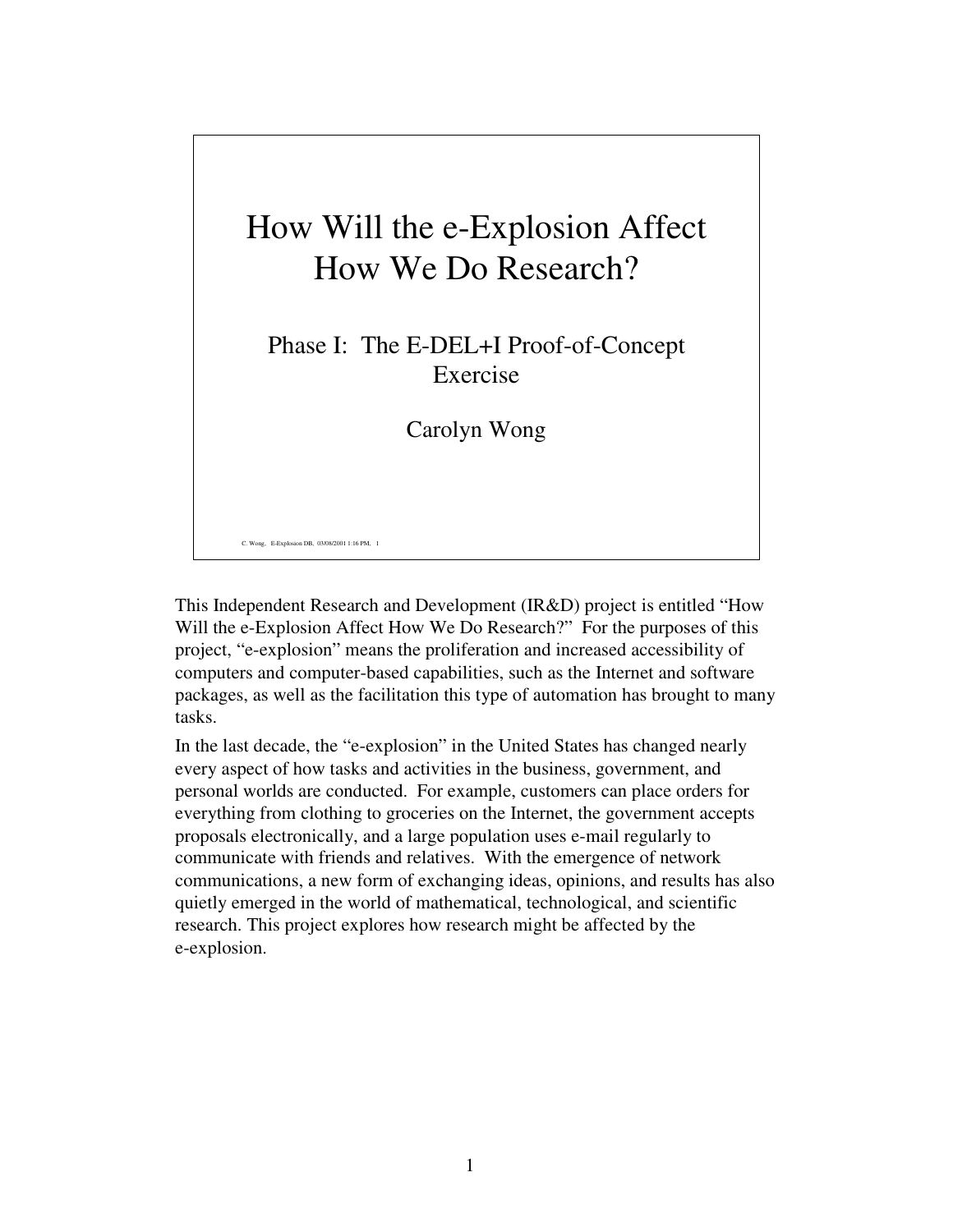# Outline

### $\blacktriangleright$  Introduction

- Taxonomy of e-Based Research Tools
- Alternative Implementation Strategies
- E-DEL+I Proof-of-Concept Exercise
- Observations
- Appendix: Detailed Description of Research Framework

C. Wong, E-Explosion DB, 03/08/2001 1:16 PM, 2

In this documented briefing, we will first provide an introduction to the e-Explosion Project, including its two phases. That discussion will be followed by a description of the taxonomy work accomplished in the first phase of the project. Alternative strategies for conducting the proof-of-concept exercise, including a comparison of software packages, is presented next. It is followed by a description of the E-DEL+I (Electronic Decision Enhancement Leverager plus Integrator) proof-of-concept exercise. The briefing concludes with observations and insights drawn from the proof-of-concept exercise. The appendix contains a detailed description of the research framework.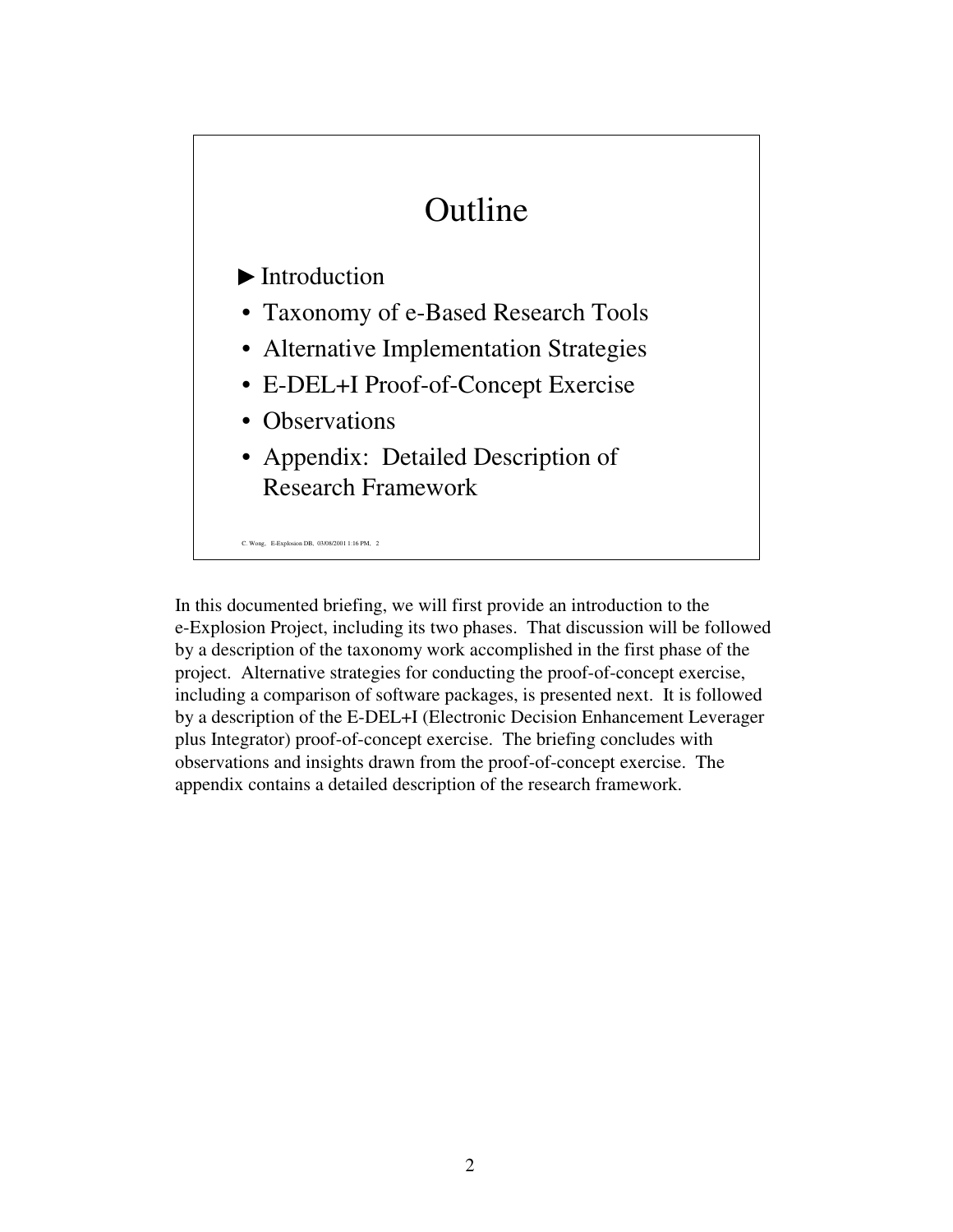### C. Wong, E-Explosion DB, 03/08/2001 1:16 PM, 3 Purpose To understand how the "e-explosion" will affect how research is performed in the future • Demonstrate feasibility of e-based research techniques to facilitate research with participants in diverse locations – Identify candidate techniques – Conduct proof-of-concept experiments – Evaluate effectiveness • Two Phases – Phase I: Research framework and E+DEL+I proof-ofconcept exercise – Phase II: Taxonomy of e-based capabilities and suite of e-based research tools

The purpose of this project is to understand how the e-explosion will affect how research is performed in the future.

The participation of personnel in different locations can often enrich research and analysis activities. However, in science, technology, and other disciplines, research and analysis have largely been performed at single sites or divided into separate tasks if multiple sites are used. Findings of the multiple tasks are then integrated by one of the parties, and the result is considered collaborative research. With the instantaneous communication capability provided by the network, ideas, opinions, and results of ongoing research can now be transmitted instantly between numerous experts all over the world, with unlimited follow-up on ideas expressed in the exchanges. Real-time collaborative efforts can now more closely resemble scientists truly working side-by-side to accomplish a common goal. Thus, e-communication opens up opportunities to perform research in ways different from the traditional methods.

While research using e-based capabilities has some advantages, some problems might also make this approach inappropriate for some applications. For example, verification of information might be more difficult and work in progress might be disseminated prematurely. These issues should be considered before deciding to use an e-based capability. The appropriateness of using an e-based capability versus a more conventional approach should be decided on a case-by-case basis.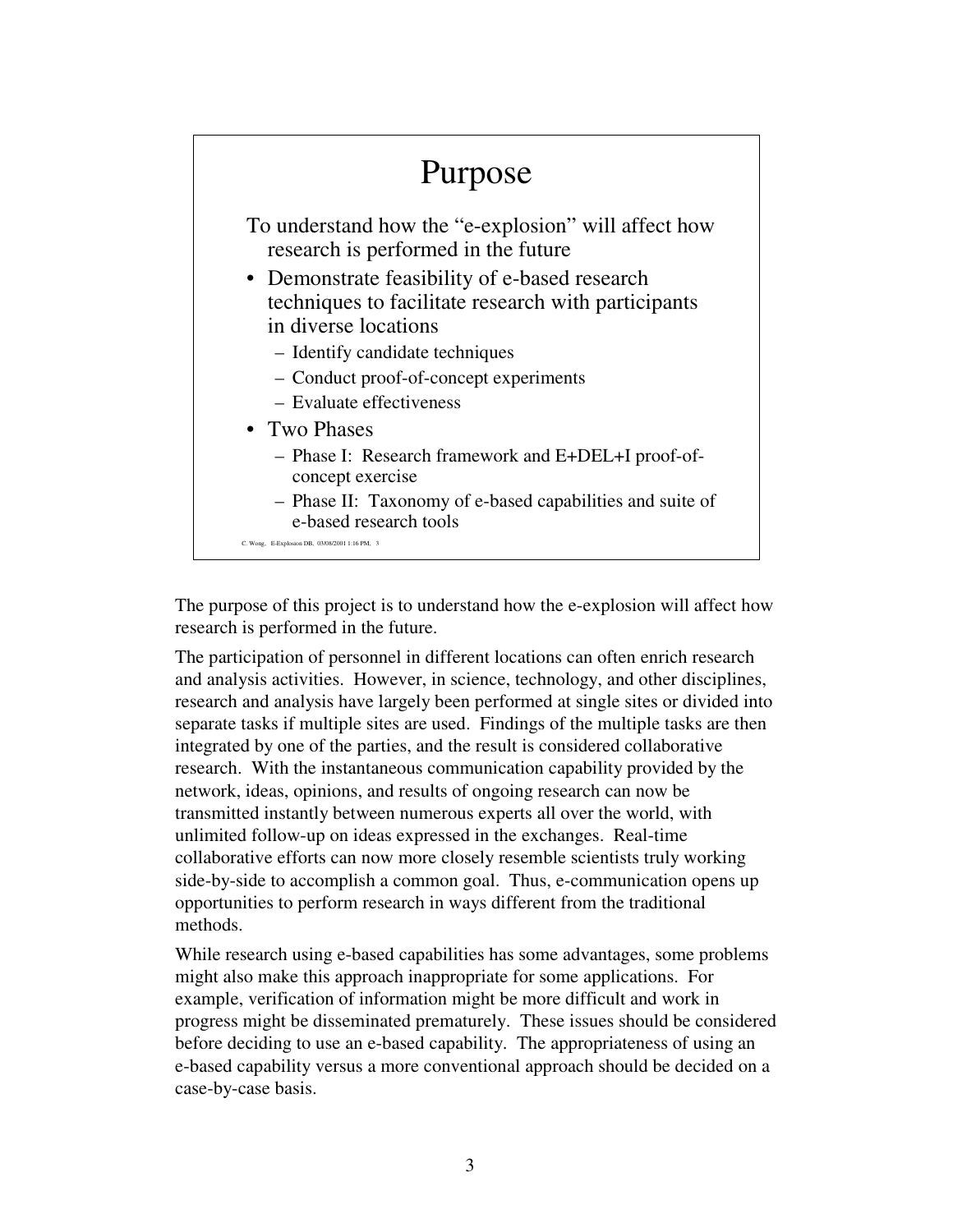E-based approaches to research are not new to RAND. For example, in 1998 RAND researchers conducted a successful proof-of-concept demonstration of a Web-based science and technology planning technique called HyperForum. (See R. J. Lempert and J. Bonomo, *New Methods for Robust Science and Technology Planning,* Santa Monica, Calif.: RAND, DB-238-DARPA.)

To enhance our understanding of how the e-explosion will affect how we do research, this project will demonstrate the feasibility of e-based research techniques by showing how they can be used to facilitate research with participants in diverse locations. We will identify candidate techniques, conduct proof-of-concept experiments, and evaluate effectiveness.

The project has two phases. This first phase encompasses the development of a research framework and description of the E-DEL+I proof-of-concept exercise. The second phase will include a taxonomy of e-based research capabilities and description of a suite of e-based research tools.

This documented briefing describes work accomplished in Phase I. It includes a description of the research framework. Examples of e-based capabilities that can be associated with some framework elements are also given to illustrate how a research taxonomy of e-based capabilities can be formed. The E-DEL+I capability is described in the report as a consensus-building technique. The documented briefing concludes with observations and insights from the proofof-concept exercise.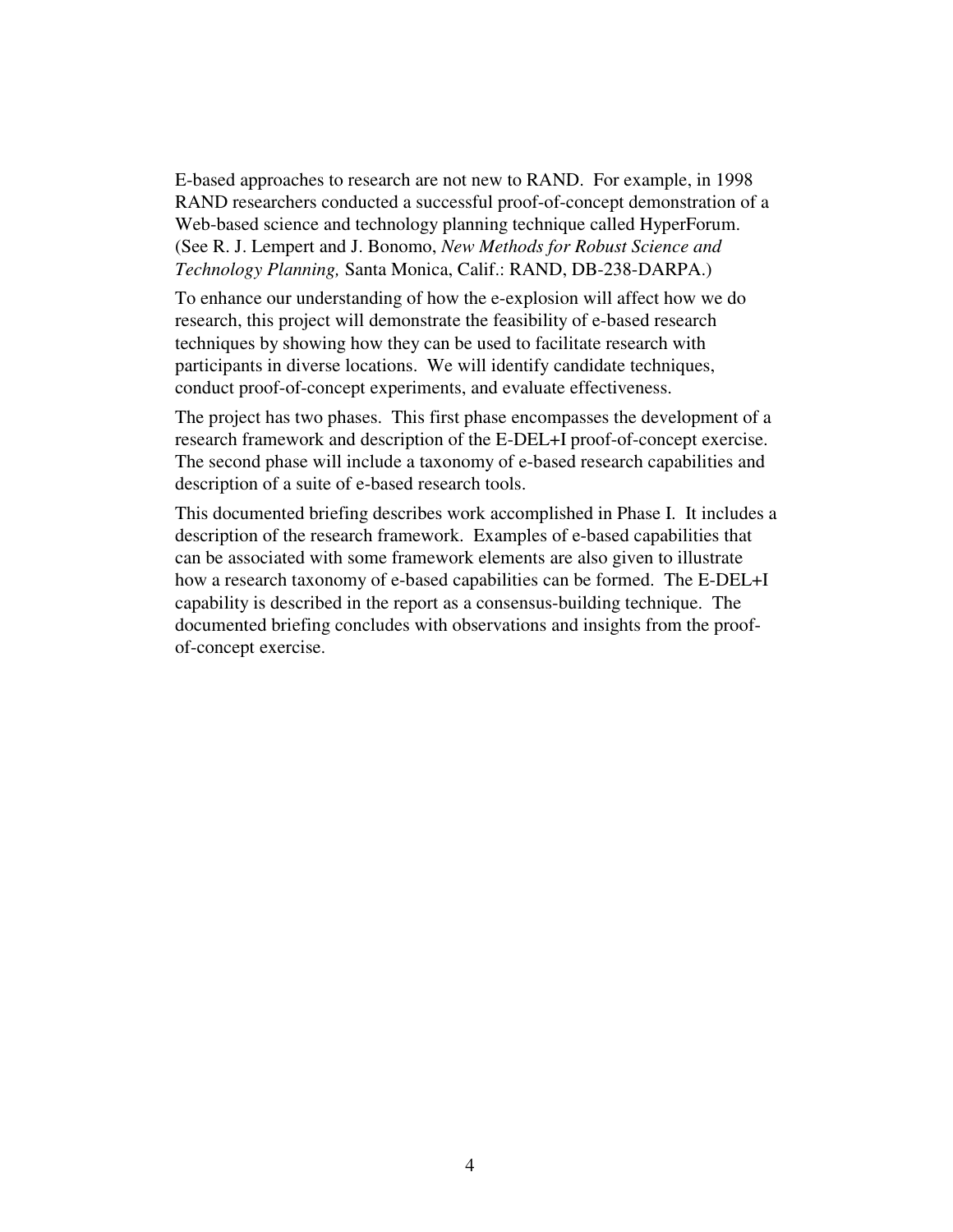

This project has two intertwined objectives that will be accomplished in the two phases of the project. This documented briefing documents work on both objectives accomplished during the first phase. The first objective is to develop a taxonomy of e-based research tools. The taxonomy will be based on a research framework. The framework is a representation of the interlocking steps of the generic research process. By understanding what happens at each step, we can focus attention on what e-based capabilities might enhance performance.

The second objective of the project is to investigate potentially beneficial e-capabilities. In particular, we are interested in tools that will allow for collaborative research among participants in diverse locations. We are also interested in established research techniques that might be improved, extended, or expanded through electronic implementation. Finally, we are interested in identifying new capabilities made possible by the e-explosion. When we identify a capability that meets one or more of these criteria and existing technology is sufficient to demonstrate the capability, we will design and carry out proof-of-concept experiments to confirm the usefulness of the e-capability.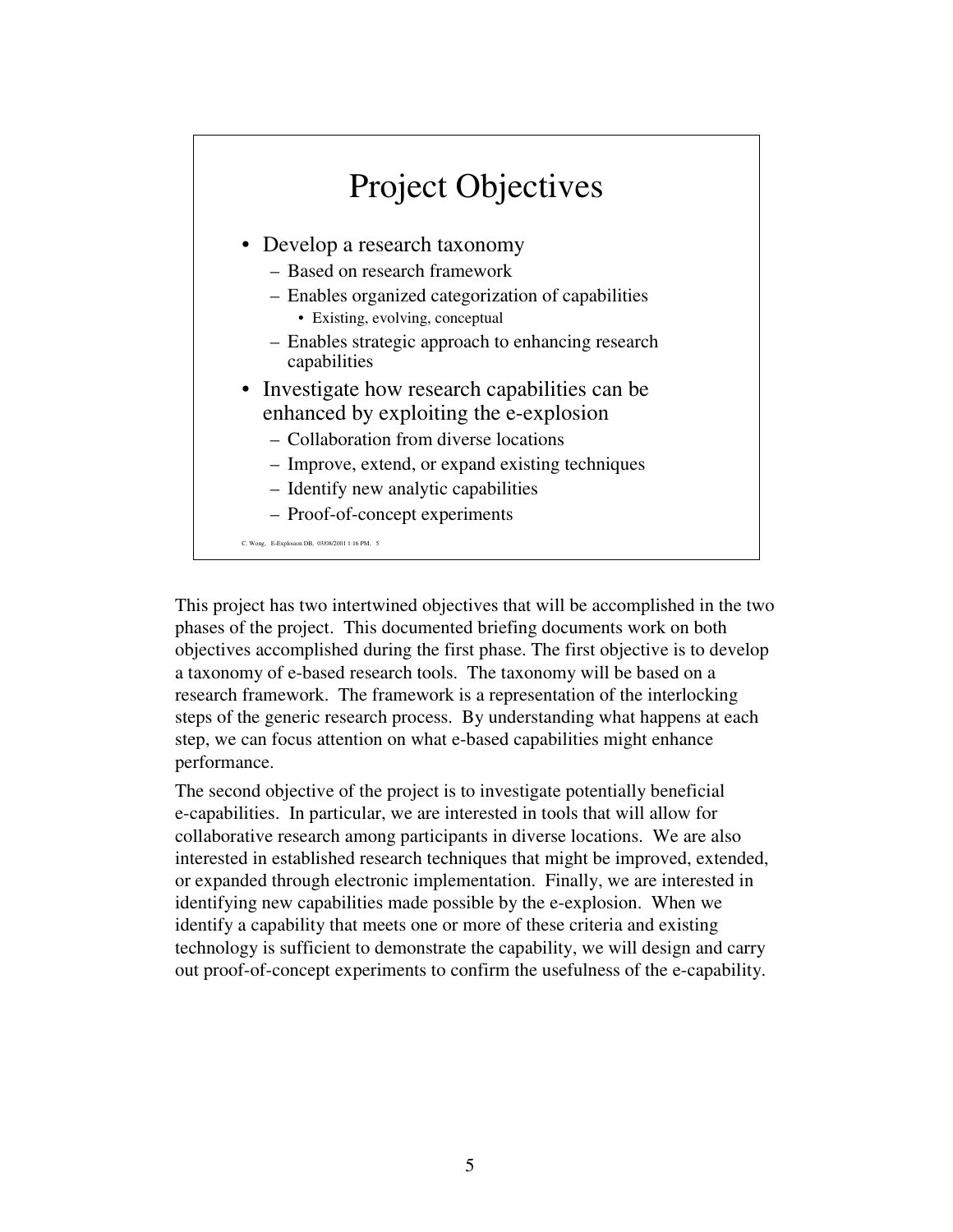# Outline

- Introduction
- Taxonomy of e-Based Research Tools
- Alternative Implementation Strategies
- E-DEL+I Proof-of-Concept Exercise
- Observations
- Appendix: Detailed Description of Research Framework

C. Wong, E-Explosion DB, 03/08/2001 1:16 PM, 6

We will now discuss the Phase I work performed on the taxonomy of e-based research tools task.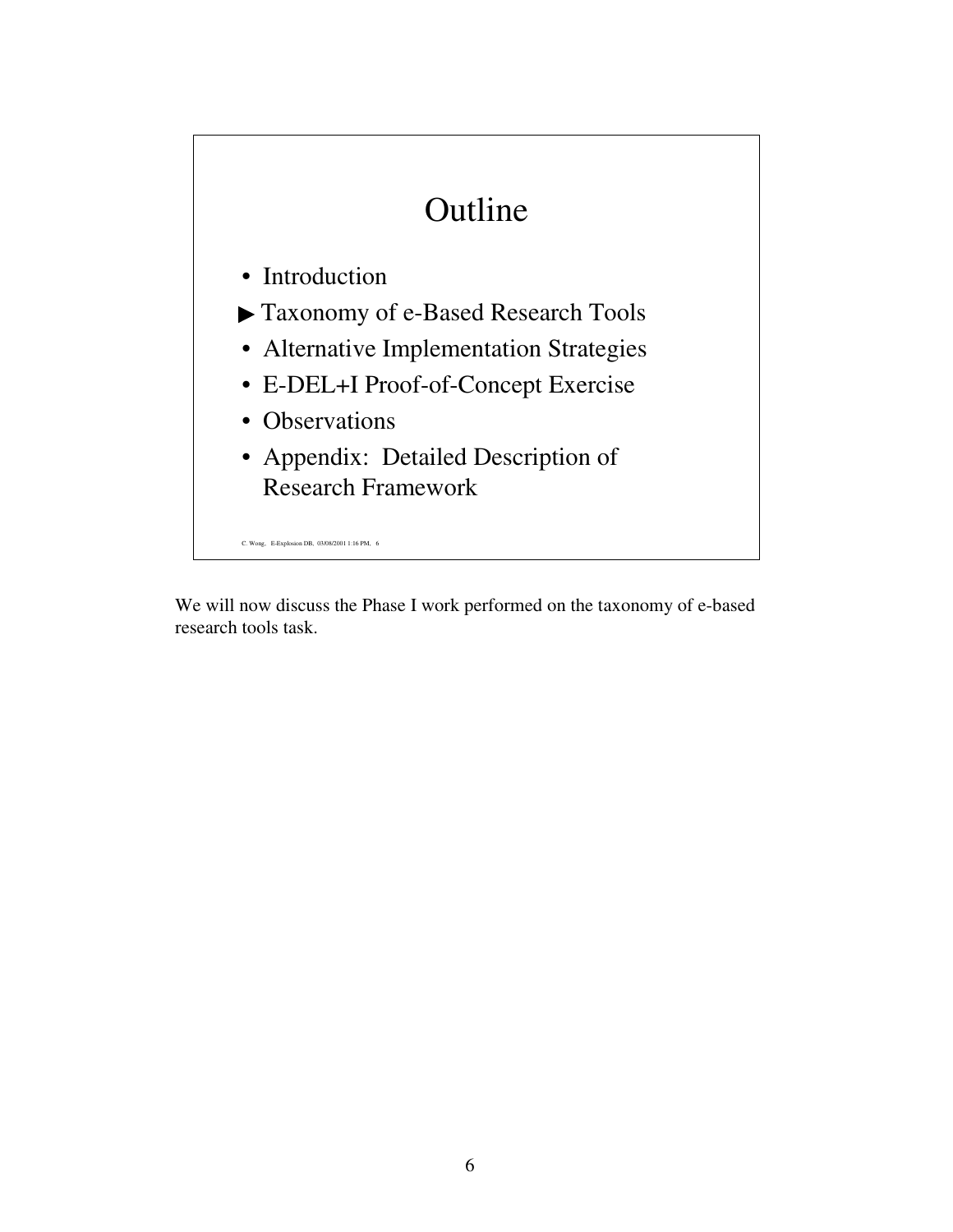### Taxonomy of e-Based Tools

- Taxonomy will include capabilities that are of interest to the Department of Defense, the Army, RAND, the greater research community, and the general public
	- Our focus will be on intersection of RAND, DoD, and Army
	- Alternative paths for capabilities of generic interest will be identified
- Taxonomy will enable identification of areas of focus

C. Wong, E-Explosion DB, 03/08/2001 1:16 PM, 7

The research taxonomy includes capabilities that are of interest to the Department of Defense (DoD), the Army, RAND, the greater research community, and the general public. In the project, we will focus on those capabilities that are of interest to the DoD, the Army, and RAND. Hence, the types of research we will focus on include basic scientific research, applied technical research, and policy analysis. Those capabilities that fall outside this intersection will remain in the taxonomy, but no proof-of-concept experiments will be designed to demonstrate their usefulness.

In addition to identifying potentially useful capabilities, tools, and techniques, the taxonomy will allow for identifying areas of focus. For example, if our goal were to use e-techniques for hypotheses formulation, the taxonomy will show what capabilities are most likely to contribute to that goal. In this manner, the taxonomy can be used to develop strategies for exploiting the e-explosion.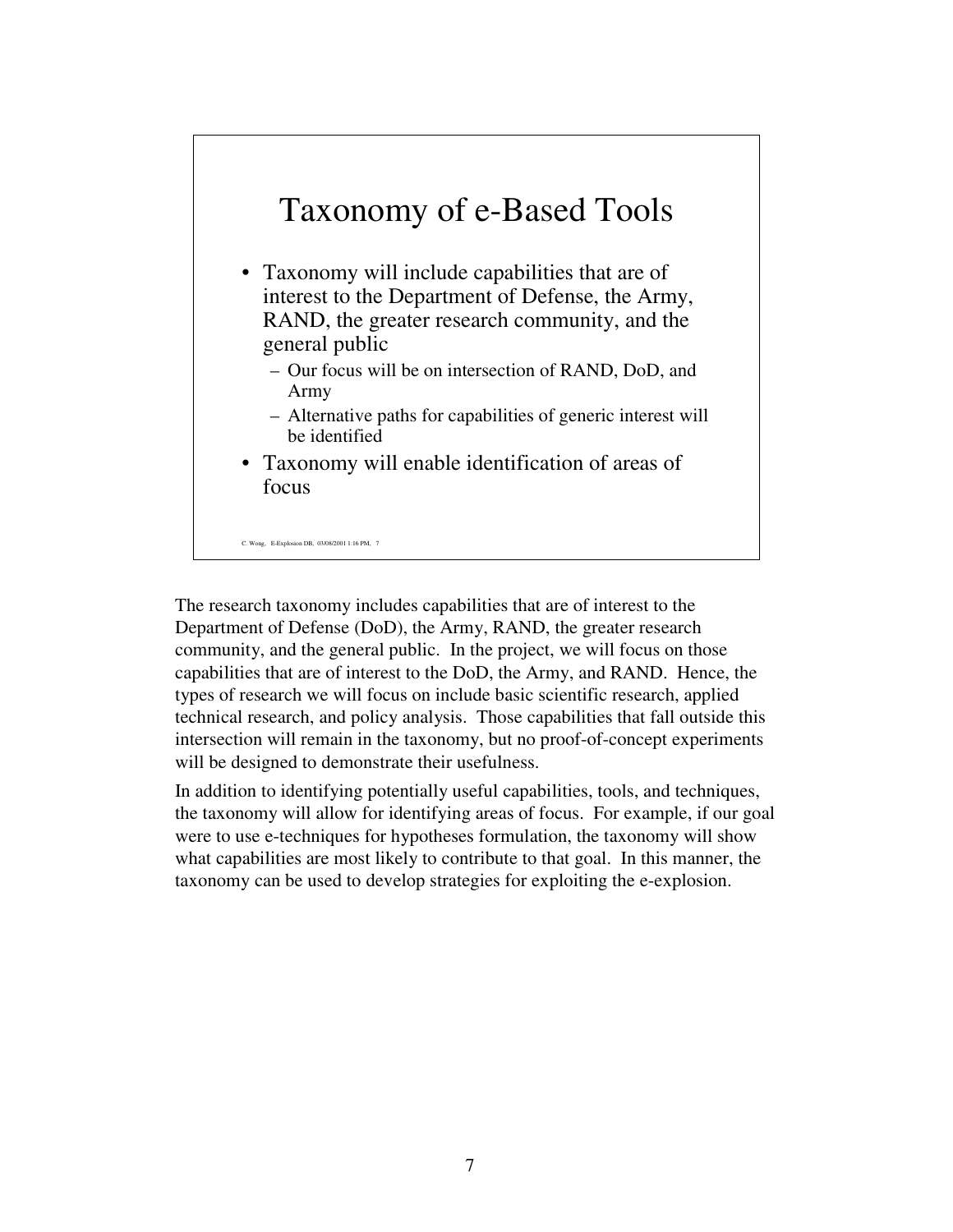

The taxonomy of e-based research tools is based on a research framework. The research framework contains the interlocking steps that make up the research process. Different types of research may entail different activities at each step. The framework allows for the many types of research and the variations on implementation and emphasis.

The framework we have developed is generic and reflects a research process. In this representation, research traverses each interlocking step. In particular, research performed at RAND and research performed by the Army traverses each step, although different organizations or groups may perform each step. This research framework is consistent with various versions of the scientific method.

The framework allows us to analyze in an organized way events during each phase of the research process. By understanding what is to be accomplished at each step, we are then prepared to identify e-tools that might enhance the performance of each step.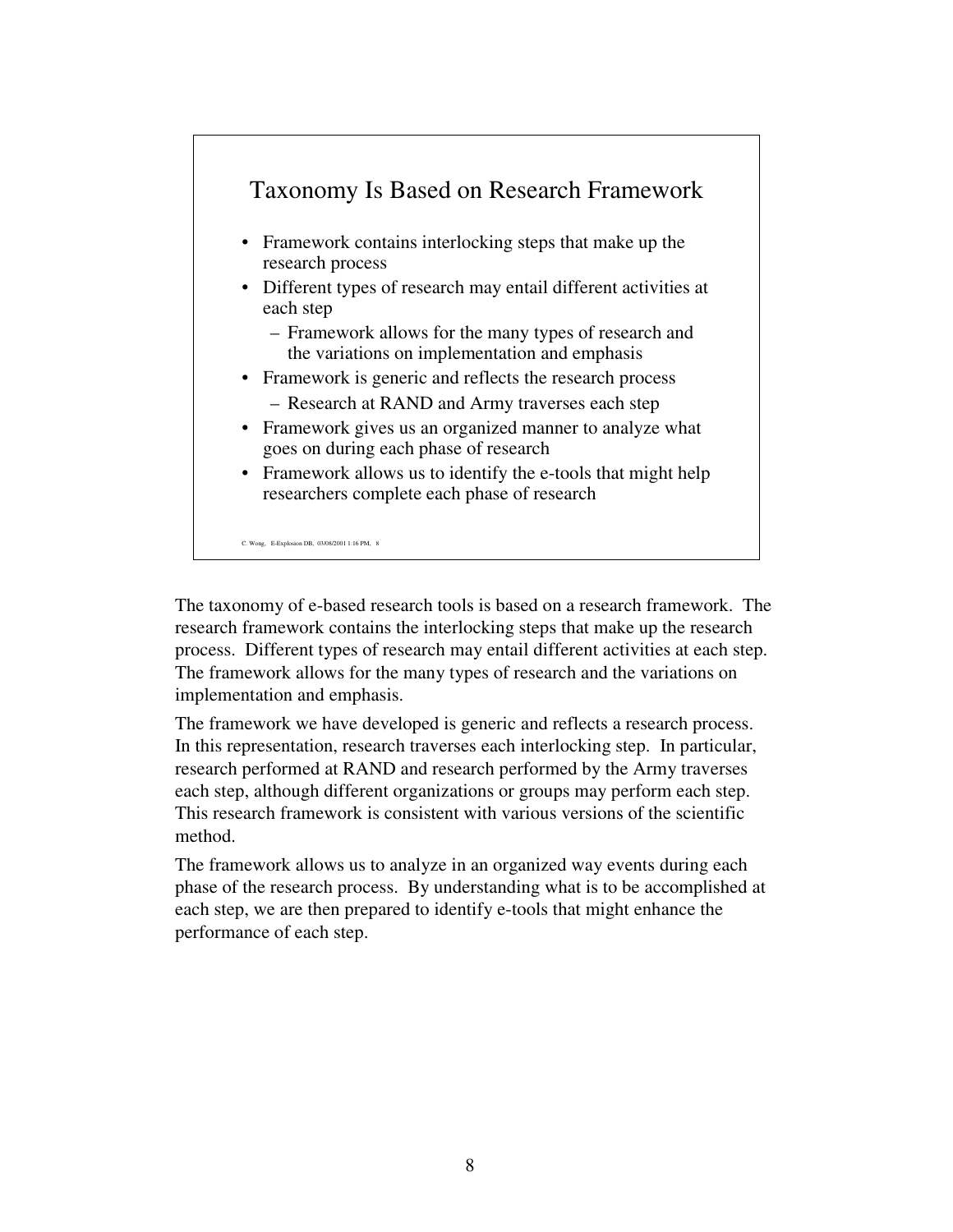

This figure depicts the research framework we developed for the taxonomy of e-based research tools. There are seven basic steps to the research process. These steps are shown above in the middle row of boxes. A research effort begins with an observation that generates a question to be investigated. This activity is followed by the formulation of a hypothesis. The researcher then makes a prediction about the hypothesis and proceeds to test the prediction. Analysis of the test results follows. That analysis is followed by an interpretation of the analysis and, finally, the researcher draws conclusions based on the entire research process. The research process ends with one or more conclusions regarding the question generated at the first step.

The backward arrows at the bottom of the boxes indicate the iterative nature of a typical research path. There may not be a one-time clean break between the steps. Rather, a set of formal or informal activities may help transition the research to the subsequent step.

The words in italics at the top of the figure show the products that result from the steps and that are input to the subsequent step. The "make observation and generate question" step results in a question that is input to the "formulate hypothesis" step. The "formulate hypothesis" step results in a hypothesis input to the "make prediction" step. The "make prediction" step results in a prediction input to the "test prediction" step. The "test prediction" step results in test results that are input to the "analyze test results" step. The "analyze test results" step results in an analysis of the test results input to the "interpret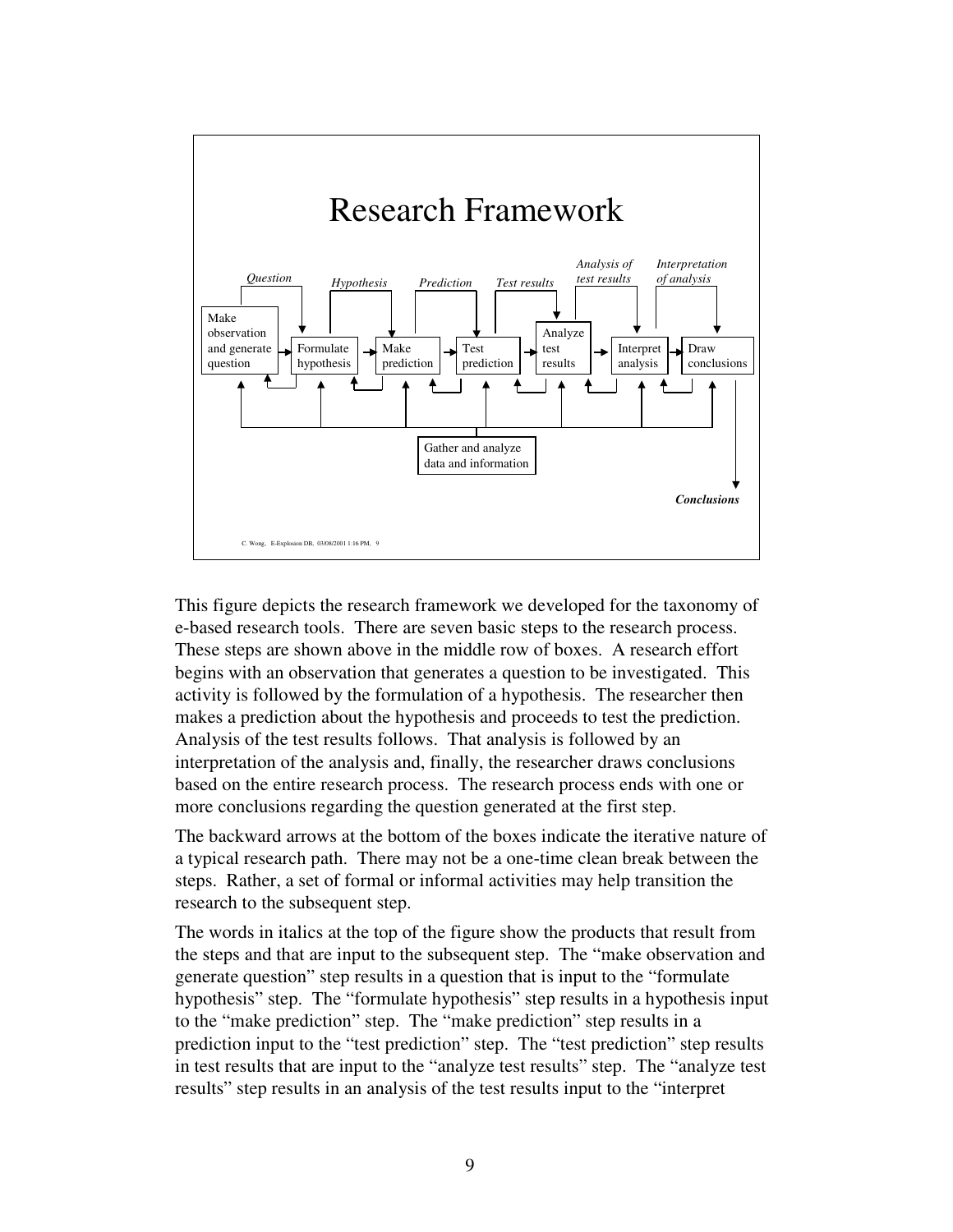analysis" step. The "interpret analysis" step results in an interpretation of the analysis input to the "draw conclusions" step. The "draw conclusions" step results in one or more conclusions that address the question the research considered.

One of the most difficult activities to place was the "gather and analyze data and information" activity. As the figure shows, this activity is actually performed at every step. Different emphasis and methods might be used to perform this activity at the different steps.

E-capabilities can enhance or facilitate one or more steps of the research process. By associating e-capabilities with the steps they can influence, the research framework can serve as a structure for organizing a taxonomy of e-capabilites.

More detailed descriptions of each of the steps and the "gather and analyze data and information" activity are presented in the appendix: "Detailed Description of the Research Framework."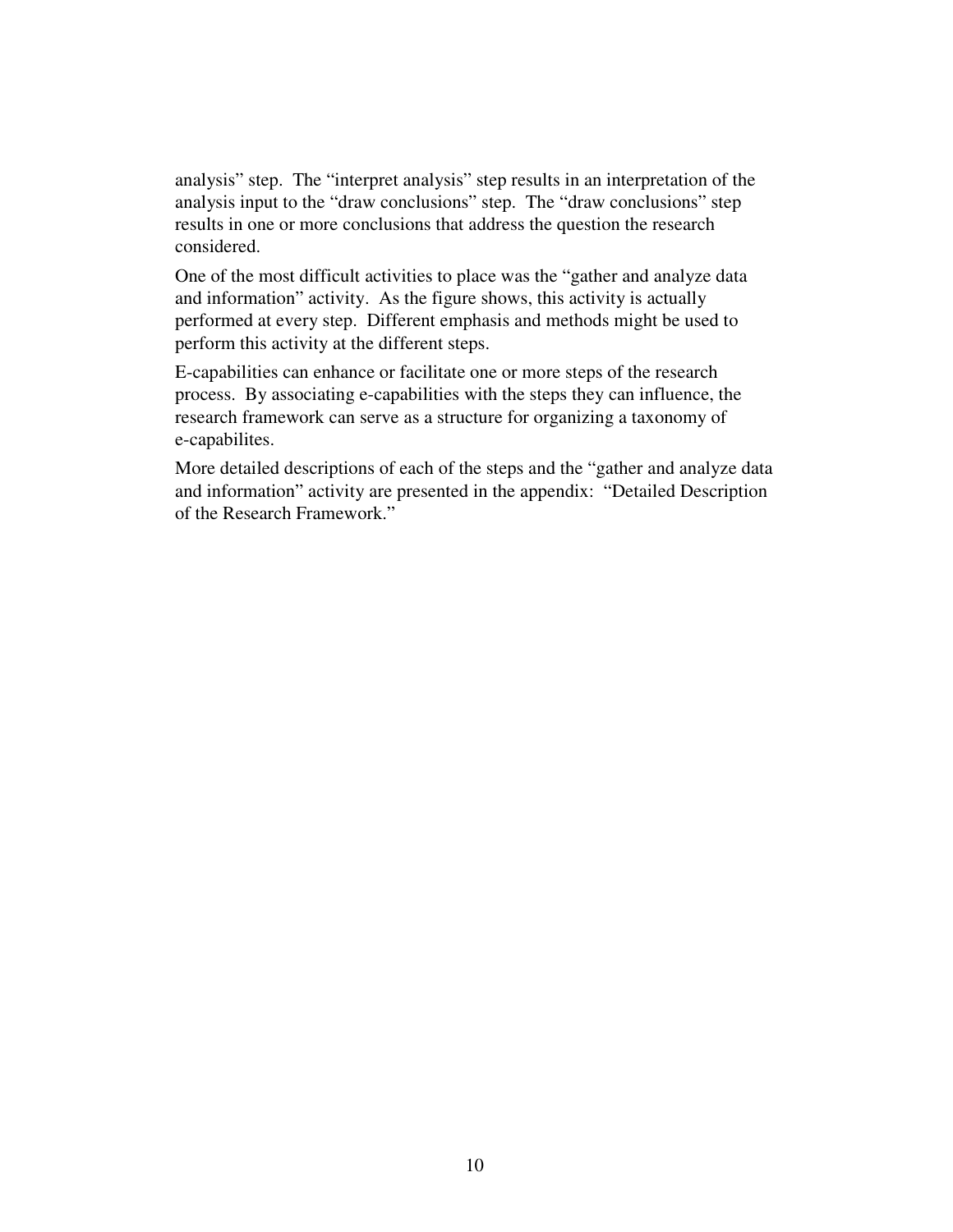

This figure shows examples of e-based tools currently in the taxonomy. For this initial phase of the project, we are concentrating on the "make prediction," "test prediction," "analyze test results," and "gather and analyze data and information" steps of the research framework.

An e-Acoustics Library is an example of a tool that currently does not exist but is conceivably feasible and has a multitude of potential uses. Let us consider a civilian application first. Suppose a music writer/researcher wants to see if he can copyright a tune he has composed or a researcher wants to know the particulars of a specific piece of music but can only hum the tune. Currently, no way exists for either person to input a series of notes on a search engine and find the information he wants. An e-based acoustics library would be suited to inquiry by sound. Incorporated in such an e-tool would be a classification method to quickly identify and compare different sounds—a "Dewey decimal system" for sound. Acoustics experts may already have such a system, but it has not yet been adapted for Internet use.

Such a capability would present a host of issues, such as how different a new set of sounds must be to be eligible for a new copyright or how much of a copyrighted piece can be used before a copyright is violated. The copyrighting or trademarking of sounds might expand.

This concept leads to a possible defense application. Could monitoring sound help identify what weapons or vehicles are being used by the enemy? Or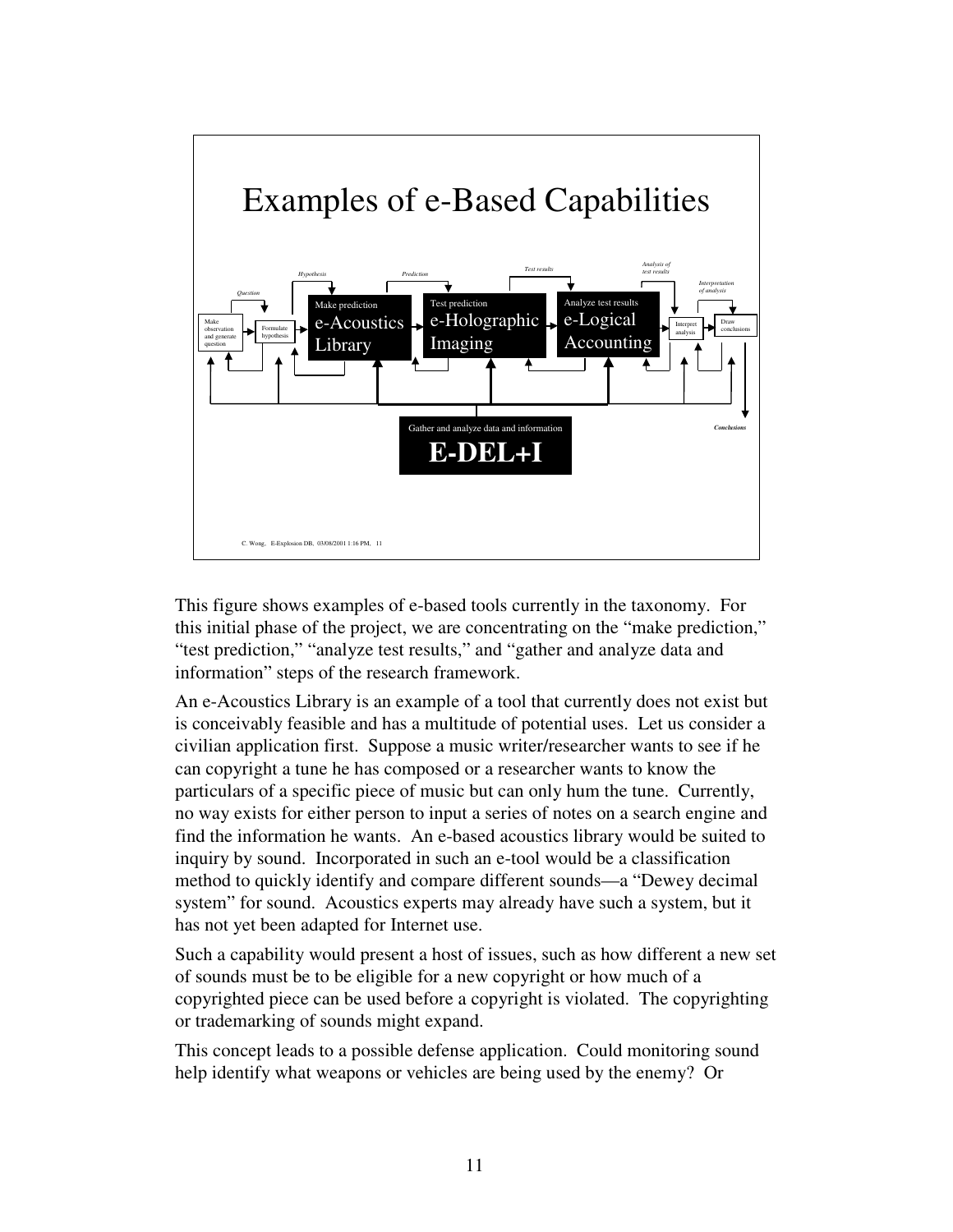perhaps, for example, if Ford Motor Company copyrighted the engine sound of its Bronco, it could then license the use of that sound to the Army for use in its tanks. The science of monitoring sound for intelligence purposes then becomes more complicated. The concept of countermeasures with respect to acoustics then becomes a field of study.

An e-Holographic Imaging tool could employ a (yet-to-be-developed) video camera to project a three-dimensional scene to another location. Applications would be numerous, with scientists in other locations able to view experiments virtually in person, concert-goers having virtual front-row center seats, etc.

A third e-technique is e-Logical Accounting in which experts in different specialties, using a structural approach, can contribute toward attaining a specific goal. For example, Fermat's Last Theorem was proved by a single mathematician who devoted seven years to the task. An oversight was discovered in his initial proof, but it was finally corrected with the assistance of another mathematician. If the mathematician had possessed an e-Logical Accounting capability whereby mathematicians could review his lines of reasoning as they were developed and offer their thoughts, would he have been able to address the oversight before his initial submission? Or could the proof have been accomplished in less time?

For this project, we focused on the "Gather and analyze data and information" portion of the research framework. In the "Gather and analyze data and information" activity, the researcher is selecting and acquiring or generating the data or information he needs to perform a step in the research process. Consensus-building among a panel of experts is one method for generating data. For this project, we focused on the "Gather and analyze data and information" portion of the research framework and developed a Delphi-inspired electronic consensus-building technique called the Electronic Decision Enhancement Leverager plus Integrator (E-DEL+I). E-DEL+I allows for four rounds of a Delphi exercise to be conducted in the course of a typical business meeting (two to three hours) while incorporating both written and oral media for input and maintaining the independence and anonymity of participants.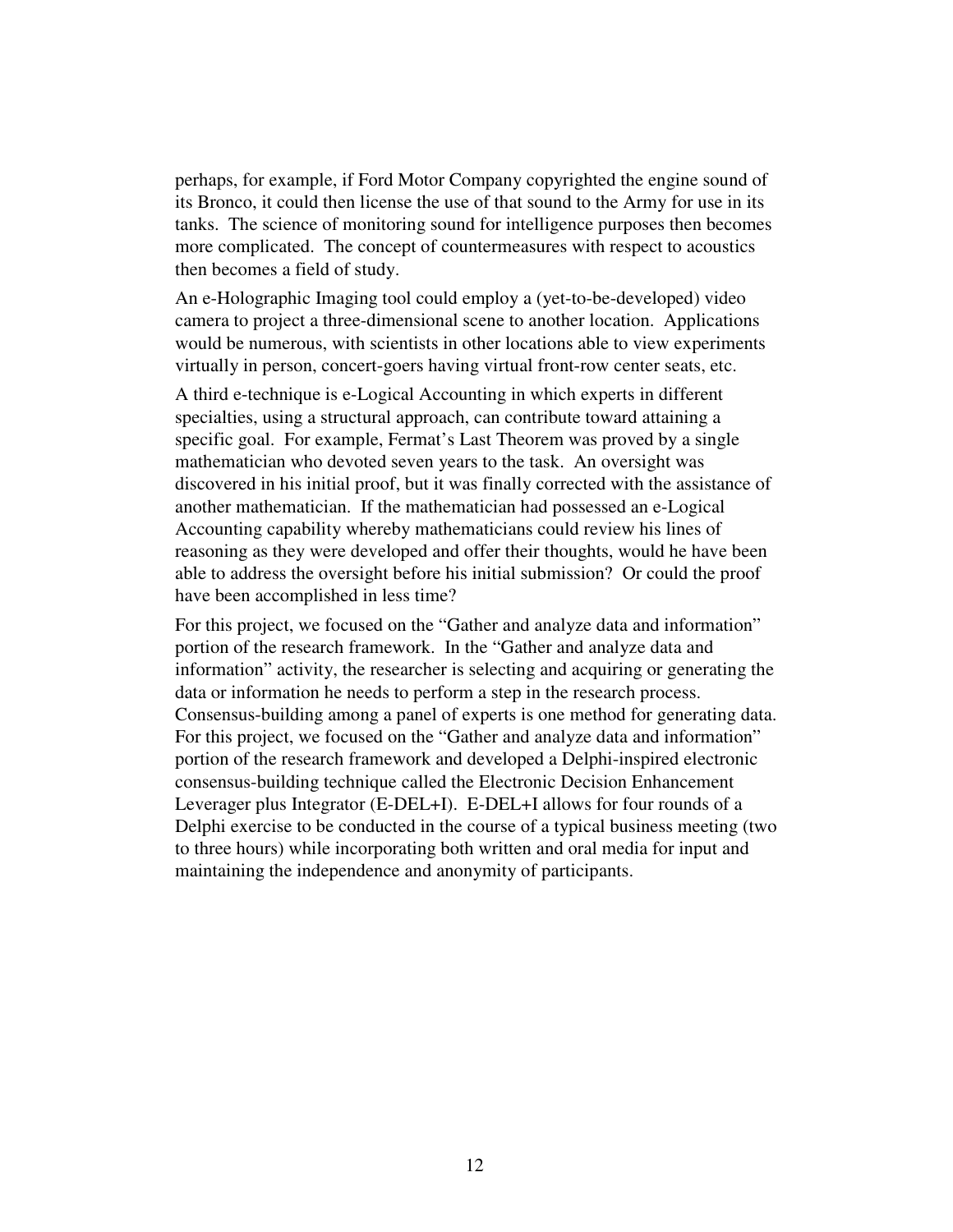## Definition of E-DEL+I Process

- Electronic real-time enhancement of Delphi technique for establishing consensus positions among experts for issues encompassing a degree of uncertainty
- Can be applied to policy issues that require indepth knowledge and forecasting or decisionmaking based on that knowledge
- We used the E-DEL+I process to assess Army Basic Research Technologies on a market breadth–Army utility framework

C. Wong, E-Explosion DB, 03/08/2001 1:16 PM, 13

The E-DEL+I technique is an electronic real-time enhancement of the Delphi consensus-building methodology. This tool can be used for establishing consensus positions among experts for issues encompassing a degree of uncertainty. It can be applied to policy issues that require in-depth knowledge and forecasting or decisionmaking based on that knowledge. For example, economic and technology forecasts are often based on Delphi exercises.

In this project, we used the E-DEL+I technique to assess Army basic research technologies on a market breadth–Army utility framework. (A description of the market breadth–Army utility framework if given on p. 31 of this documented briefing. See Carolyn Wong, *An Analysis of Collaborative Research Opportunities for the Army*, Santa Monica, Calif.: RAND, MR-675-A, 1998, for a complete description of the market breadth–Army utility framework.)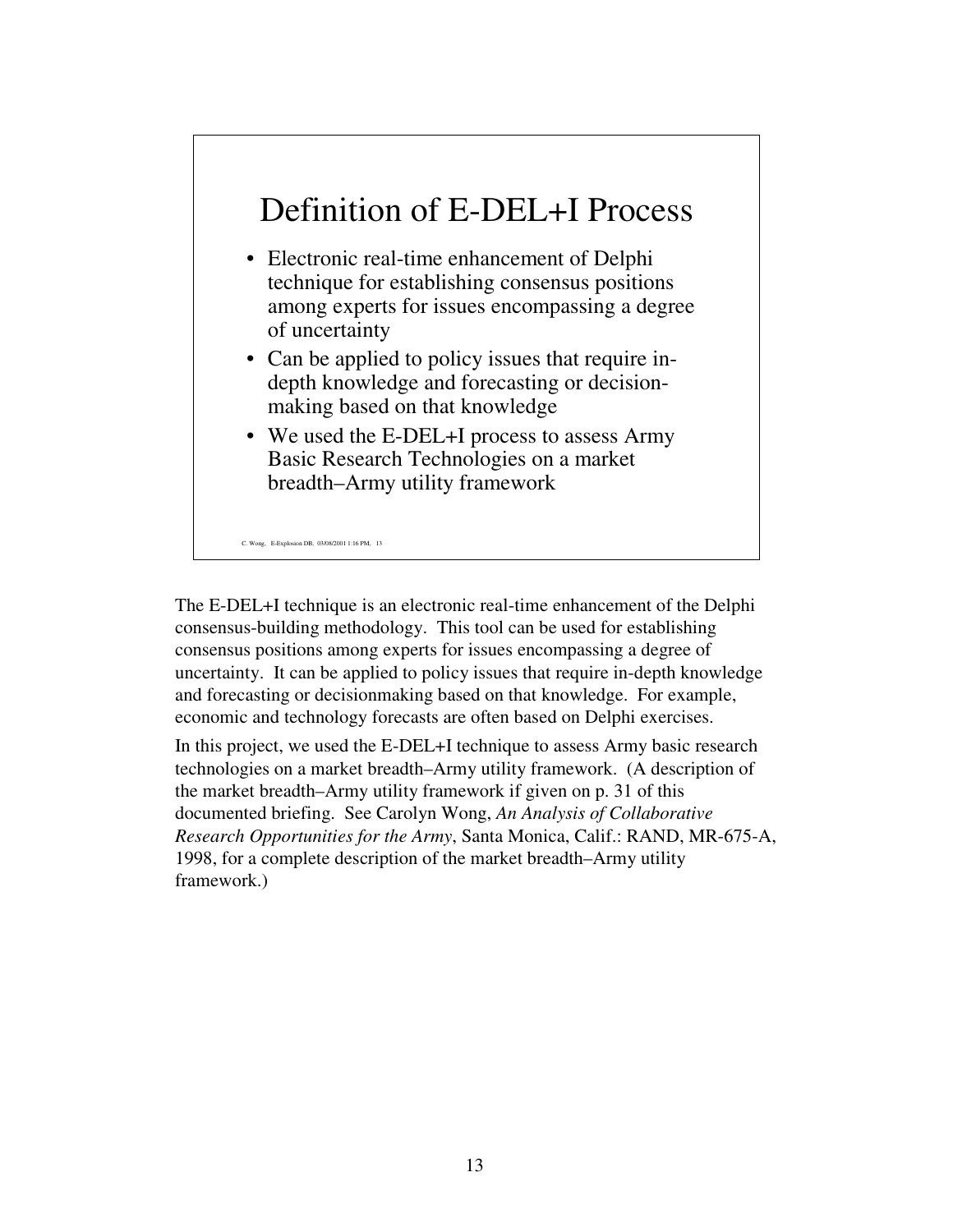

This chart shows the E-DEL+I process. The E-DEL+I process has four rounds. In the first round, experts complete questionnaires to supply assessments based on their specialized knowledge and background material provided. The exercise coordinator computes the statistical summary of the first-round inputs, and this summary—along with any justifications the experts provided with their assessments—is the feedback the exercise coordinator forwards to each participant along with a blank questionnaire. The experts review the feedback material and make a second assessment, this time supplying arguments for positions in the minority in the first round.

In the next step, however, the E-DEL+I process incorporates a real-time discussion period while the coordinator generates the feedback from the second round of inputs. At the end of the discussion period, a statistical summary and minority arguments from the second round are provided along with a third blank questionnaire for the third round. In the third round, participants again provide assessments and defenses for minority positions after reviewing the feedback material and considering what was presented in the discussion period. A second real-time discussion period occurs while the coordinator compiles the statistical summary and minority defenses from the third round. The summary and minority opinions along with a fourth questionnaire are sent to the participants at the end of the discussion period. In the fourth round, the experts provide their final assessments after reviewing and considering the feedback material and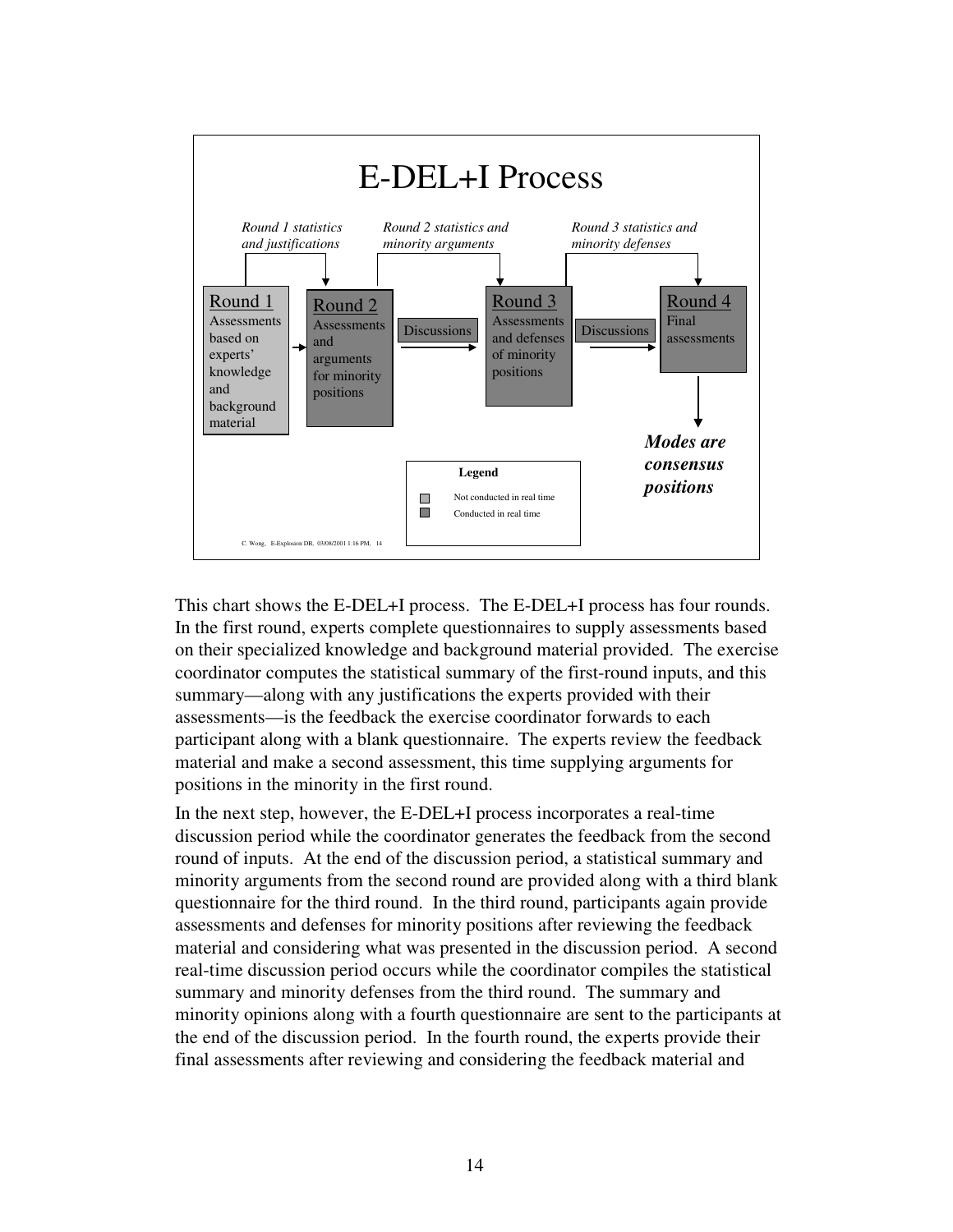insights gained from the discussion periods. In our exercise, the statistical mode will be used as the consensus position. In other exercises, the mean or median may better reflect the consensus position.

In our exercise, the first round was not conducted in real time. This was a conscious decision to allow the participants an opportunity to review the background material adequately and familiarize themselves with the questionnaire format. It also allowed them to pose questions about the real-time sessions to follow. All subsequent steps were conducted in real time.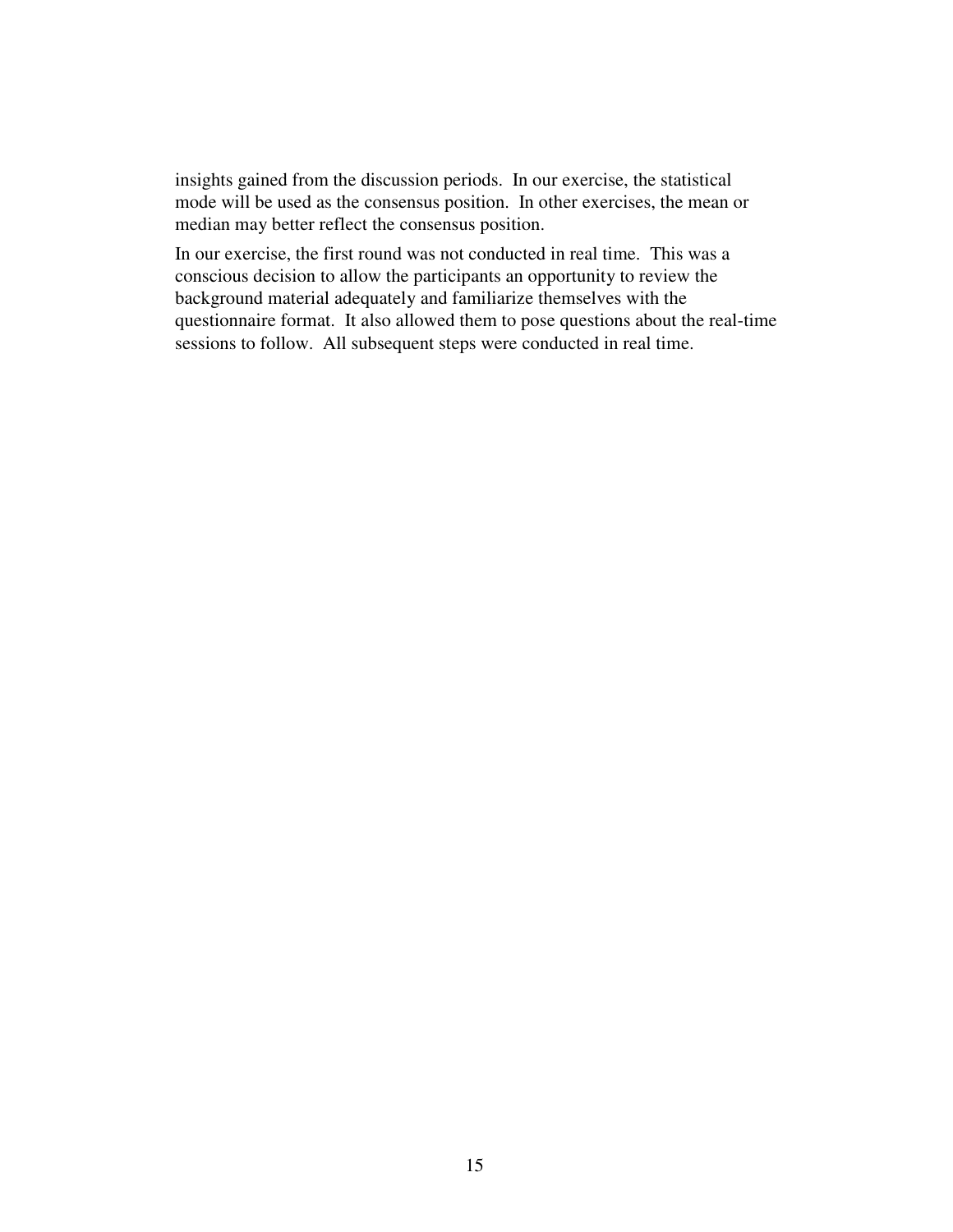# Outline

- Introduction
- Taxonomy of e-Based Research Tools
- Alternative Implementation Strategies
- E-DEL+I Proof-of-Concept Exercise
- Observations
- Appendix: Detailed Description of Research Framework

C. Wong, E-Explosion DB, 03/08/2001 1:16 PM, 16

We will now discuss the alternative implementation strategies considered to conduct the proof-of-concept exercise.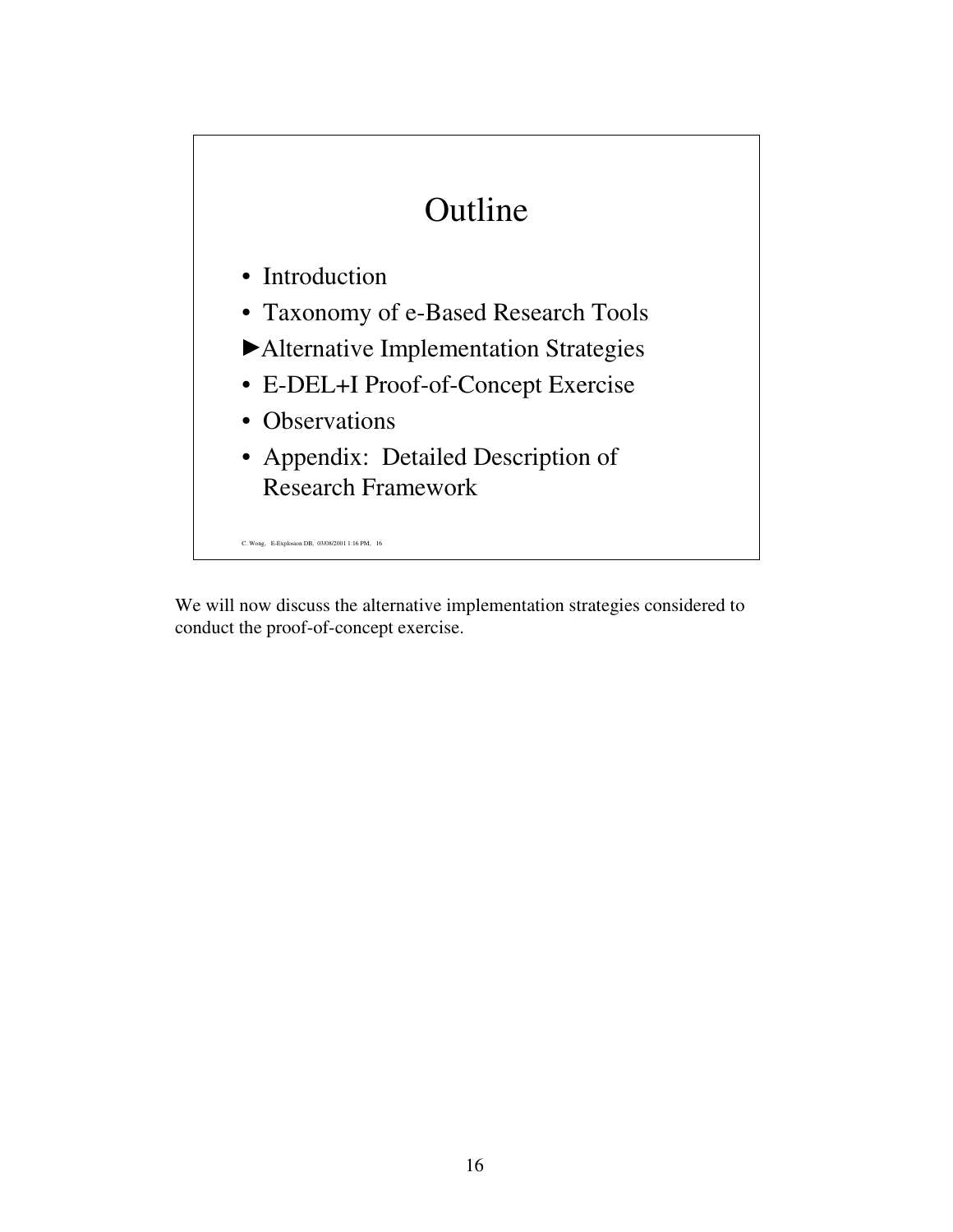

Before describing the experiment itself, it is useful to know how Delphi implementations have been carried out in the past—before the e-explosion. Delphi exercises have typically been conducted by mail, on-site meetings, inperson visits, or telephone. These implementations reside in the generally higher-cost existing domain shown in the shaded triangle.

In the mail implementation, participants are mailed questionnaires and asked to complete and return them for tabulation. Feedback material and a new questionnaire are forwarded to each participant for each subsequent round. This process can take months to accomplish and often entails reminder postcards and telephone calls. In addition, the focus of the experts is often fragmented by the prolonged exercise. Also, since these exercises are conducted with written input, those more gifted in written communications can have an advantage over those with stronger oral communications skills.

On-site meetings involve bringing all of the participants together to one site at the same time. In this setting, the exercise can be conducted in writing or orally. However, finding a time when all the participants can be brought together can be logistically challenging as well as expensive.

On-site visits and telephone interviews are less common. In these cases, one or more coordinators record the interview responses. The accuracy of the recording is paramount to the success of the exercise. Also, discussions cannot be incorporated. Because one or more coordinators are directly involved in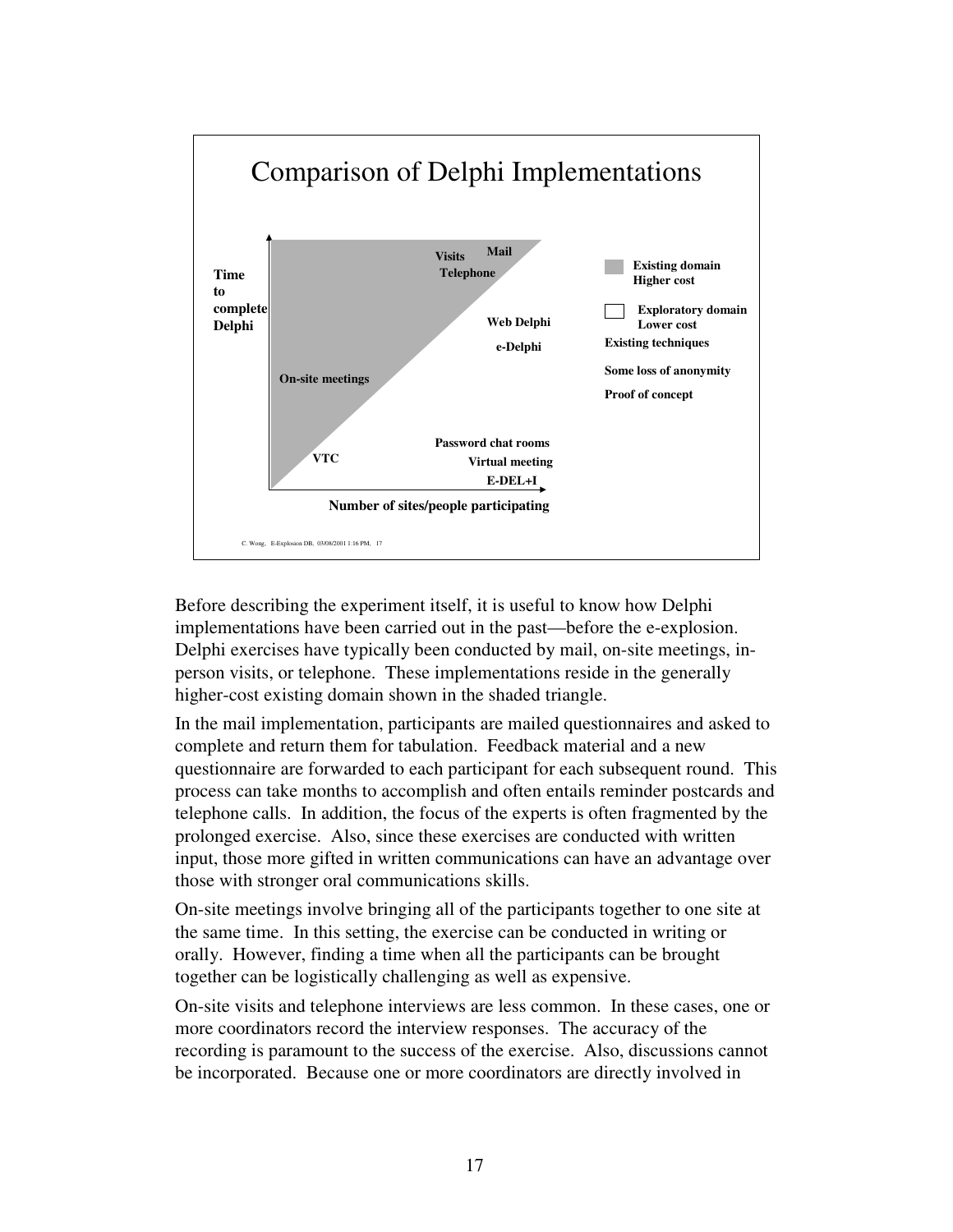contacting the participants, these implementations can be long in duration or restricted to smaller exercises.

In the exploratory domain are such implementations as video-teleconferencing (VTC), password chat rooms, and network communications packages, such as NetMeeting. With these techniques, some loss of anonymity is more likely because the participants are tagged with either a photo identifier in VTC or a written identifier in chat rooms and network communications packages. In these cases, steps should be taken, such as scrambling of identifiers after each round, to help ensure anonymity.

Web Delphi and e-Delphi techniques have been tried. In the Web technique, the Internet is used as the medium and the exercise and the material are generally posted on a Web site. Participants log onto the Web site during a specified period (e.g., a week) and provide inputs at times compatible with their individual schedules. Subsequent rounds are similarly conducted. This implementation cannot accommodate real-time discussions, and the exercise is conducted with written communications, possibly giving an advantage to those with strong writing skills. Instant Messaging and Internet Chat are other media that are growing rapidly, and these capabilities may also play roles in future Delphi-like exercises.

E-Delphi is a technique where e-mail is used to conduct the exercise. The participants receive exercise material via e-mail and return their responses using the same medium. Discussions are by e-mail, slightly delayed from real time, and the exercise is conducted with written communications possibly giving those with strong writing skills an advantage.

Finally, E-DEL+I is the subject of our proof-of-concept exercise, where we will incorporate both written and oral communications along with real-time conduct of the exercise.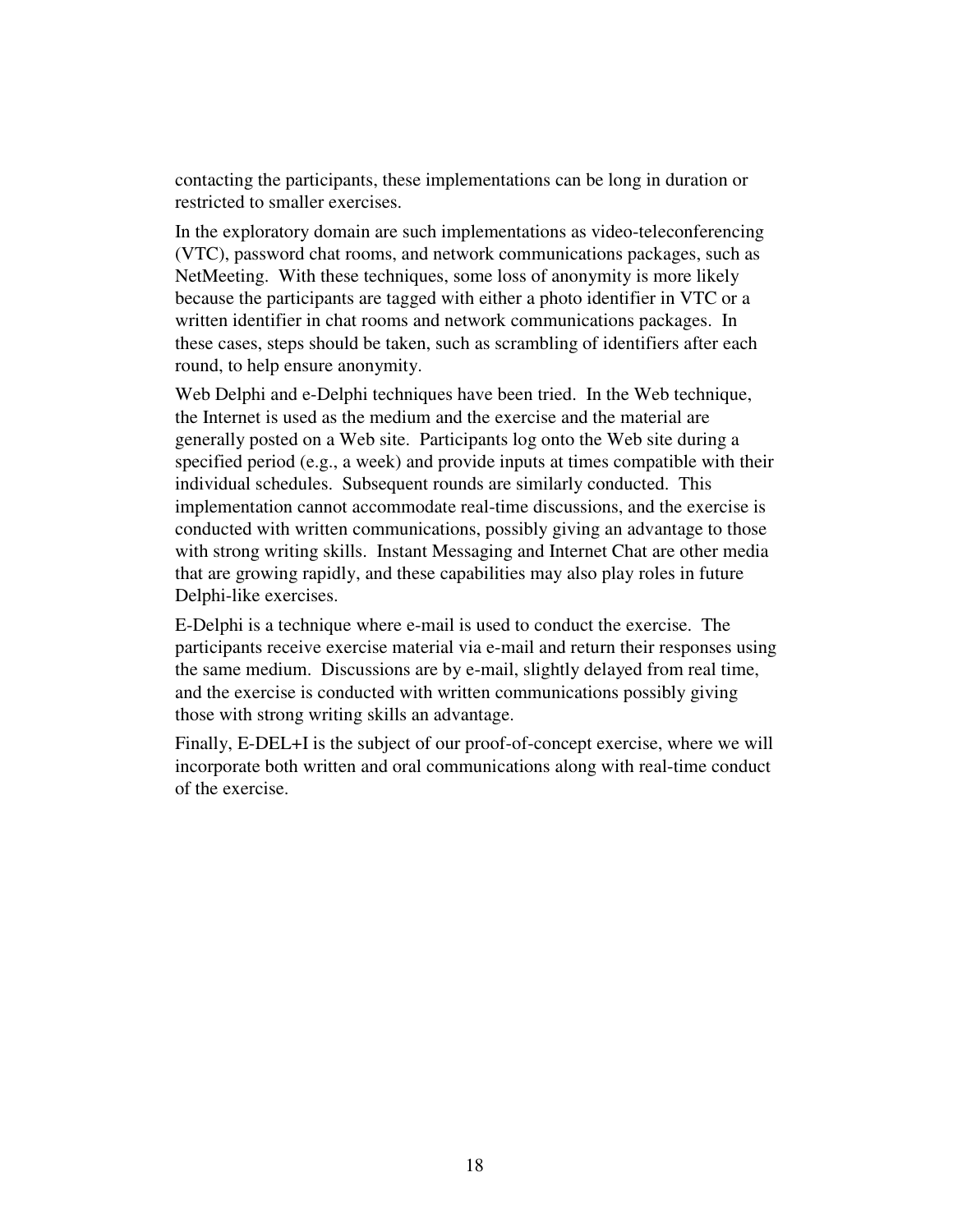

This figure shows the relative costs of conducting a Delphi exercise using various implementations. In general, the electronically based implementations such as e-Delphi, E-DEL+I, Web Delphi, NetMeeting, and Password Chat Rooms are less costly to conduct than the more traditional methods such as onsite meetings, visits, telephone, and mail. Videoteleconferencing (VTC) costs can vary greatly depending on access to facilities providing VTC services.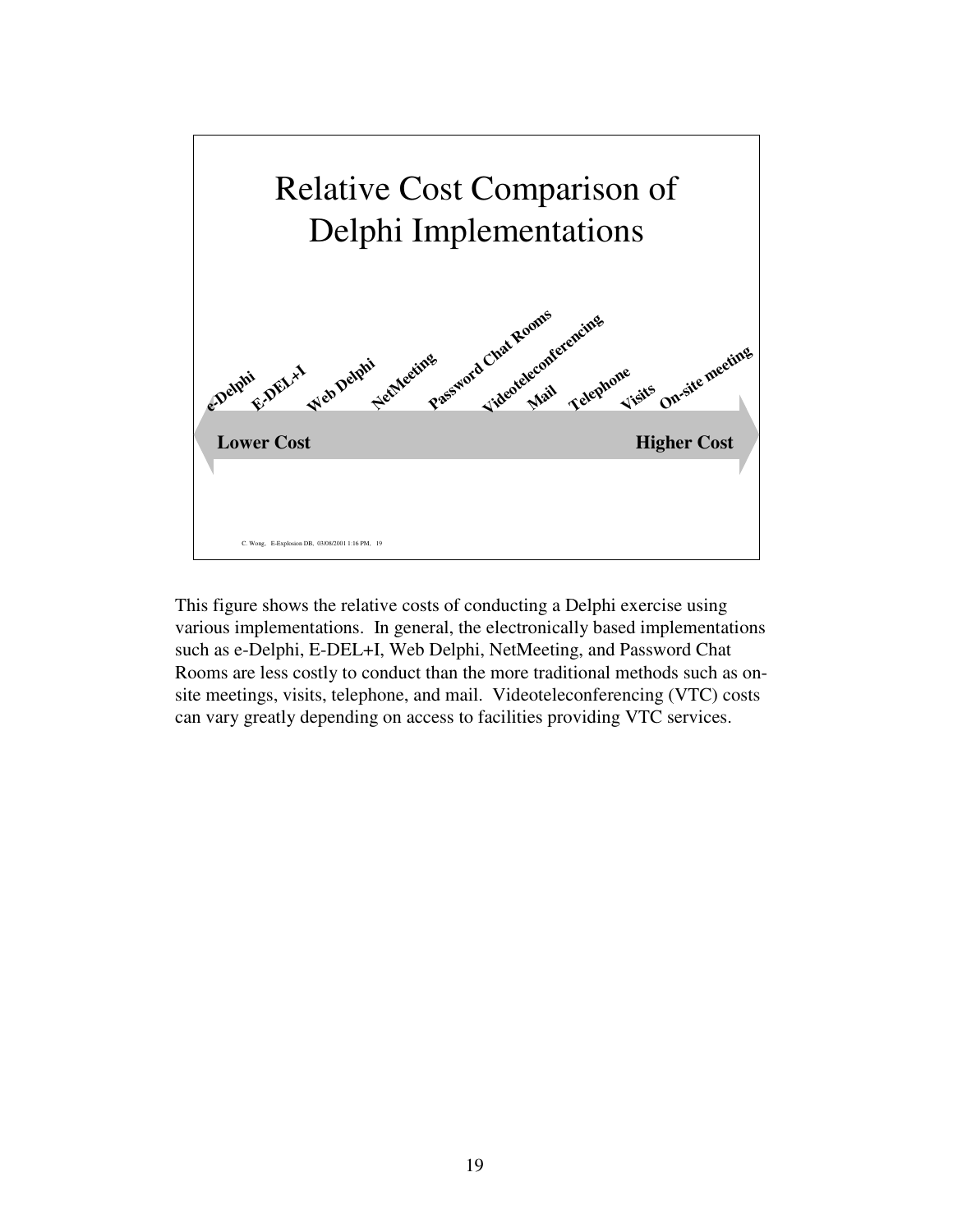| Option                | Mac & PC                                            | Software                   | Hardware                                                                     | Voice                 | <b>File Transfer</b>           | <b>Statistics</b>      | <b>Text Feedback</b> | <b>Hallmarks</b> | Other                                                             |
|-----------------------|-----------------------------------------------------|----------------------------|------------------------------------------------------------------------------|-----------------------|--------------------------------|------------------------|----------------------|------------------|-------------------------------------------------------------------|
| CU See Me             | <b>Yes</b>                                          | \$4.000                    | Microphone,<br>speakers /<br>headphones,<br>server, (camera)                 | <b>Yes</b>            | e-mail with<br>inbox<br>backup | Need to<br>adapt Excel | Manual into<br>Excel | Diminished       | <b>RAND</b><br>network<br>cannot<br>support,<br><b>Untested</b>   |
| Timbucktu<br>Pro      | <b>Yes</b>                                          | \$4.000                    | Server<br>adaptations                                                        | Conference<br>call    | Ye s                           | Need to<br>adapt Excel | Manual into<br>Excel | <b>Yes</b>       | <b>Untested</b>                                                   |
| IСO                   | <b>Yes</b>                                          | $\overline{\mathbf{r}}$    | Potential server<br>or fire wall<br>inco mpatibilities                       | Conference<br>caIl    | Ye s                           | Need to<br>adapt Excel | Manual into<br>Excel | <b>Yes</b>       | <b>Untested</b>                                                   |
| VTC                   | <b>Requires</b><br>s et up                          |                            | Lease<br>computers                                                           | <b>Yes</b>            | <b>Requires</b><br>s et up     | Need to<br>adapt Excel | Manual into<br>Excel | Diminished       | Need SM, DC,<br>Pitt VTC<br>rooms all set<br>up with<br>computers |
| Password<br>Chat Room | <b>Yes</b>                                          | <b>Requires</b><br>s et up |                                                                              | Conference<br>$c$ all | e-mail with<br>inbox<br>backup | Need to<br>adapt Excel | Manual into<br>Excel | <b>Yes</b>       | Untested.<br>might be<br>uns uitab le                             |
| NetMeeting            | PC. Macs<br>with<br>additional<br><b>s</b> of tware | \$1.000                    | Microphone,<br>speakers,<br>headphone,<br>server, leased<br>$PCs$ , (camera) | Conference<br>caIl    | Ye s                           | Need to<br>adapt Excel | Manual into<br>Excel | <b>Yes</b>       | <b>RAND</b><br>network<br>cannot<br>support large<br>groups       |
| Aggregate             | <b>Yes</b>                                          |                            |                                                                              | Conference<br>call    | e-mail with<br>inbox<br>backup | Need to<br>adapt Excel | Manual into<br>Excel | <b>Yes</b>       | In-box back<br>up for e-mail<br>incompatibility                   |

We examined several ways to conduct the proof-of-concept exercise. This figure shows a comparison of the various alternatives along a number of dimensions. Each row in the matrix shows a different alternative. The shaded boxes are elements that would require additional costs in either purchasing or leasing software or hardware or manpower costs that would be in addition to participant and exercise coordinator costs. Elements in italic type show the factors that together eliminated the option. The Aggregate option in the last row was selected for the proof-of-concept exercise.

In the Aggregate alternative, Macs and PCs could be accommodated. Hence, participants could use the computer equipment they already had in their offices. No additional hardware or software would be required. All-way voice communications would be established through a conference call with a thirdparty provider. (For this exercise, Genesys Conferencing provided the conference call services at a rate of \$20 per hour per participant.) Participants would use e-mail as the primary method for sending their completed questionnaires to the exercise coordinator. The existing inbox capability established by the RAND computing department was designated as a backup file transfer mechanism should e-mail become unavailable at any time during the real-time exercise. We exploited the statistical computation capability of Excel to compute the statistical feedback. Text feedback would also be provided via Excel because this would allow the participant to use a single software package to complete the questionnaire as well as write his minority arguments and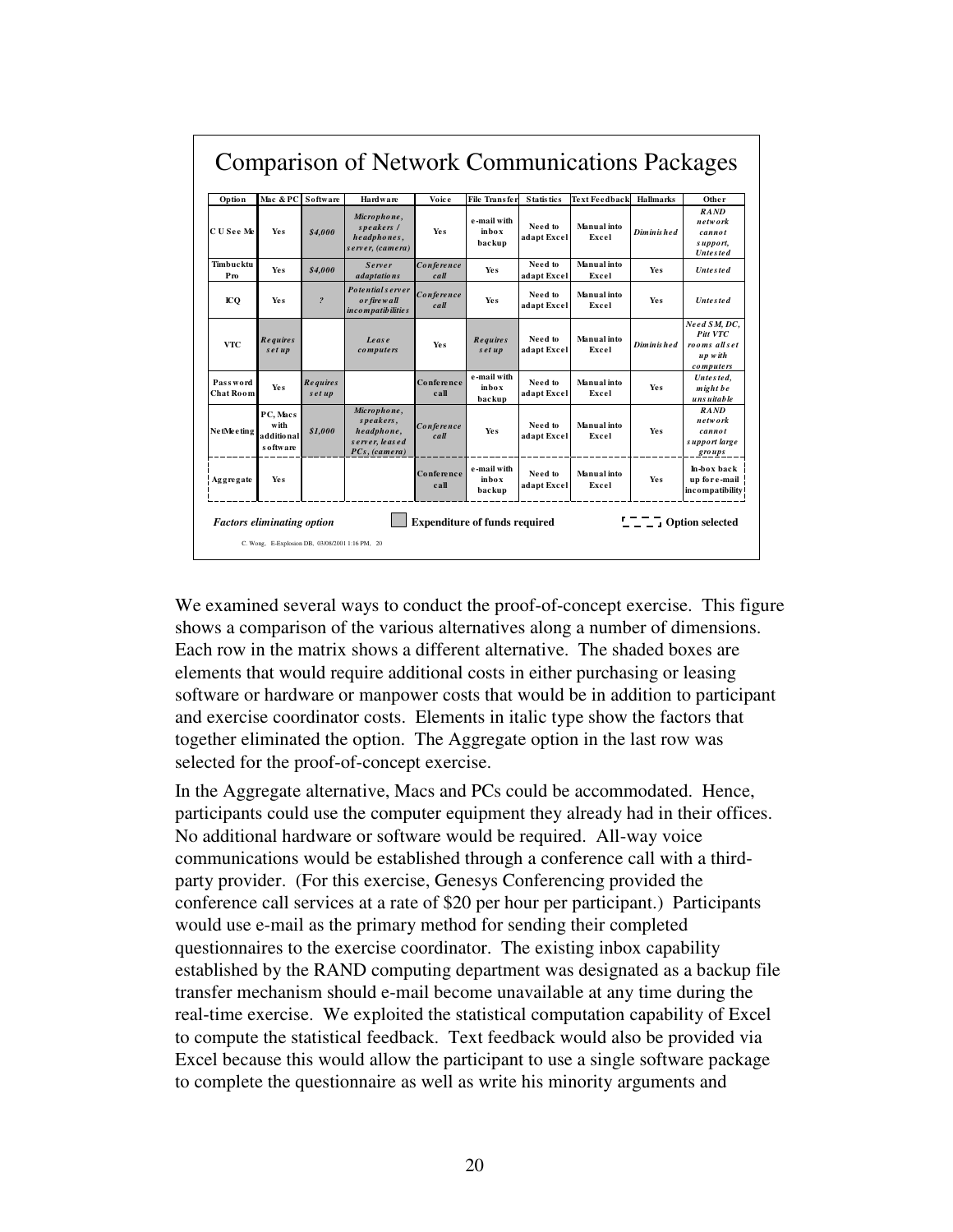defenses. Compilation of the participants' questionnaires would be a manual procedure performed by the exercise coordinator. (In a second exercise, some Excel software macros were written by team participant David Owen to allow for semiautomated compilation of questionnaire responses.) Finally, the Aggregate method could accommodate the hallmarks of Delphi exercises anonymity and independence of the participants.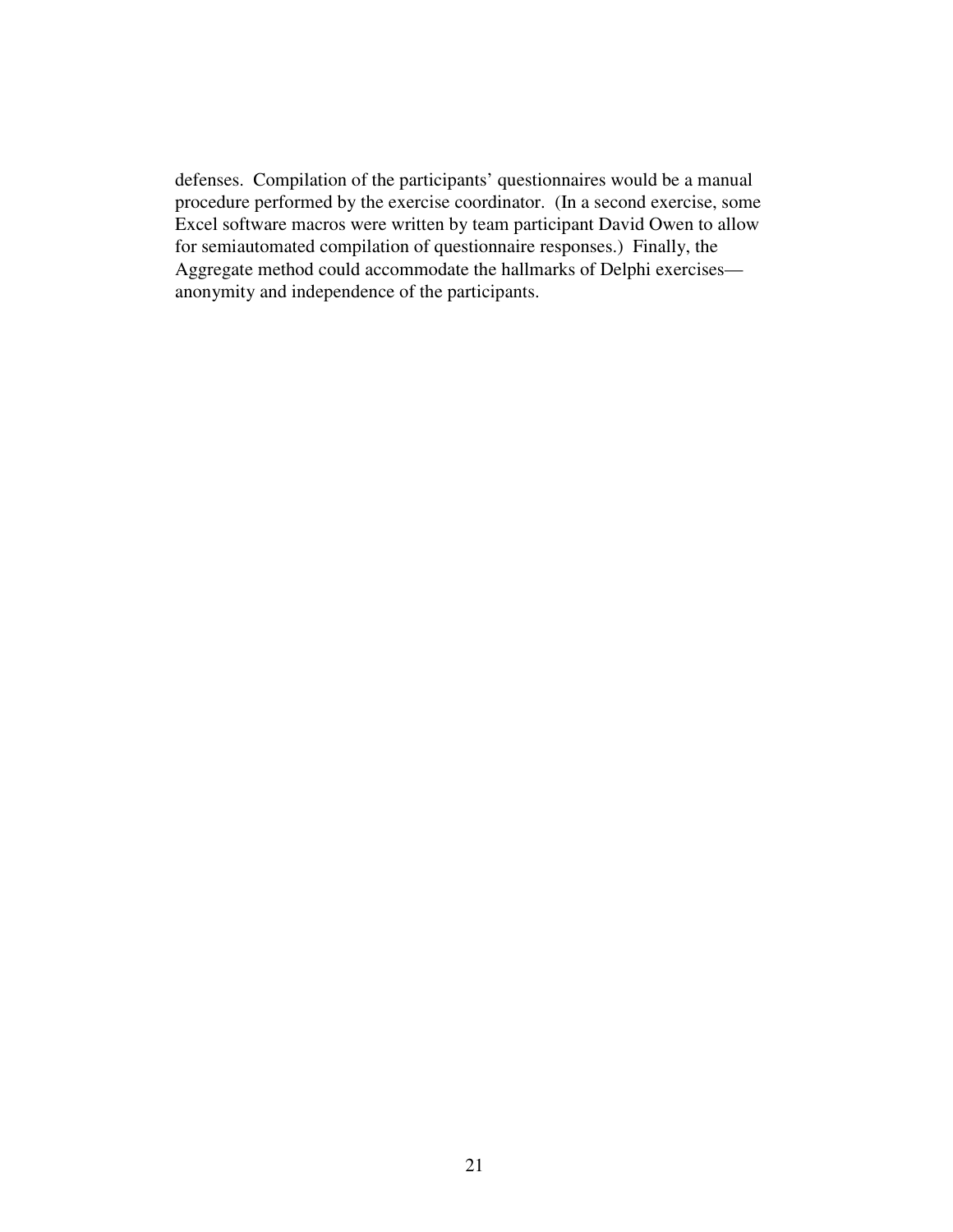

This figure provides an overview of the RAND network. One of the reasons for choosing the Aggregate method was that most of the expert participants would be RAND employees or consultants and the Aggregate method exploits the capabilities of the RAND intranet. The RAND intranet is optimized to provide maximum throughput between points regardless of the protocol. It is essentially one or two T-1 lines, each of which provides 1.5 megabits per second network throughput. Our preexercise tests showed that forwarding questionnaires as Excel e-mail attachments met the real-time constraints of the proof-of-concept exercise.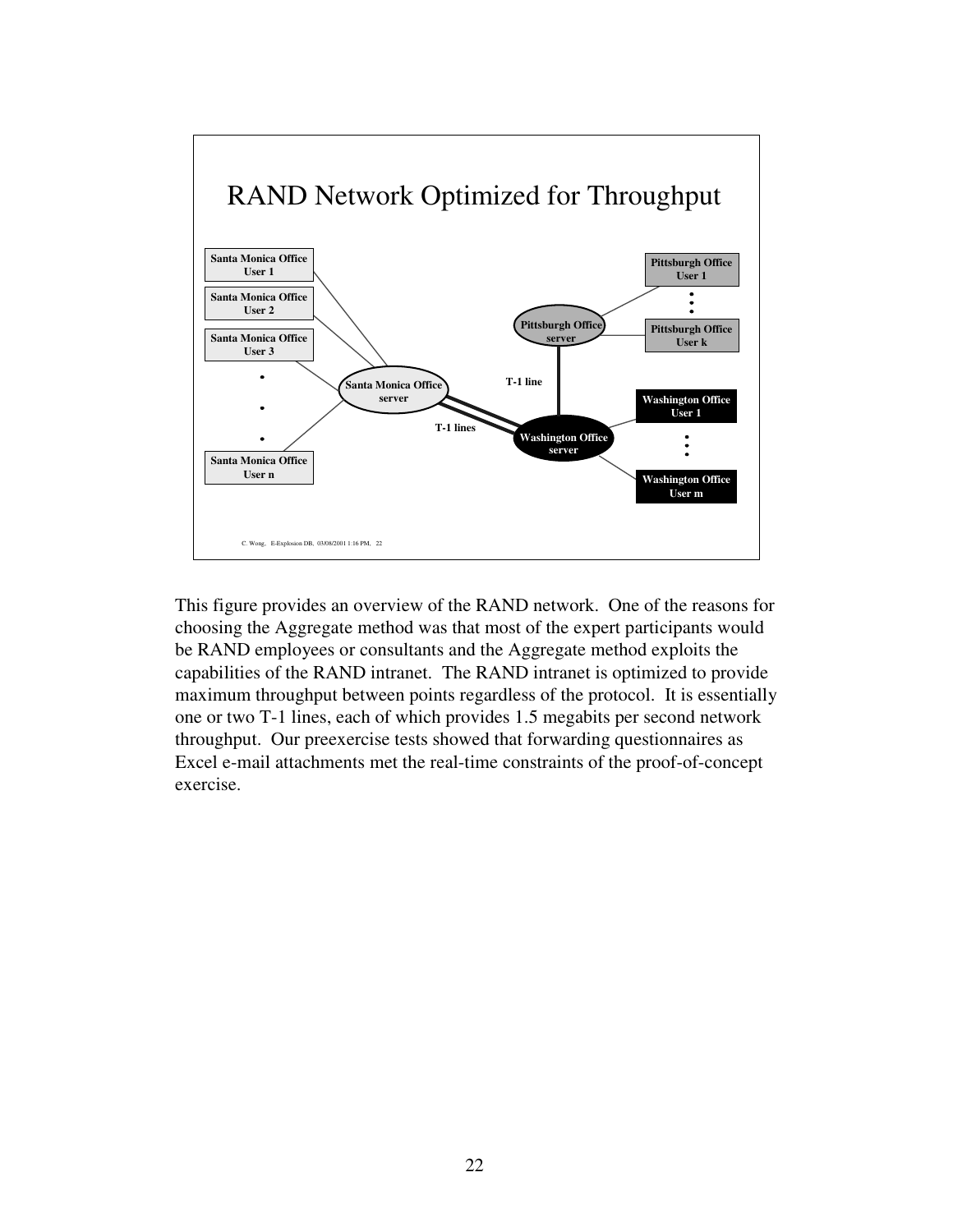

By comparison, for the complementary Microsoft NetMeeting package to work efficiently, a setup similar to the one shown on this figure would have been needed to meet the constraints of the proof-of-concept exercise. Likewise, the other existing commercial software packages could not be efficiently accommodated on the existing RAND network without incurring substantial expenses to adapt the software.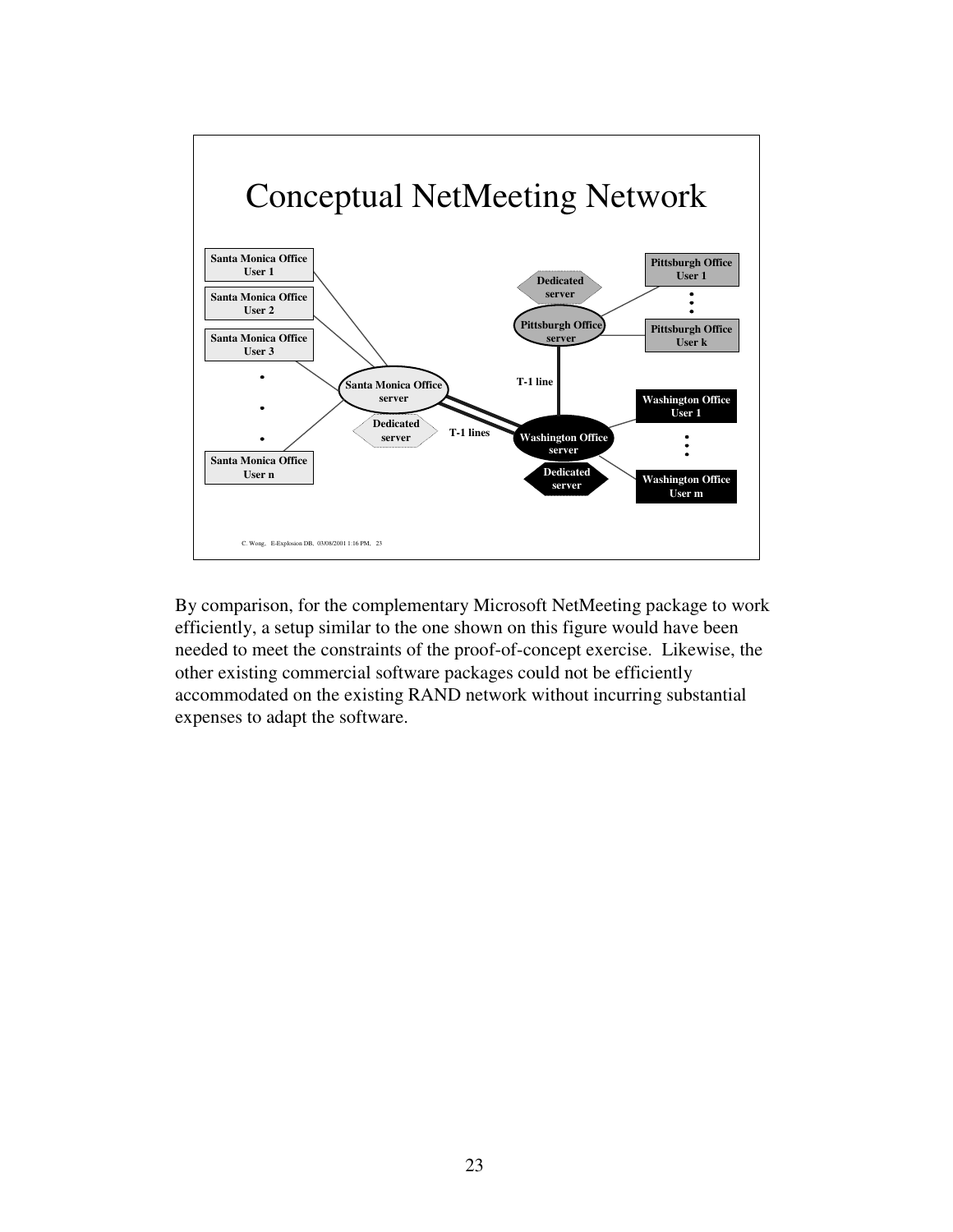# Outline

- Introduction
- Taxonomy of e-Based Research Tools
- Alternative Implementation Strategies
- E-DEL+I Proof-of-Concept Exercise
- Observations
- Appendix: Detailed Description of Research Framework

C. Wong, E-Explosion DB, 03/08/2001 1:16 PM, 24

We will now discuss the E-DEL+I proof-of-concept exercise.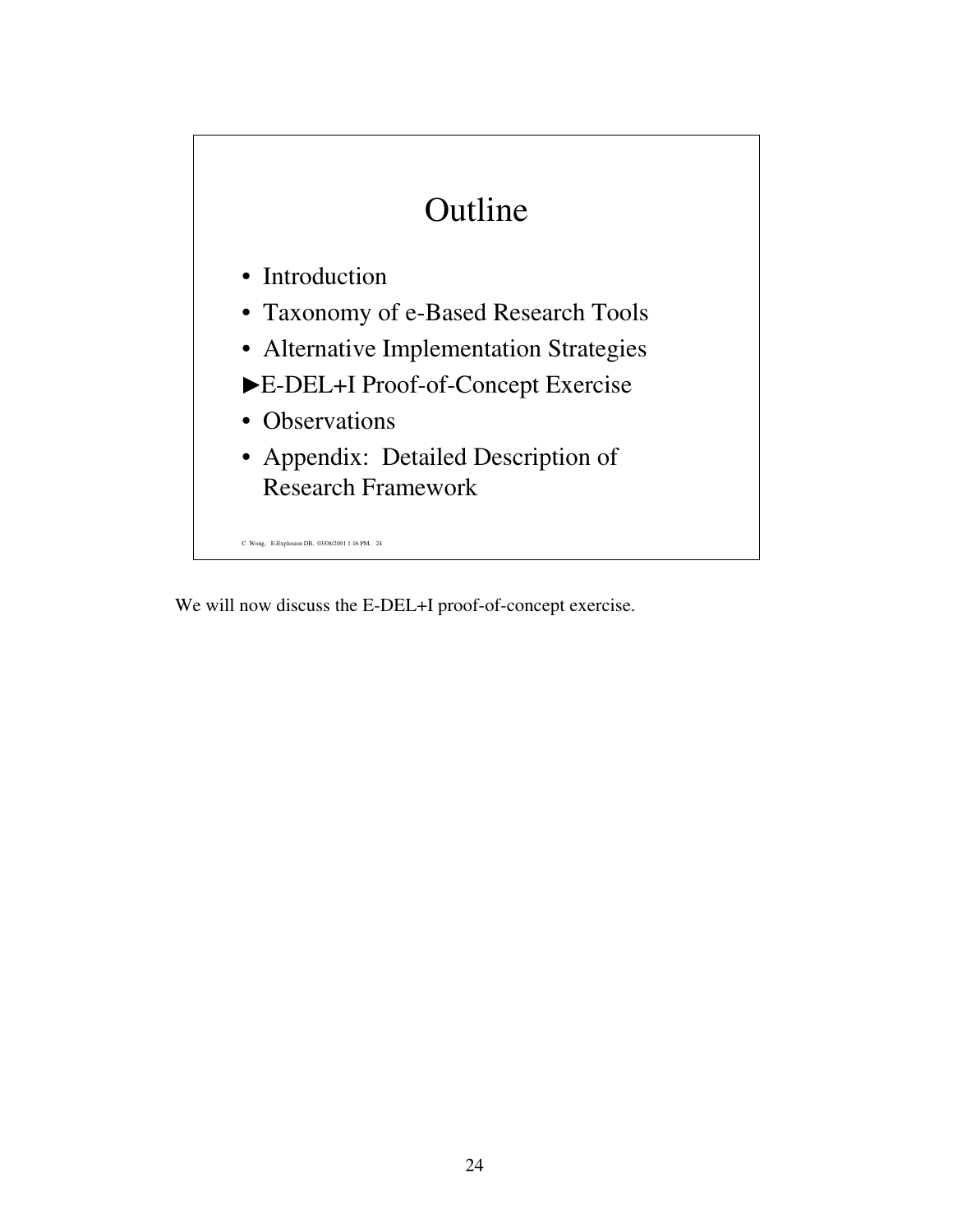## Purpose of Exercise

- Demonstrate that a Delphi exercise can be conducted during a typical business meeting
	- Participants can be in diverse locations
	- Nominal time span
	- Discussions without sacrificing anonymity or independence
	- Real-time feedback
- Identify challenges in multilocation collaborative research
- Collect data for Smart Outsourcing Project

E-Explosion DB, 03/08/2001 1:16 PM, 25

Our E-DEL+I proof-of-concept exercise had several purposes. One was to demonstrate that a Delphi-like exercise can be conducted during a typical business meeting. If this could be demonstrated, then a phase of research could be accomplished in significantly less time than other implementations allow. For our exercise, participants would be in diverse locations. In fact, each participant took part in the exercise from his or her own office. Offices were in Santa Monica, Arlington, and Pittsburgh. (Computer connections were actually made through the RAND Santa Monica, Washington, and Pittsburgh offices as well as from the University of Southern California in Los Angeles. In a second exercise using this implementation, computer connections were made through the three RAND offices as well as from the University of Southern California and from Army Materiel Command Headquarters in Arlington, Virginia.) We sought to demonstrate that a phase of research could be completed in a nominal time span—two to three hours. In addition, we sought to show that real-time discussion sessions could be incorporated without sacrificing the anonymity or independence of the participants—the hallmarks of a Delphi exercise. Furthermore, we wanted to show that it is possible to provide real-time feedback to the participants to enhance their assessment abilities.

Since the proof-of-concept exercise would be the first of its kind, we also wanted to identify any challenges that this type of collaborative research effort might have.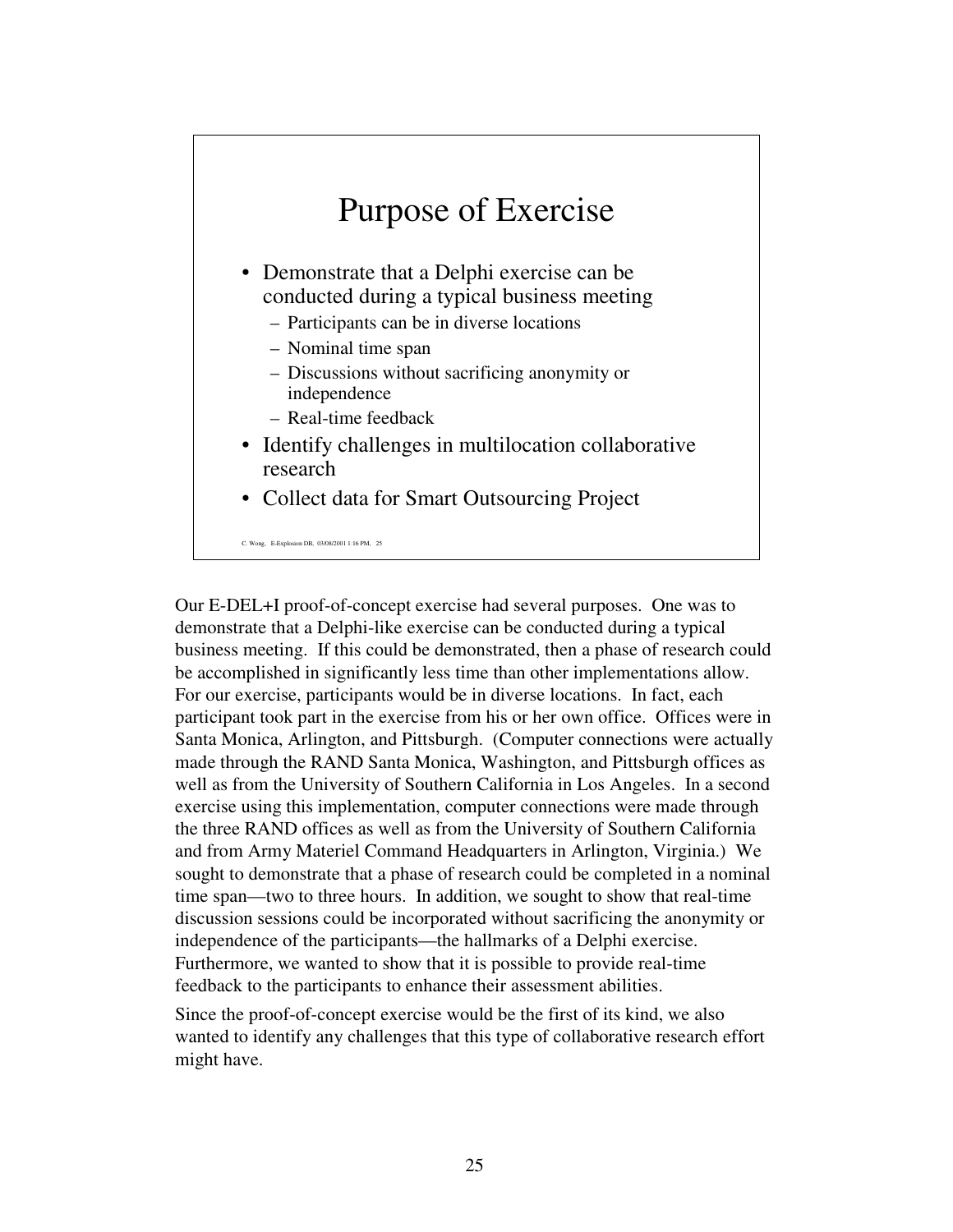Finally, we collaborated with the Arroyo Center Smart Outsourcing Project and generated data needed for it, completing a phase of research for that project.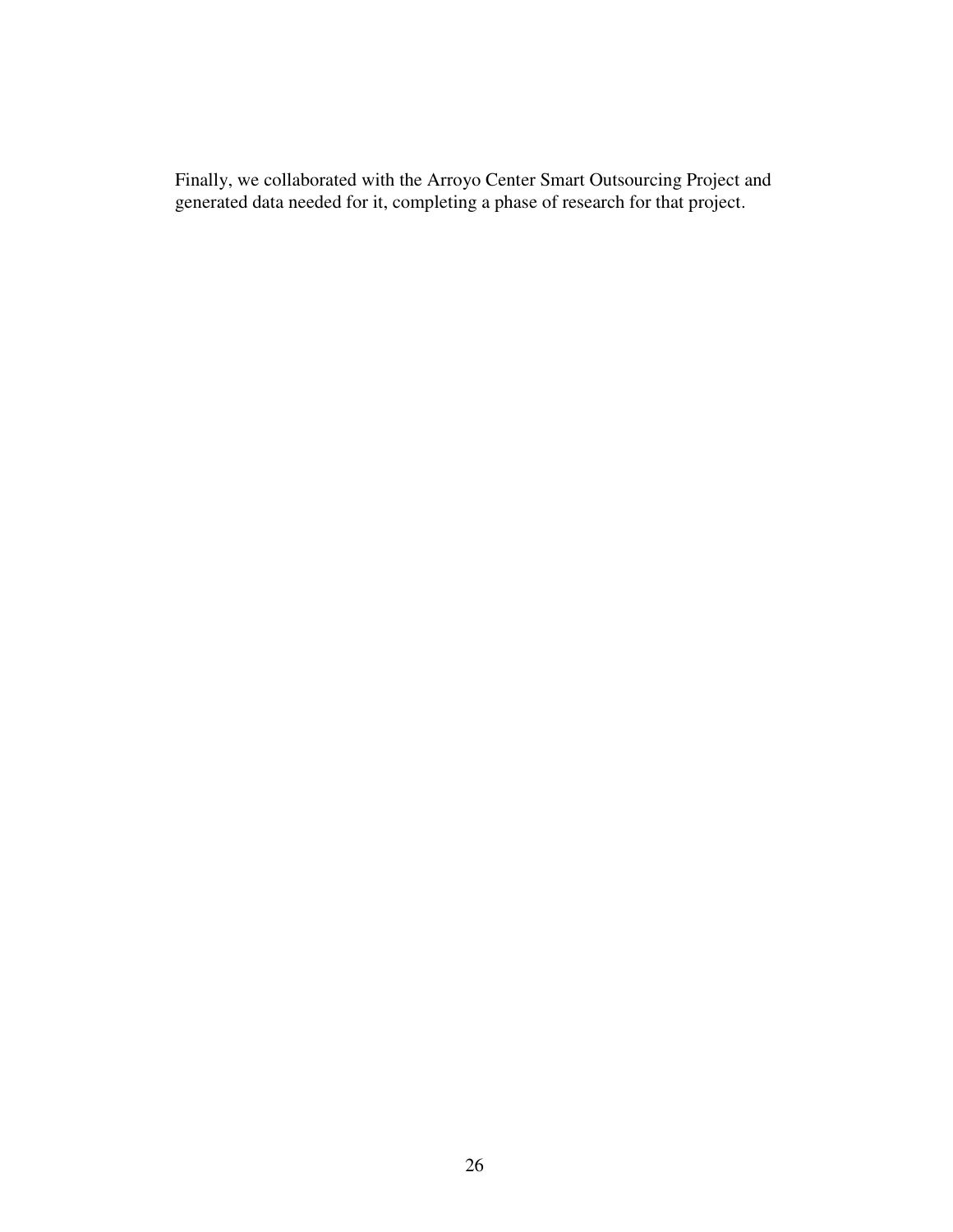

The purpose of the Arroyo Center Smart Outsourcing Project was to identify technologies that were good candidates for the Army to use for various outsourcing approaches to accomplish research goals. It included a task to place the Army Basic Research Technologies on a market breadth–Army utility framework. One method for accomplishing this task is through a Delphi exercise. We collaborated with the Smart Outsourcing Project and used the E-DEL+I method to accomplish the task. Hence, the collaboration would allow the Smart Outsourcing Project to complete a phase of research at the same time it allowed the e-Explosion Project to accomplish its proof-of-concept exercise for the E-DEL+I technique.

We divided the exercise into two parts. The first phase consisted of a preparatory session and the first round of the exercise. This phase was deliberately not conducted in real time, but rather by e-mail so that the participants had a chance to ask questions about the E-DEL+I process and familiarize themselves with the questionnaire format and e-mail attachment file transfer process. The second phase consisted of Rounds 2, 3, and 4 with discussion periods. The second phase was conducted in real time using e-mail for file transmissions and an all-way conference call for the discussion sessions.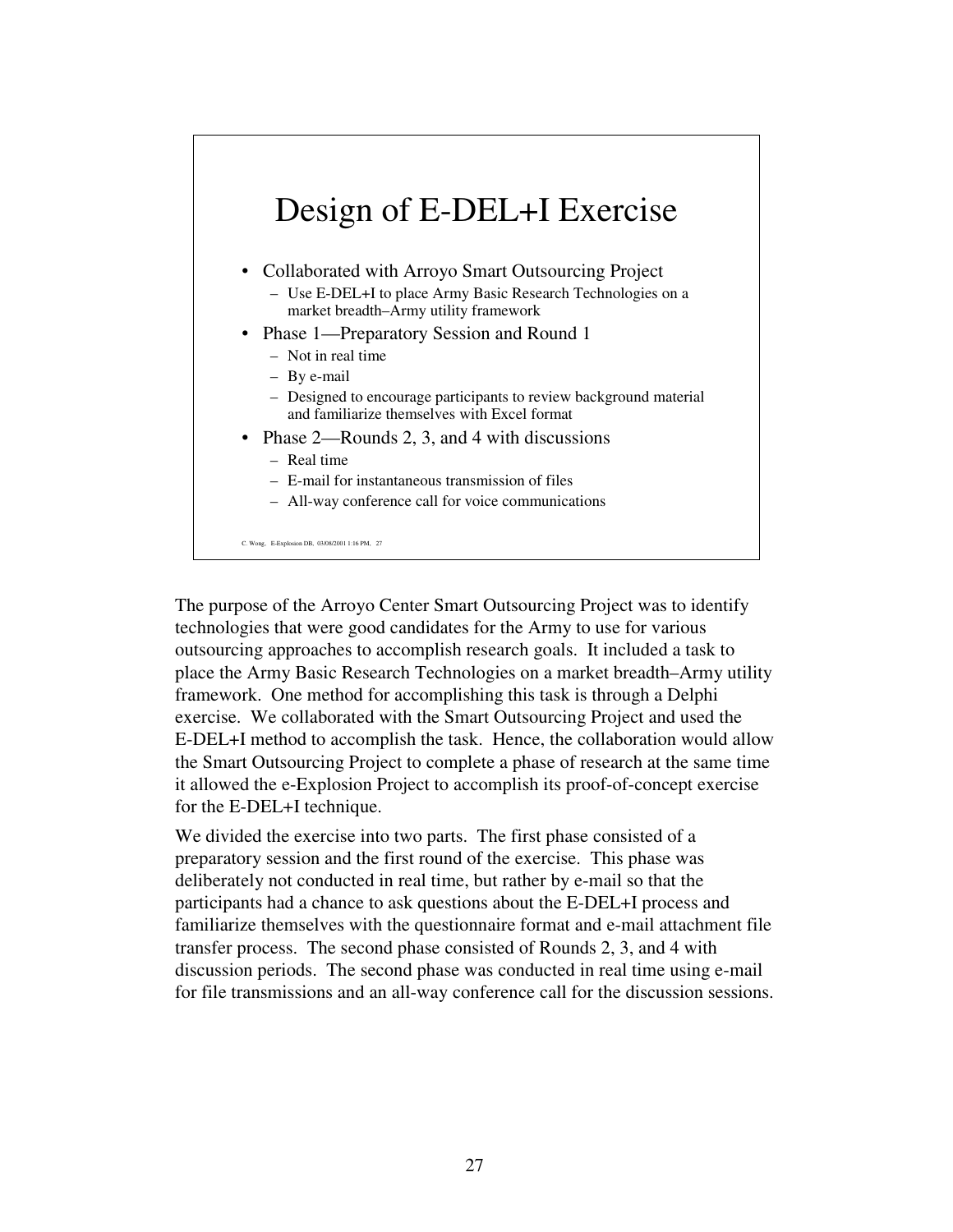

One of our first tasks was to select the experts who would participate in the proof-of-concept exercise. We worked with the Smart Outsourcing Project team to identify suitable participants. The criteria for selection included experience and knowledge of Army technologies, vision, missions, research and development objectives and processes, and Army operational philosophy. In addition, the participants were required to have some degree of experience or knowledge of business research and development practices and commercial motivational concepts. Finally, the participant had to be available to participate in both phases of the exercise.

We offered a preparation session to all participants. During this session, we reviewed the definitions of the market breadth–Army utility framework and the Army Basic Research Technologies. In addition, we provided oral explanations of the E-DEL+I process and reviewed the assessment form (i.e., the questionnaire). We emphasized the importance of the participants' maintenance of independence and anonymity in providing their assessments and explained the role of the coordinator. In addition, we informed the participants that an assistant would be available should anyone have e-mail problems or problems with conference call procedures. (Janie Young of RAND served as the assistant during the exercise.) All of this information was provided in writing by e-mail prior to the preparation session. Hence, attending the preparation session was optional.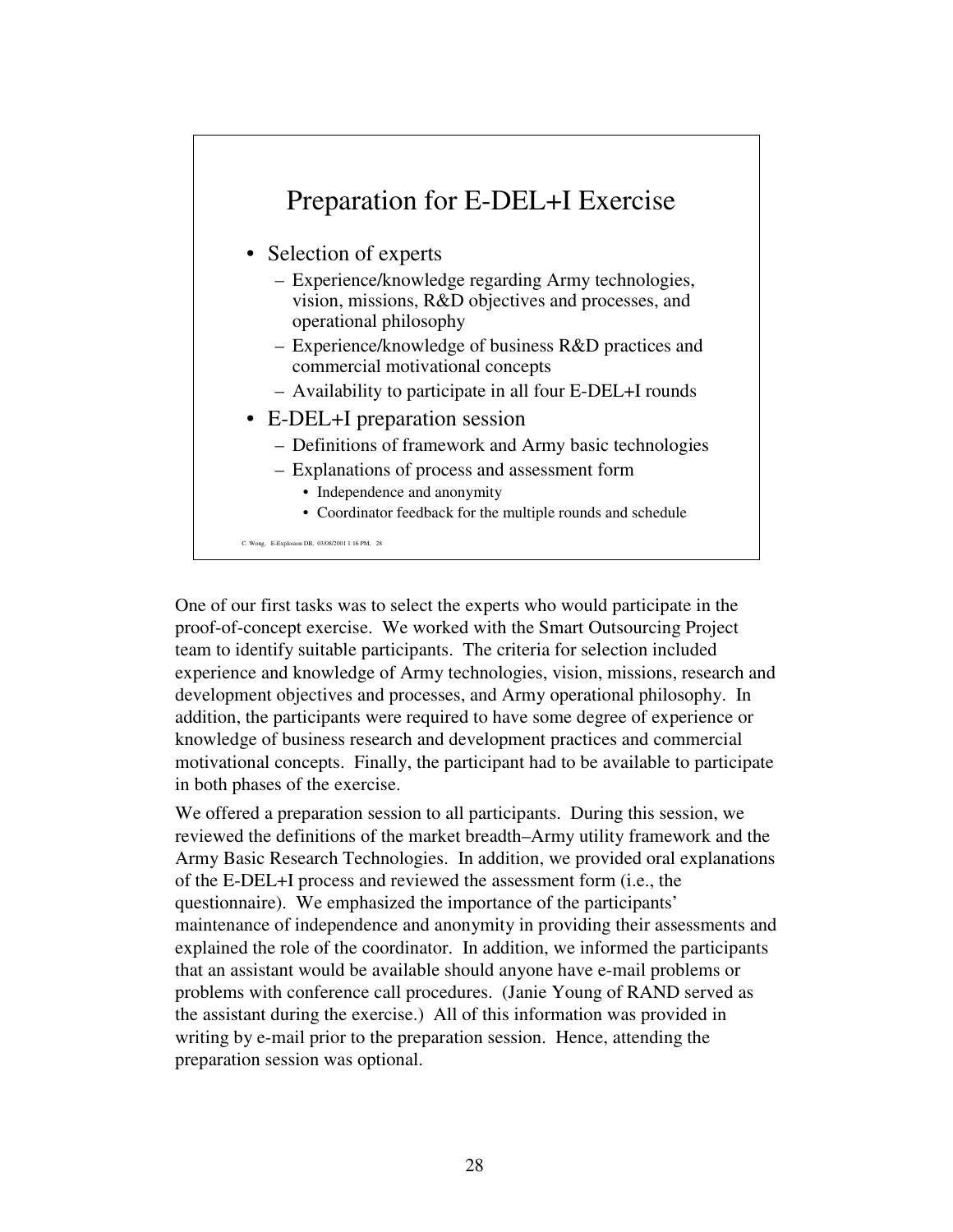## E-DEL+I Assessment

- Expert panel consisted of 13 RAND staff and consultants
- Four rounds of E-DEL+I to place 12 Army Basic Research Technologies in a predefined market breadth–Army utility framework
- Two monitored discussion sessions with ground rules
	- Speakers cannot identify themselves
	- Speaker cannot directly specify assessment
- Round 1 conducted electronically by e-mail
- Rounds 2, 3, 4 conducted in real time by network and phone connections
	- Panel located in RAND Santa Monica, Washington, and Pittsburgh offices

C. Wong, E-Explosion DB, 03/08/2001 1:16 PM, 29

The E-DEL+I assessment consisted of four rounds of expert assessments to place twelve Army Basic Research Technologies on a predefined market breadth–Army utility framework. The expert panel of participants consisted of 13 RAND staff and consultants. Round 1 was conducted electronically, where participants returned their completed first-round questionnaires to the exercise coordinator by e-mail. Rounds 2, 3, and 4 were conducted in real time on January 19, 2001. Expert panel members participated from their Santa Monica, Washington, and Pittsburgh RAND offices. (One consultant established computer connections through the University of Southern California.)

Two discussion sessions were included as part of the exercise. The first discussion session occurred between the second and third rounds. The second discussion session occurred between the third and fourth rounds. We specified two ground rules for the monitored discussion sessions. The first rule was that the speaker could not identify himself either by name or by job title. The second rule was that the speaker could not directly specify his assessment. We imposed these rules to ensure the anonymity and independence aspects of the exercise. (Bruce Held of RAND served as the discussion monitor.) No violations of the ground rules occurred.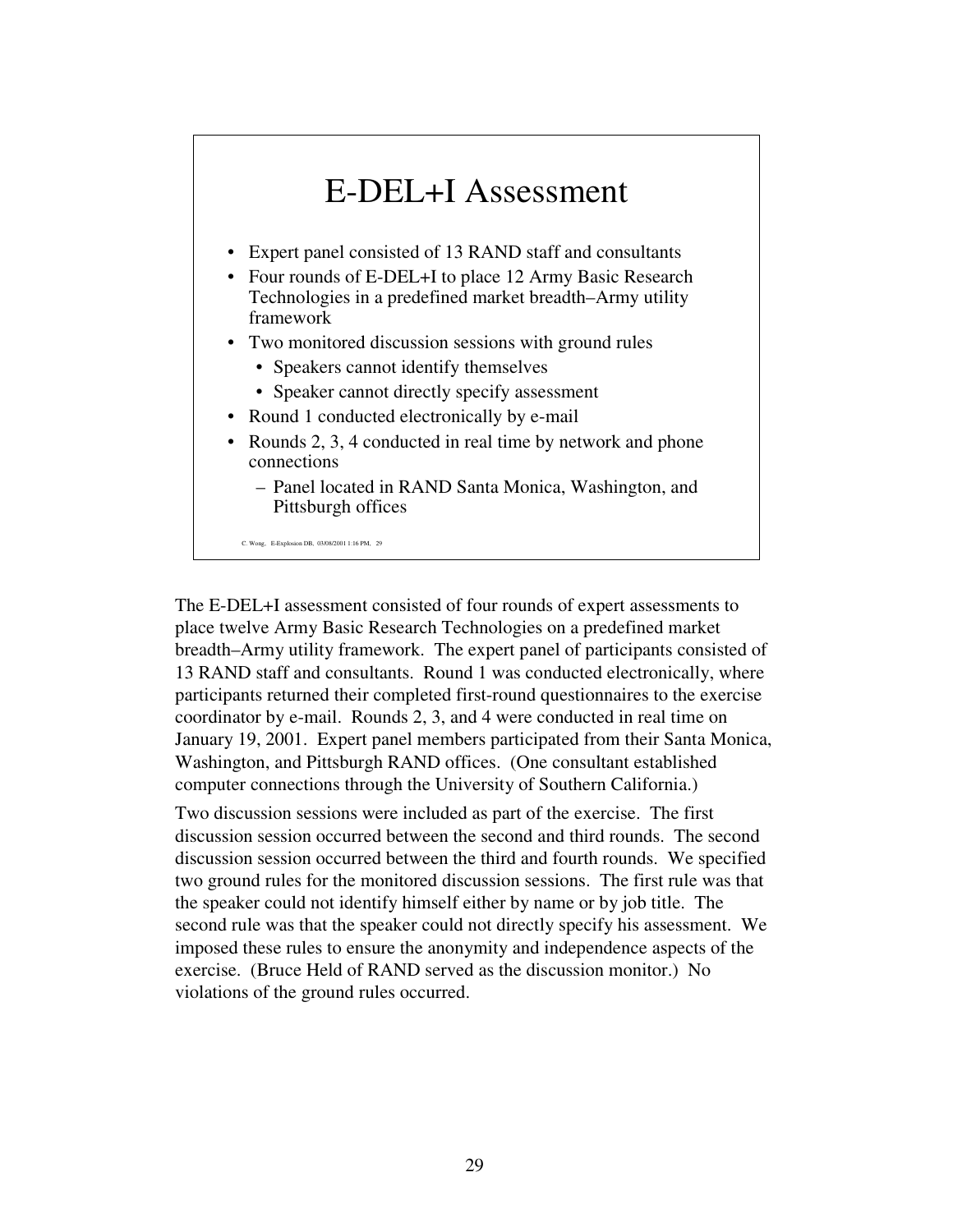

The Army Basic Research Technologies that the expert panel placed on the market breadth–Army utility framework are shown on this figure.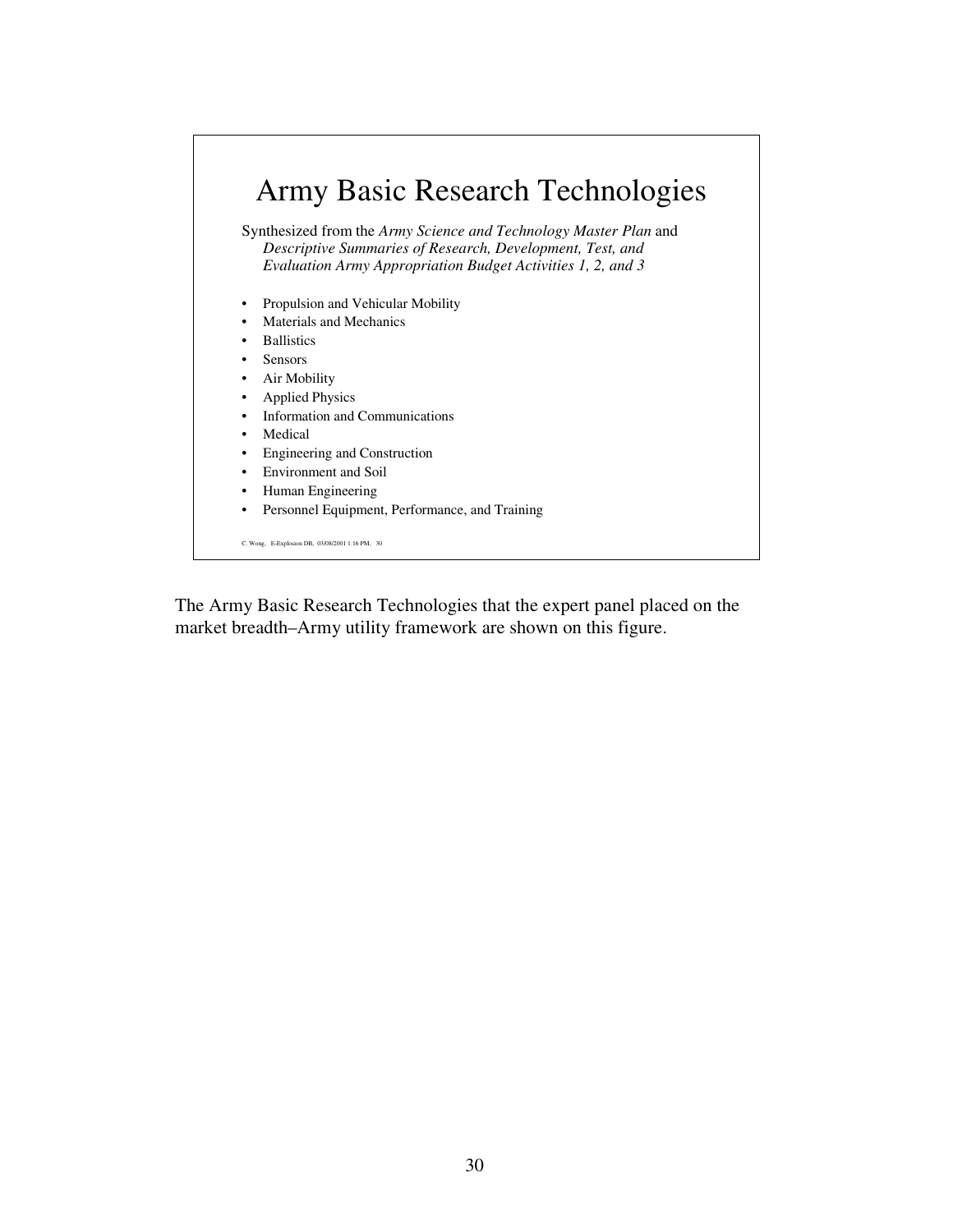

This figure shows the market breadth–Army utility framework. Market breadth means the amount of appeal the technology has to the commercial sector and hence how interested other sectors might be in performing basic research in the technology. Army utility is the amount of potential contribution the technology has in helping the Army accomplish its military mission.

The framework is composed of five domains: Lead, Join, Initiate, Participate, and Monitor. The E-DEL+I exercise asked each member of the expert panel to independently and anonymously place each of the twelve Army Basic Research Technologies in the domain that, in that expert's judgment, best reflects the technology's market breadth and Army utility.

A "Lead" placement indicates that the technology has limited appeal outside of the Army and hence the Army must perform most of the basic research inhouse.

A "Join" placement indicates that the technology is of interest to other military or government agencies and an effective approach is for the Army to perform basic research in the technology as joint projects with one or more of the other interested government entities.

An "Initiate" placement indicates that the technology has moderate to high Army utility and also appeals to industry. The Army should collaborate with industry but might want to initiate the effort to help ensure that its militaryspecific needs are met.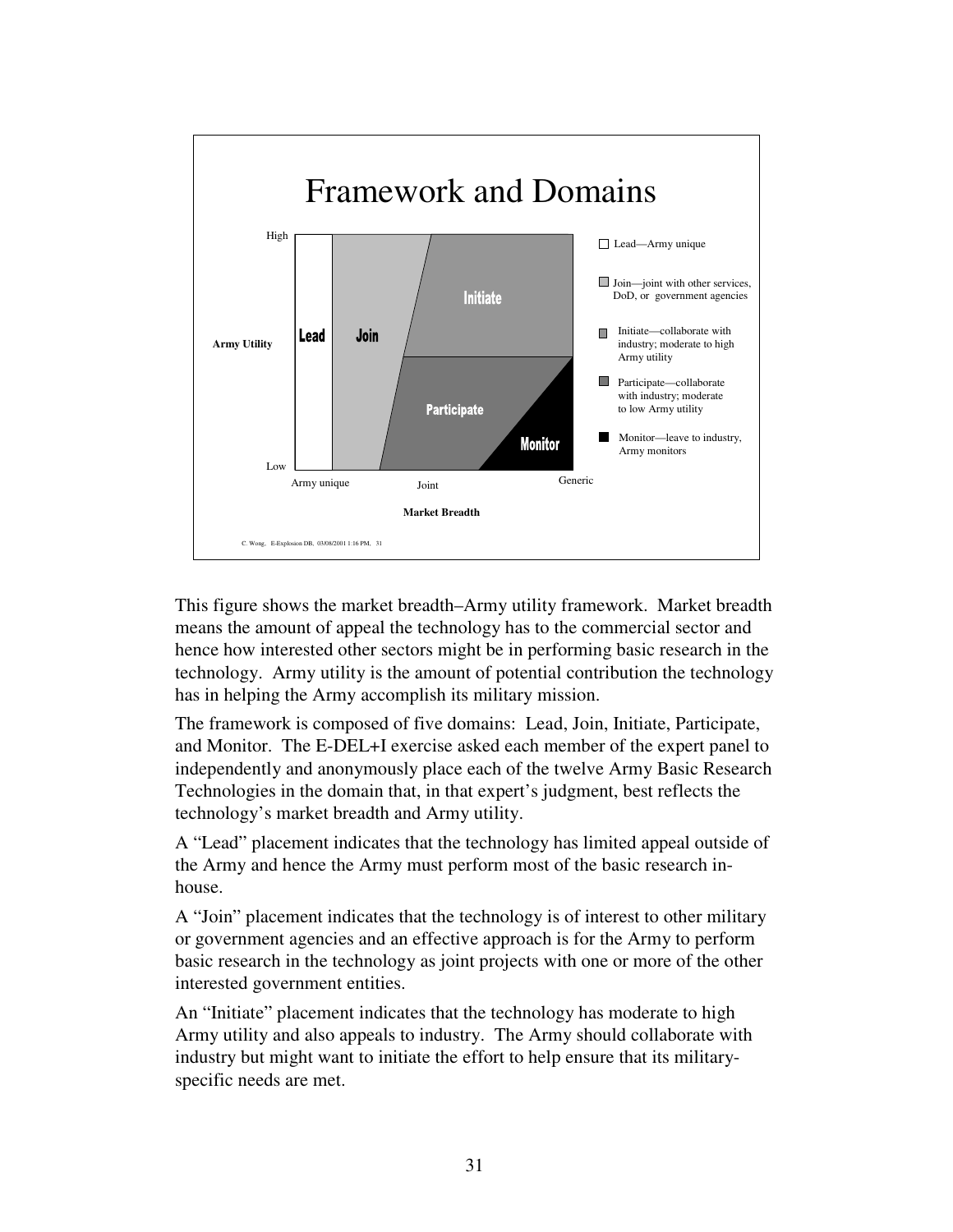A "Participate" placement indicates that the technology has of moderate to low Army utility and also appeals to industry. The Army should collaborate with industry to accomplish basic research goals in these technologies.

A "Monitor" placement indicates that the technology has moderate to low Army utility and has high industry appeal. The Army can rely on industry to perform basic research in these technologies, supplying little or no Army resources.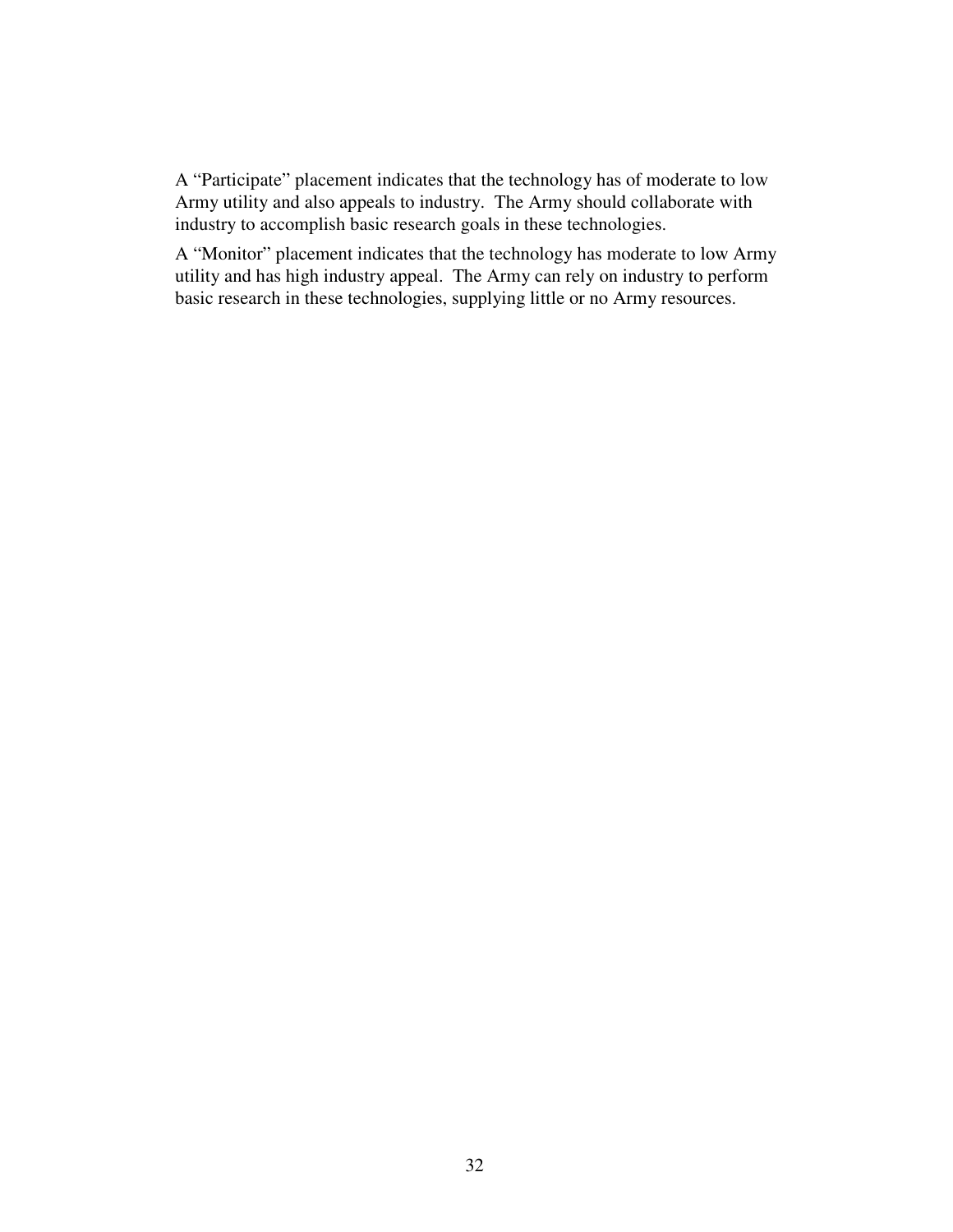### Example of Preparation Material

#### **Basic Research Technology Descriptions**

**Propulsion and Vehicular Mobility**: Propulsion research is a joint effort sponsored by the National Aeronautics and Space Administration and the Department of Defense. It is focused on turboshaft engine-specific technology and mechanical power transmission technology, as applicable to rotorcraft and tracked and wheeled vehicles. Analysis, code generation, experiments, and evaluations are conducted to improve engine and drivetrain components and investigate advanced materials. Component-level investigations include compressors, combustors, turbines, injectors, pistons, cylinder liners, piston rings, gears, seals, bearings, shafts, and controls. The goal of the activity is increased performance of small airbreathing engines and power trains that will support improvements in system mobility, reliability, and survivability and ultimately serve to reduce the logistics cost burden on future concepts, including the Future Combat Systems (FCS) program. Vehicle dynamics and simulation and advanced track and suspension concepts research focus on power density, performance, and thermal efficiency for advanced adiabatic diesel engines, transient heat transfer, high-temperature materials, and thermodynamics. Optimized parameterization procedures are directly applicable to the FCS.

**Materials and Mechanics**: The goal of materials research is to establish the science base allowing the creation and production of advanced materials that will provide higher performance, lower cost, improved reliability, and environmental compatibility for Army-unique applications. Emphasis is on understanding the fundamental aspects of chemistry and microstructure that influence the performance and failure mechanisms of ceramics, advanced polymer composites, advanced metals, and multifunctional materials. These advanced materials will enable lethality and survivability technologies for the FCS.

C. Wong, E-Explosion DB, 03/08/2001 1:16 PM, 33

This figure shows an example of the background material that was provided to all participants. Participants received the material as e-mail attachments. In addition, the material was orally reviewed during the optional preparation session.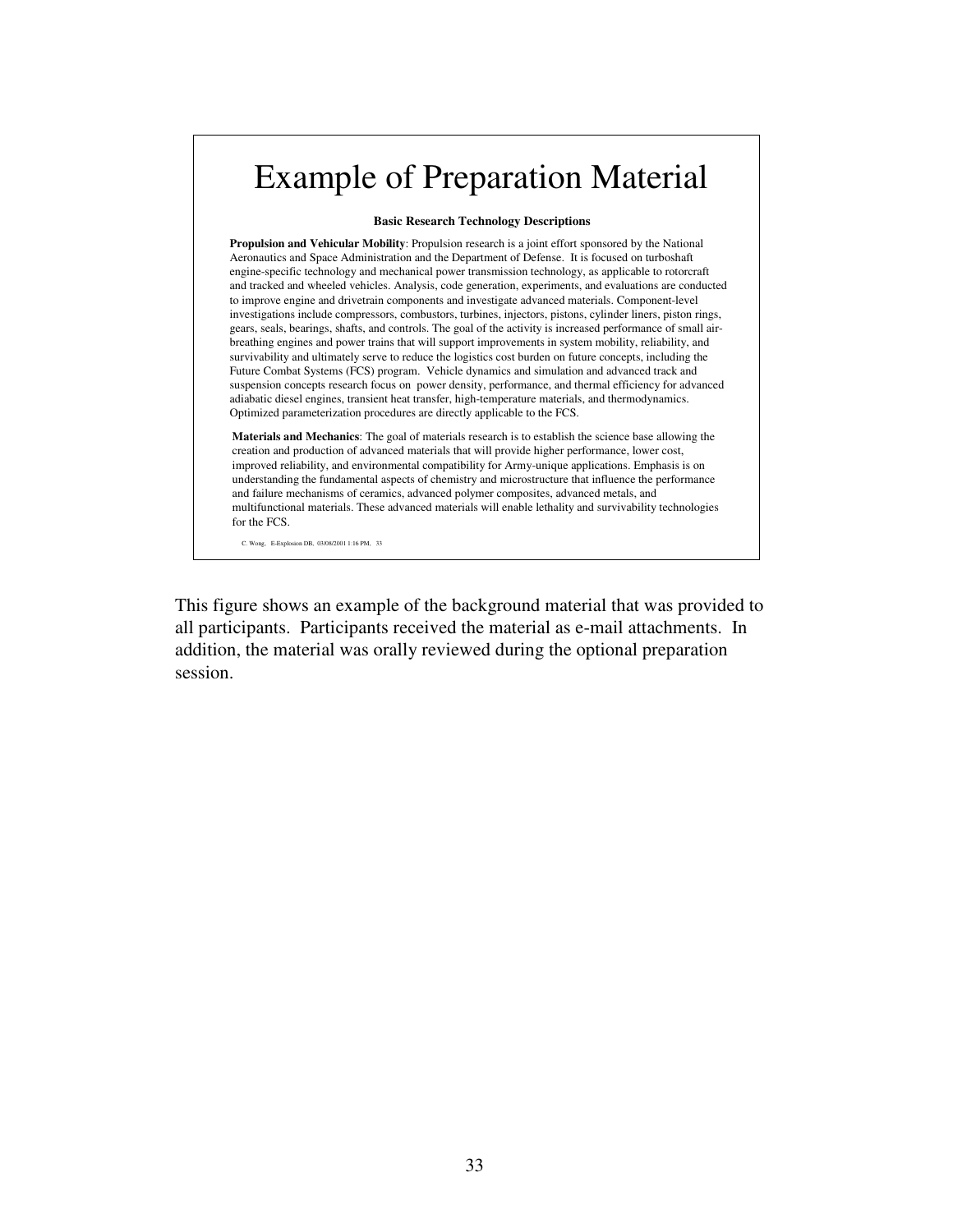

This figure shows the predetermined rating scale the participants used to assess placement of the technologies. For each Army Basic Research Technology, the participant would designate the integer from one to five that he felt best reflects that technology's market breadth and Army utility.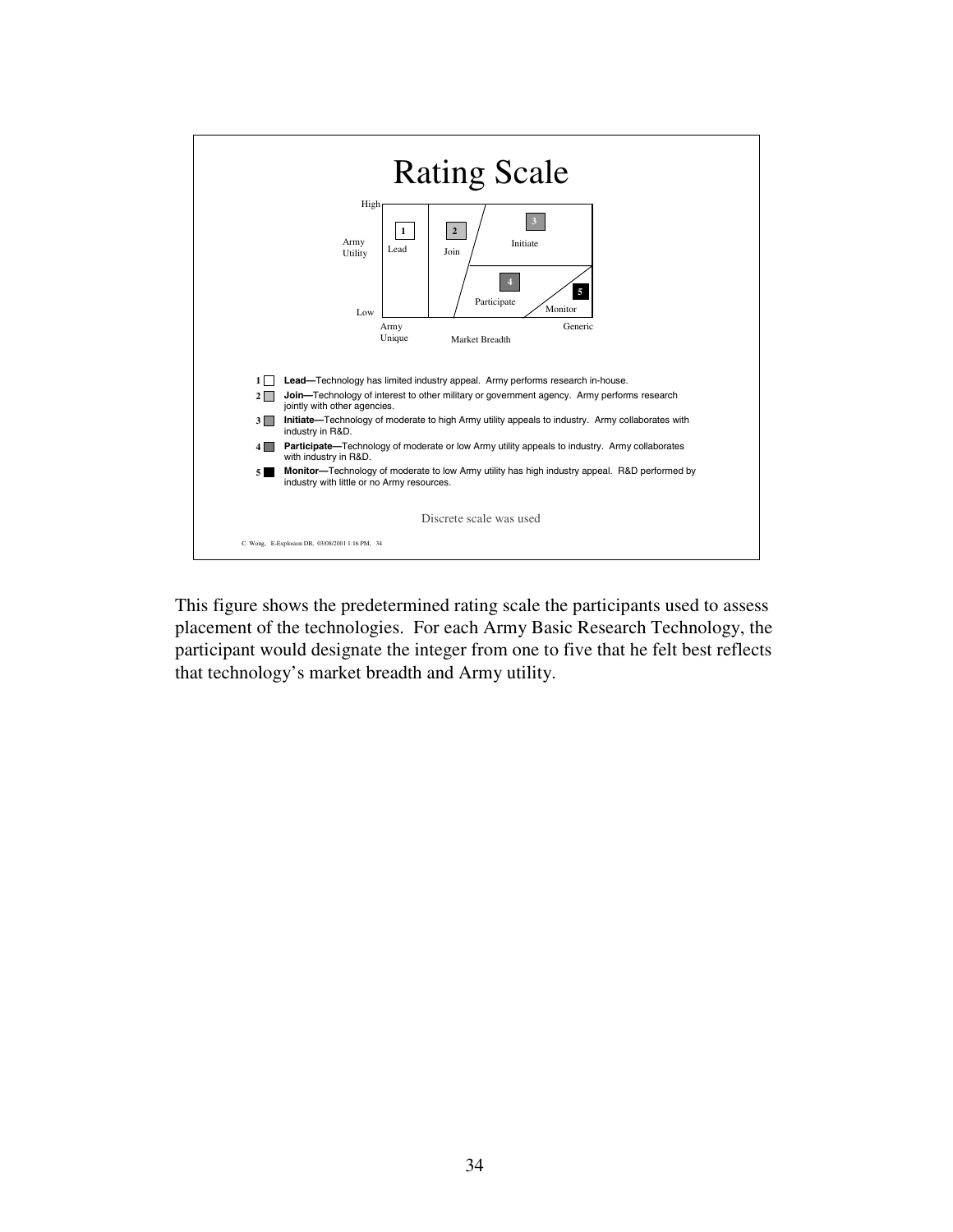|                                              |                                                                                                                          | <b>Statistical Feedback from</b><br>Round 1 Responses |          |        |
|----------------------------------------------|--------------------------------------------------------------------------------------------------------------------------|-------------------------------------------------------|----------|--------|
| FY2001 Army Basic Technology                 | Domain Outline reasoning if Round 2 response does<br>not match Round 1 mode or if there is more<br>than one Round 1 mode | Mode(s)                                               | Mean     | Median |
| Propulsion & Vehicular Mobility              |                                                                                                                          |                                                       | 2.615385 |        |
| Materials & Mechanics                        |                                                                                                                          | 3                                                     | 2.769231 |        |
| <b>Ballistics</b>                            |                                                                                                                          | $\mathfrak{p}$                                        | 1.692308 |        |
| Air Mobility                                 |                                                                                                                          | 2, 3                                                  | 2.615385 |        |
| <b>Applied Physics</b>                       |                                                                                                                          | 5                                                     | 4        |        |
| Information & Communications                 |                                                                                                                          | 3                                                     | 3        |        |
| Medical                                      |                                                                                                                          | 3                                                     | 3.538462 |        |
| <b>Engineering &amp; Construction</b>        |                                                                                                                          | 3                                                     | 2.923077 |        |
| <b>Sensors</b>                               |                                                                                                                          | $\overline{2}$                                        | 2.692308 |        |
| Environment & Soil                           |                                                                                                                          | 4                                                     | 2.923077 |        |
| Human Engineering                            |                                                                                                                          | 4                                                     | 3        |        |
| Personnel Performance, Training, & Equipment |                                                                                                                          | $\overline{\mathbf{A}}$                               | 2.923077 |        |

This figure shows the Round 2 Assessment form. The E-DEL+I exercise assessment forms were developed in Excel. Excel was chosen because all participants already had this software package installed on their computers; Excel has a well-known interface; Excel is very easy to use as a prototyping tool; and Excel could accommodate the needs of the proof-of-concept exercise with minimal software development costs. In addition, computation of statistical feedback would be facilitated by Excel's built-in statistical functions.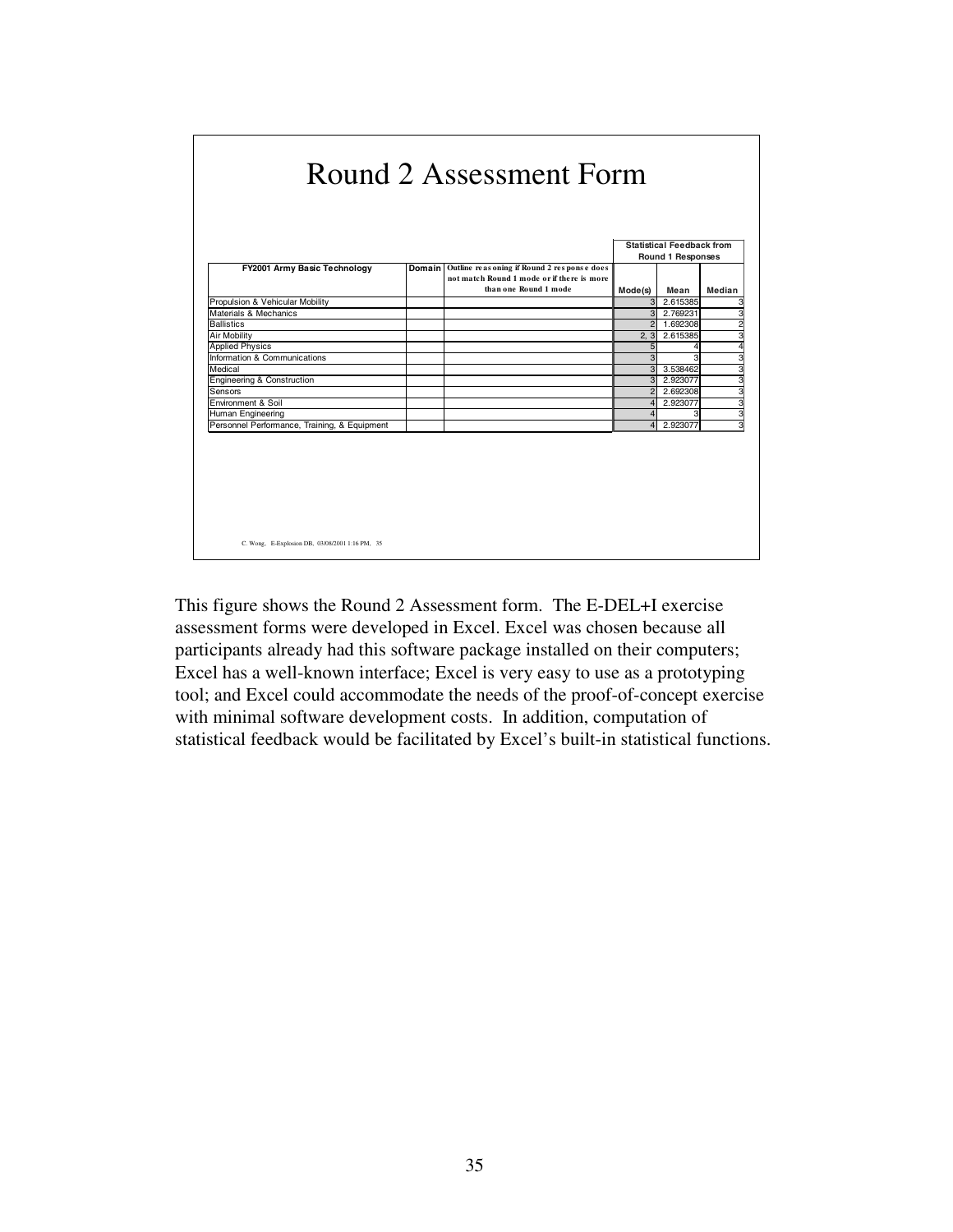|         | At least seven on panel agreed<br>Number of |            | At least nine on panel agreed<br>Number of |            |
|---------|---------------------------------------------|------------|--------------------------------------------|------------|
|         | <b>Technologies</b>                         | Percentage | <b>Technologies</b>                        | Percentage |
| Round 1 | 3                                           | 25         | 1                                          | 8          |
| Round 2 | 6                                           | 50         | 3                                          | 25         |
| Round 3 | 11                                          | 92         | 5                                          | 42         |
| Round 4 | 11                                          | 92         | 7                                          | 58         |
|         |                                             |            |                                            |            |

This figure shows the results of each round of the exercise. The second column shows the number of technologies where at least seven expert panel members agreed on placement in the framework for each round. The associated percentages are shown in the third column. The fourth column shows the number of technologies where at least nine expert panel members agreed on placement in the framework for each round. The associated percentages are shown in the fifth column. Using the results shown in either the second column or the fourth column, this figure shows that the feedback and discussion sessions helped establish consensus positions for more technologies in each subsequent round. Using the results shown in the second column, consensus was reached on 11 of the 12 technologies in Round 4. Using the results shown in the fourth column, consensus was reached on 7 of the 12 technologies in the final round.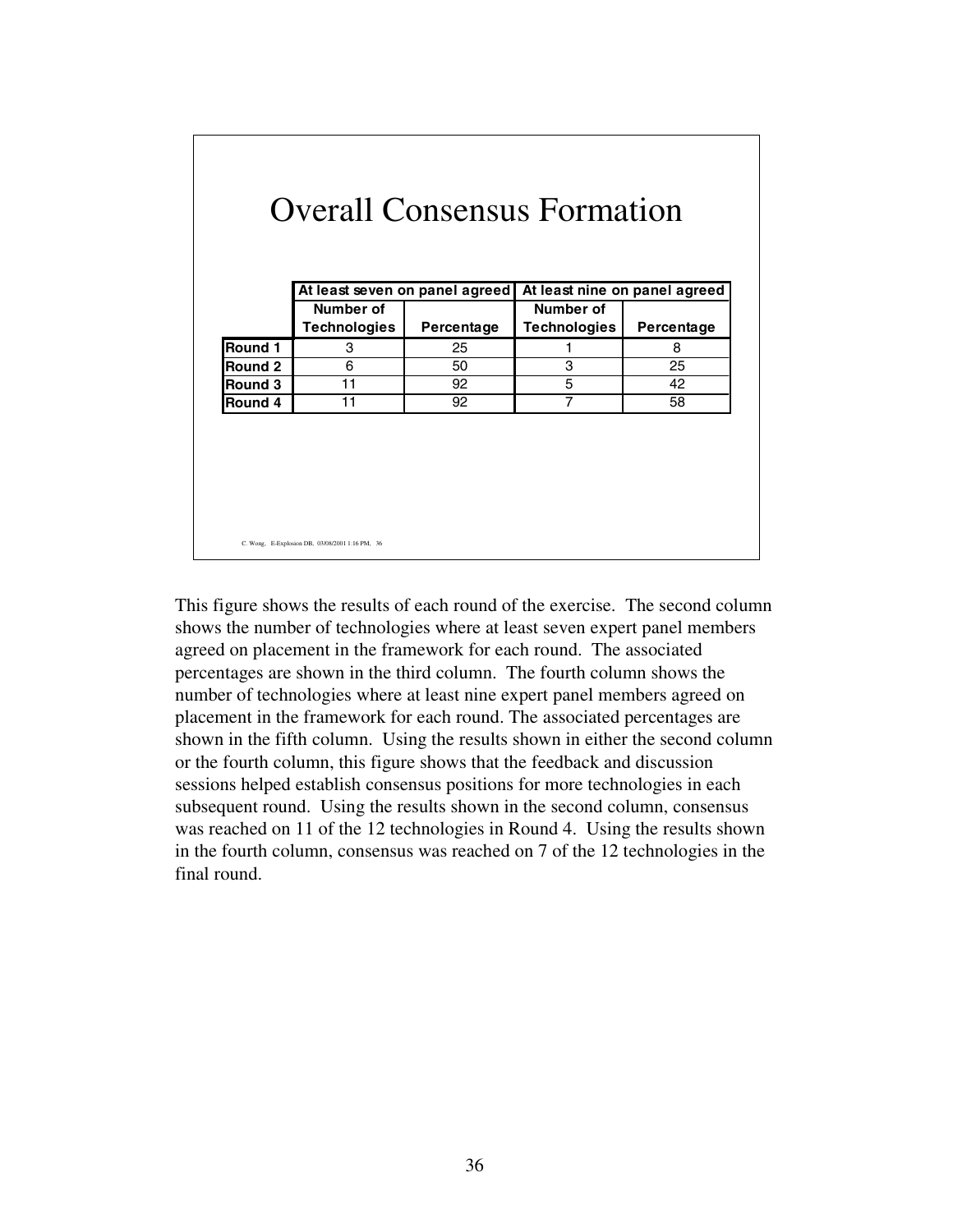|                                                |                |                | Mode           |                |
|------------------------------------------------|----------------|----------------|----------------|----------------|
| Technology                                     | Round 1        | Round 2        | Round 3        | Round 4        |
| Propulsion and Vehicular Mobility              | 3              | 3              | 3              | 3              |
| <b>Materials and Mechanics</b>                 | 3              | 3              | 3              | 3              |
| <b>Ballistics</b>                              | $\overline{2}$ | 2              | 2              | 2              |
| Air Mobility                                   | 2, 3           | $\overline{2}$ | 2              | $\overline{2}$ |
| <b>Applied Physics</b>                         | 5              | 5              | 5              | 4, 5           |
| Information and Communications                 | 3              | 3              | 3              | 3              |
| Medical                                        | 3              | 3              | 4              | 4              |
| <b>Engineering and Construction</b>            | 3              | 3              | 3              | 3              |
| Sensors                                        | $\overline{2}$ | 3              | 3              | 3              |
| <b>Environment and Soil</b>                    | 4              | 4              | 4              | 4              |
| Human Engineering                              | 4              | 4              | 4              | 4              |
| Personnel Performance, Training, and Equipment | 4              | $\overline{4}$ | $\overline{2}$ | 2              |

For this exercise, the mode was used as the consensus position statistic. Since we are placing technologies on a framework, where most experts placed the technology (i.e., in the Lead, Join, Initiate, Participate, or Monitor domains) is the best indication of a consensus position among them. Because the statistical mode of each round is mathematically defined as the category with the greatest number of placements by the experts, this statistic is the most appropriate measure of consensus for this exercise. This figure shows how the mode changed for each technology for each round. The lighter-shaded boxes show how either dual modes changed to single modes or single modes changed to dual modes in the subsequent round. The darker-shaded boxes show single modes changing to other single modes in the subsequent round. The unshaded boxes show constant modes from one round to the subsequent round.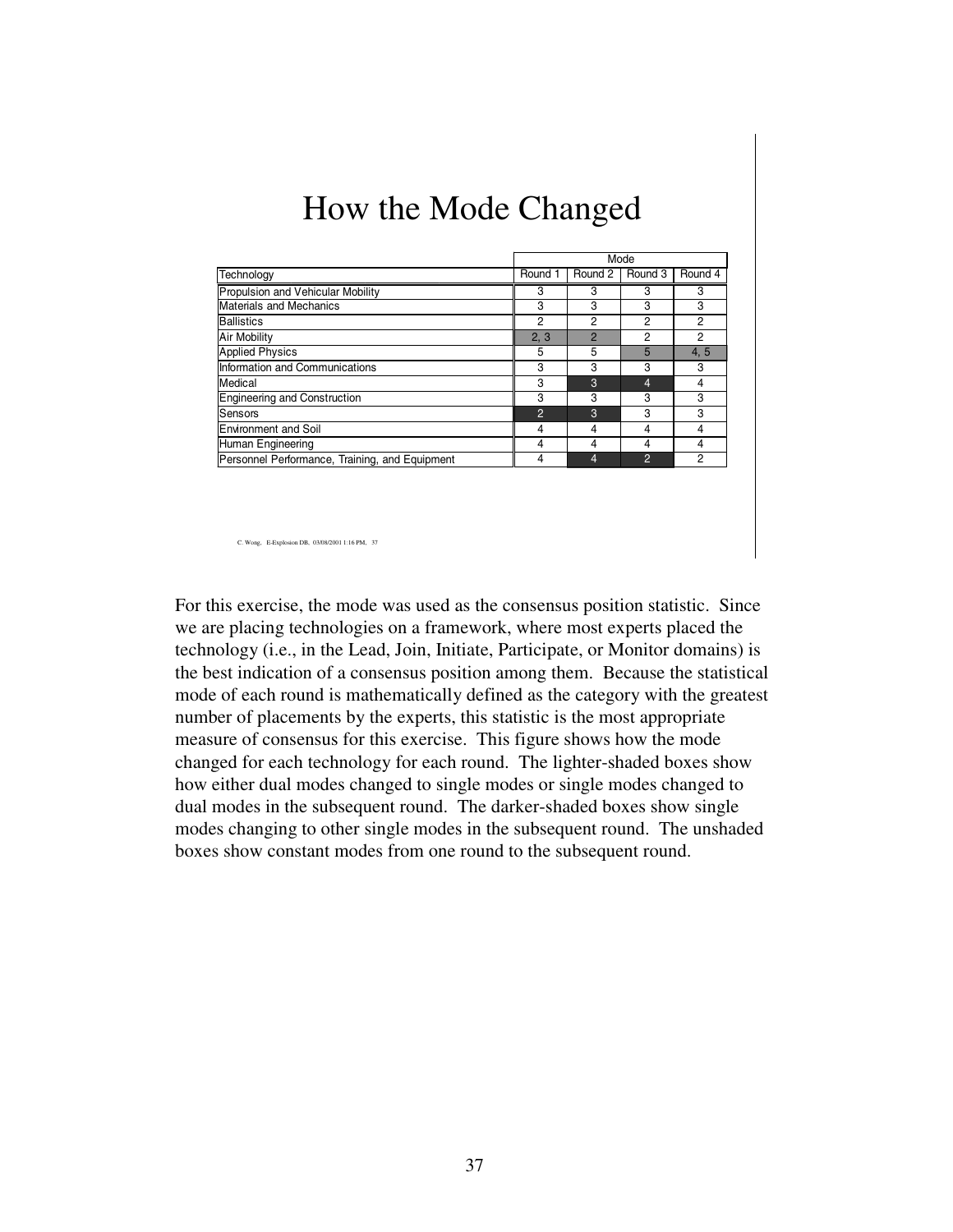|         |                                                                                                                                                   |   | Round 2 |                                        |  |
|---------|---------------------------------------------------------------------------------------------------------------------------------------------------|---|---------|----------------------------------------|--|
|         |                                                                                                                                                   |   |         | Lead Join Initiate Participate Monitor |  |
|         | Lead                                                                                                                                              | 5 | 4       |                                        |  |
| Round 1 | Join                                                                                                                                              |   | 9       |                                        |  |
|         | Initiate                                                                                                                                          | 3 |         | 9                                      |  |
|         | Participate                                                                                                                                       |   | 5       |                                        |  |
|         | <b>Monitor</b>                                                                                                                                    | 1 |         |                                        |  |
|         | • 40 out of 132 (30 percent) responses changed between Round 1<br>and Round 2<br>• Four participants did not change any positions between Round 1 |   |         |                                        |  |

This figure shows how the participants changed their positions between Round 1 and Round 2. For example, one expert changed his placement of one technology from Join to Lead from Round 1 to Round 2. Likewise, three Round 1 Initiate votes were changed to Join in Round 2. In total, 40 out of 132 (30 percent) of the assessments were changed between the first two rounds. Four participants did not change any of their assessments for any technology between the first and second round.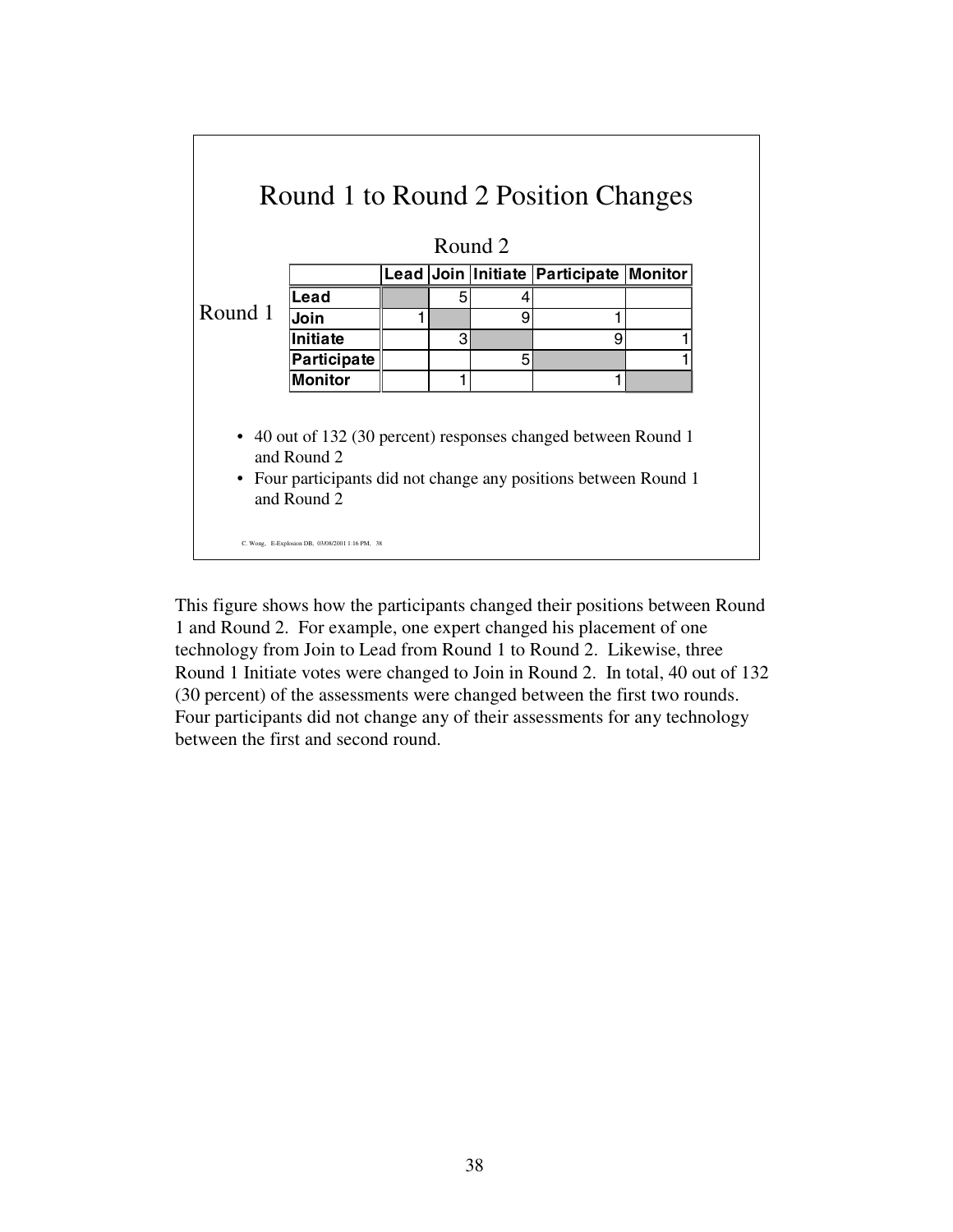|                    |                                                                                                                                           |   | Round 3 | Round 2 to Round 3 Position Changes    |  |
|--------------------|-------------------------------------------------------------------------------------------------------------------------------------------|---|---------|----------------------------------------|--|
|                    |                                                                                                                                           |   |         | Lead Join Initiate Participate Monitor |  |
|                    | Lead                                                                                                                                      | 6 |         |                                        |  |
| Round 2            | Join                                                                                                                                      |   | 6       |                                        |  |
|                    | <b>Initiate</b>                                                                                                                           | 3 |         | З                                      |  |
|                    | Participate                                                                                                                               |   | 5       |                                        |  |
|                    | <b>Monitor</b>                                                                                                                            |   | 2       | 4                                      |  |
| Round 3<br>Round 3 | • 33 out of 132 (25 percent) responses changed between Round 2 and<br>• Two participants did not change any positions between Round 2 and |   |         |                                        |  |

Thirty-three out of 132 assessments (25 percent) were changed between Round 2 and Round 3. Two participants did not change any assessments between the second and third round.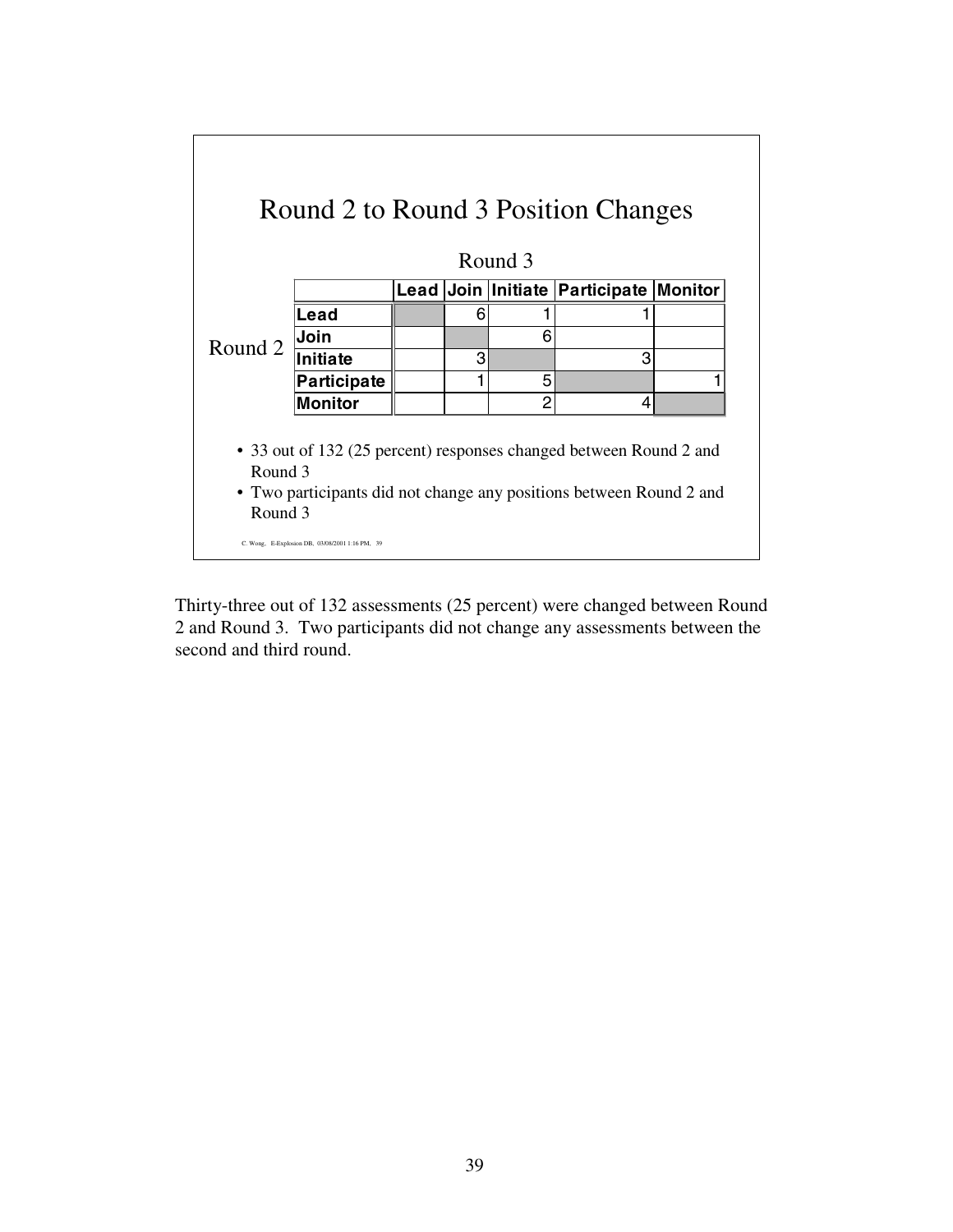|                                   |                                                                                                                                                    |   | Round 4 |                                        |  |
|-----------------------------------|----------------------------------------------------------------------------------------------------------------------------------------------------|---|---------|----------------------------------------|--|
|                                   |                                                                                                                                                    |   |         | Lead Join Initiate Participate Monitor |  |
|                                   | Lead                                                                                                                                               |   |         |                                        |  |
|                                   | Join                                                                                                                                               |   | З       |                                        |  |
| Round 3                           | Initiate                                                                                                                                           | 3 |         |                                        |  |
|                                   | <b>Participate</b>                                                                                                                                 | 2 | 3       |                                        |  |
|                                   | <b>Monitor</b>                                                                                                                                     |   |         |                                        |  |
| $\bullet$<br>Round 4<br>$\bullet$ | 14 out of 132 (11 percent) responses changed between Round 3 and<br>Three participants did not change any positions between Round 3<br>and Round 4 |   |         |                                        |  |

 $\sqrt{2}$ 

Fourteen out of 132 assessments (11 percent) were changed between Round 3 and Round 4. Three participants did not change any positions between Round 3 and Round 4.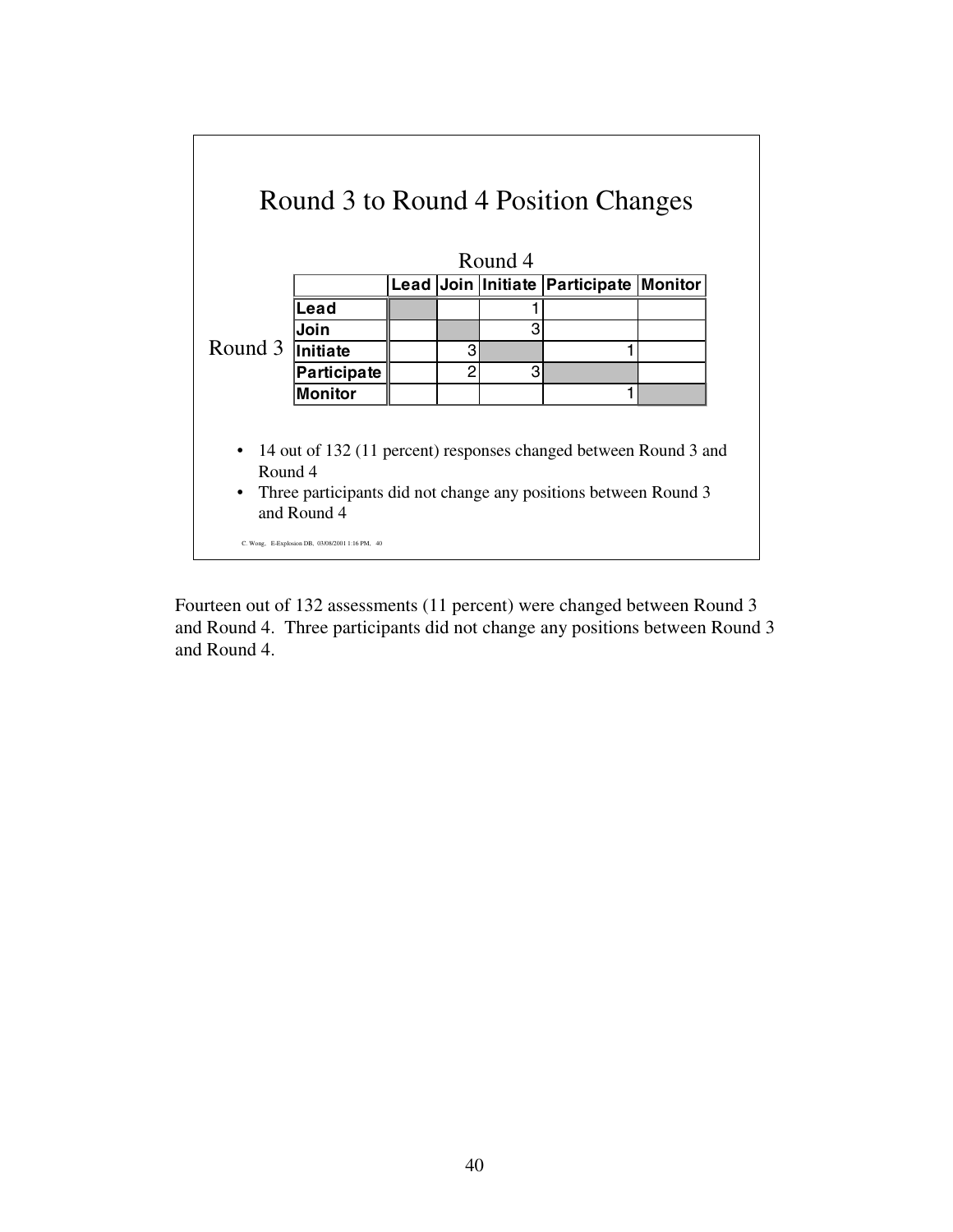

Seven different patterns of consensus-building were detected in this exercise. For this analysis, we used the criterion that a consensus is achieved for a technology when at least seven members of the expert panel placed the technology in the same domain in the framework. We use the term "strong consensus" to mean that more than seven members of the expert panel placed the technology in the same domain in the framework. In addition, the term "no consensus" means that less than seven members of the expert panel placed the technology in the same domain in the framework. The patterns range from a strong consensus in the first round and holding or building for the remaining rounds to no consensus in the early rounds and a strong consensus by the final round. This figure and the next six figures describe the consensus-building patterns.

This figure shows the consensus-building process for the Information and Communications technology. In this case, the panel members indicated that most information and communications research can be pursued via an "Army Initiate" approach. That is, the Army initiates basic research efforts in this technology. (See Carolyn Wong, *An Analysis of Collaborative Research Opportunities for the Army*, Santa Monica, Calif.: RAND, MR-675-A, for more details on the Lead, Join, Initiate, Participate, and Monitor aspects of the market breadth–Army utility framework.) In this case, most panel members agreed on the Initiate placement in the first round. Subsequent rounds only increased this initial consensus.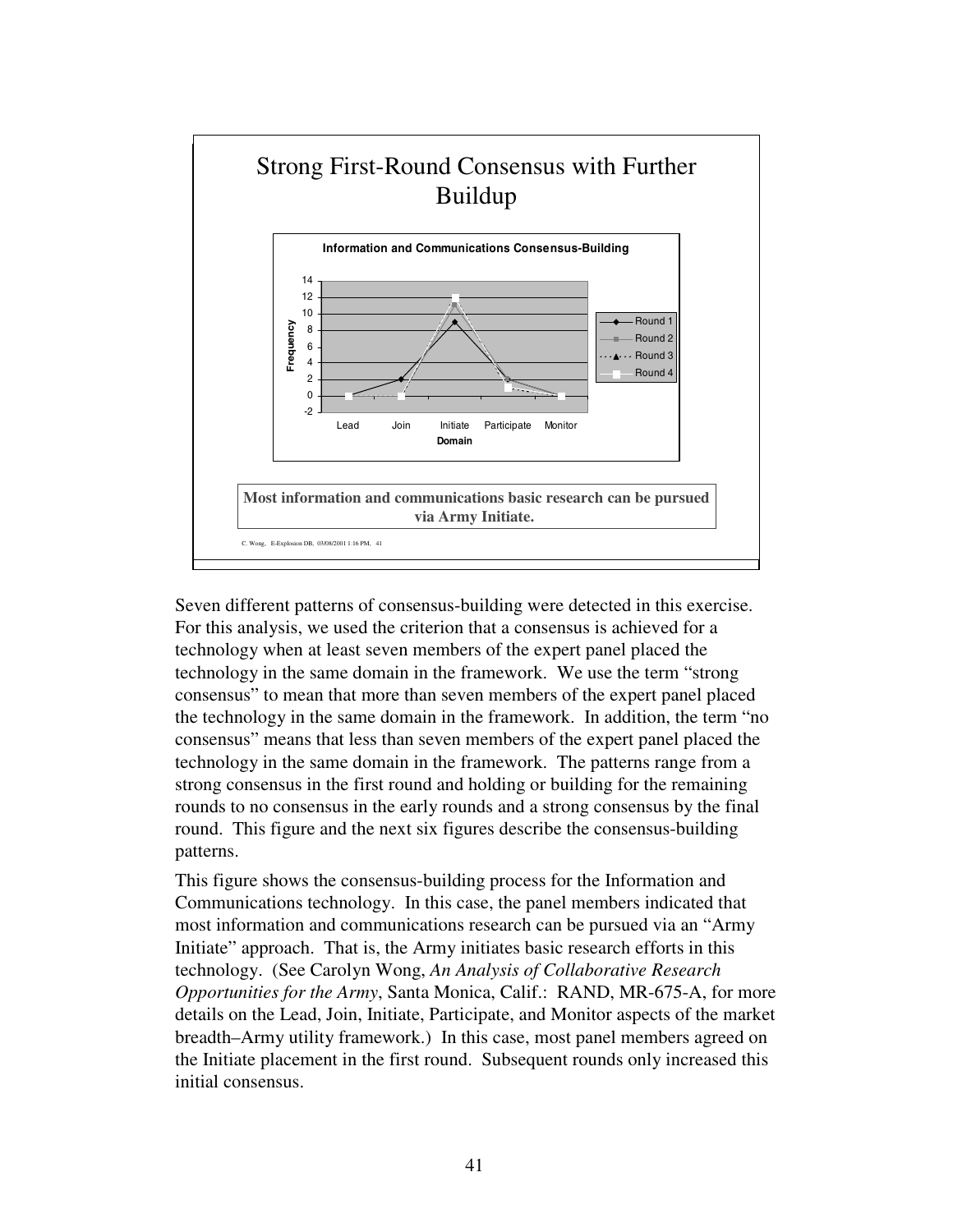

For the Materials and Mechanics technology, the first-round assessments were spread among all of the placement categories. The feedback material provided between the first two rounds helped achieve a consensus in the second round. The Round 2 feedback and first discussion session raised the consensus level in the third round, and the consensus position topped out without changing again in the fourth round. In this case, the consensus position was not established until the second round and it remained consistent, building up to the fourth round near-unanimous assessment. At the end of the exercise, all but one expert agreed that most Materials and Mechanics research can be pursued with an Army Initiate approach.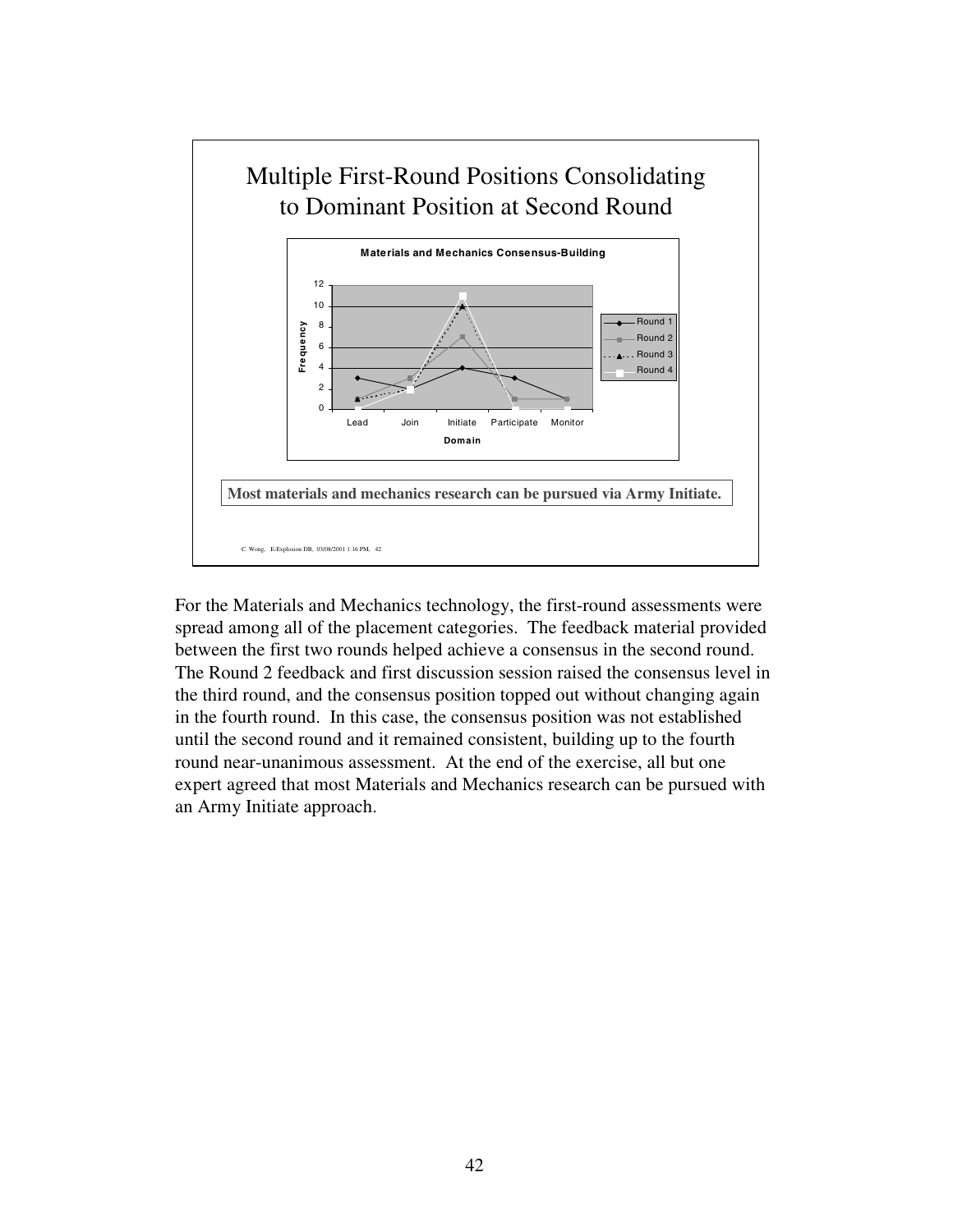

In the Sensors technology, the expert assessments were scattered among the Lead, Join, Initiate, and Participate positions for the first two rounds. This indicates that the feedback material provided between Rounds 1 and 2 did not convince many to change their initial assessments. A significant change occurred between the second and third rounds. The third-round assessments show a clear "Initiate" consensus position. We can infer that the written feedback as well as the first discussion session imparted convincing arguments that spurred nearly a quarter of the expert panel to change their assessment to the Initiate position. In this case, no consensus was established until the third round, and the fourth round brought only a minor one-vote increase to the consensus position. The feedback and initial discussion session were key to establishing a consensus position for the Sensors technology. (Note that this pattern shows the dangers of conducting truncated two-round Delphi exercises as mail implementations often do to decrease the duration of the exercise.)

In this case, the justifications, minority arguments, and defenses contained material useful to the Smart Outsourcing Project. The experts supporting the Lead position consistently argued that some sensors are critical and are only of interest to the Army. The Join position supporters cited that sensors are critical to the Army vision and that the commercial sector alone cannot meet Army Future Combat System (FCS) needs. They advocate a position that the most effective Army approach to accomplish basic research in sensors are joint efforts by the Army and other military services.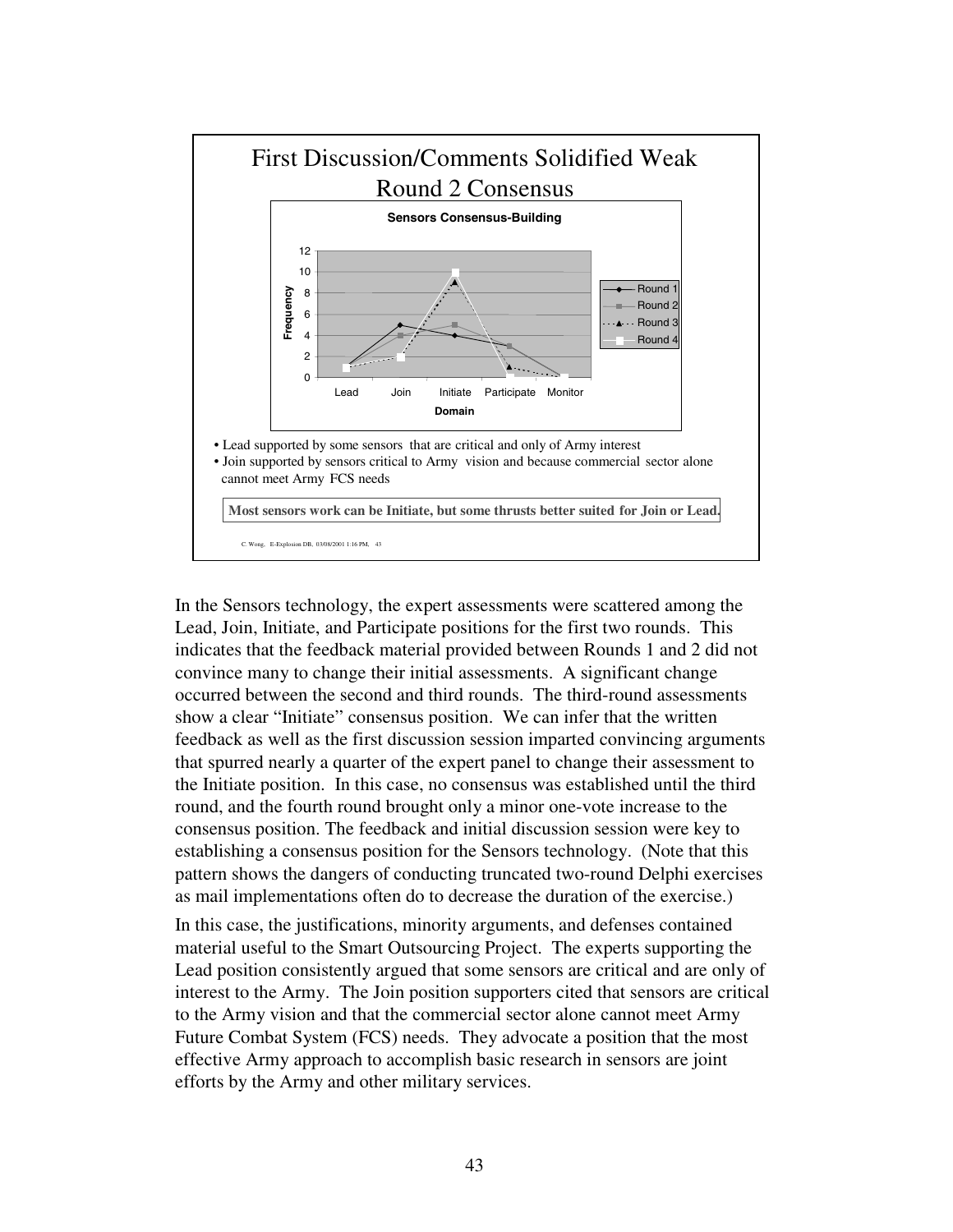![](_page_48_Figure_0.jpeg)

The exercise results show yet a different consensus-building pattern for the Human Engineering technology. In this case, the first two rounds did not produce consensus positions. The material in the feedback to Round 3 and first discussion session between the second and third round split the panel into two camps—one favoring the Join position and the other favoring the Participate position. Feedback from the third round and the second discussion session convinced eight participants to vote for the Participate position. Hence, in this case, the strong consensus was not reached until the fourth round.

Once again, the justifications, minority arguments, and defenses provided information useful to the Smart Outsourcing Project. Those supporting the Join position stated that combat man/machine situations are unique to the military and hence that joint efforts with other military services constitute the best approach for the Army to accomplish basic research goals in human engineering. The Initiate proponent presented a similar argument stating that the commercial sector alone is not suited to basic research for man/machine realities. This expert's Initiate position indicates that he believes the commercial sector can, however, play a significant role.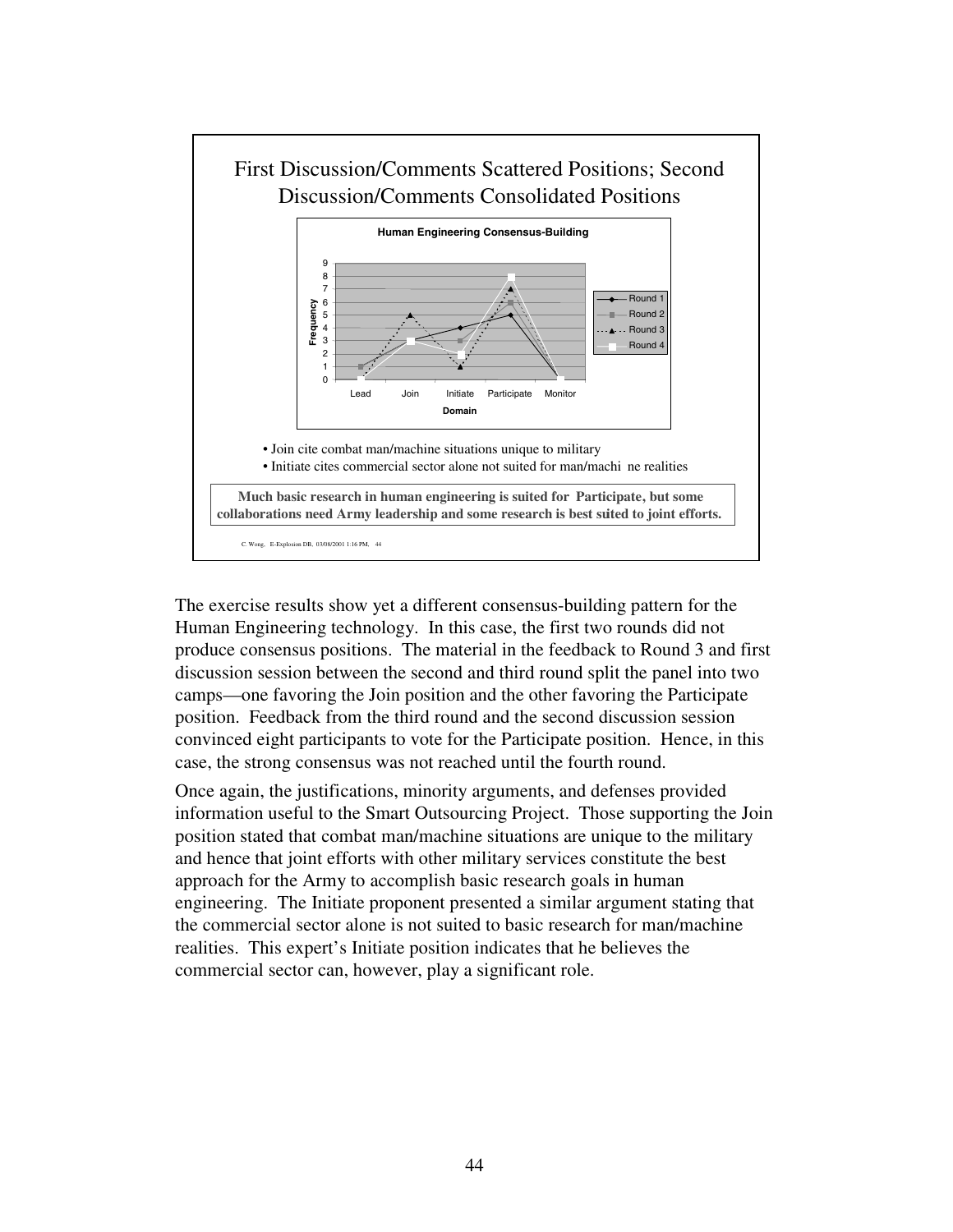![](_page_49_Figure_0.jpeg)

The Applied Physics technology area shows an exercise pattern in which the consensus actually became weaker in the final round. A predominance for the Monitor position was indicated, but no consensus position was established in the first round. However, the second and third rounds are marked by nearly identical results and a Monitor consensus position. Hence the feedback from the first round convinced some experts to change their position to Monitor. The feedback from the third round and the initial discussion period did not change the consensus strength. However, the feedback from the third round and the second discussion session broke the consensus, and the fourth round resulted in no final consensus position—only a split between the Participate and Monitor positions. Supporters of the Participate position stated that much overlap can be found between Army and industry in this area, but uniqueness in Army basic research goals in applied physics warrants the Army to define its needs and not necessarily supply a lot of funding for basic research toward those needs. The Monitor group cited that the majority of work going on in the applied physics area is already being done by industry and, hence, that the Army can rely on the Monitor approach.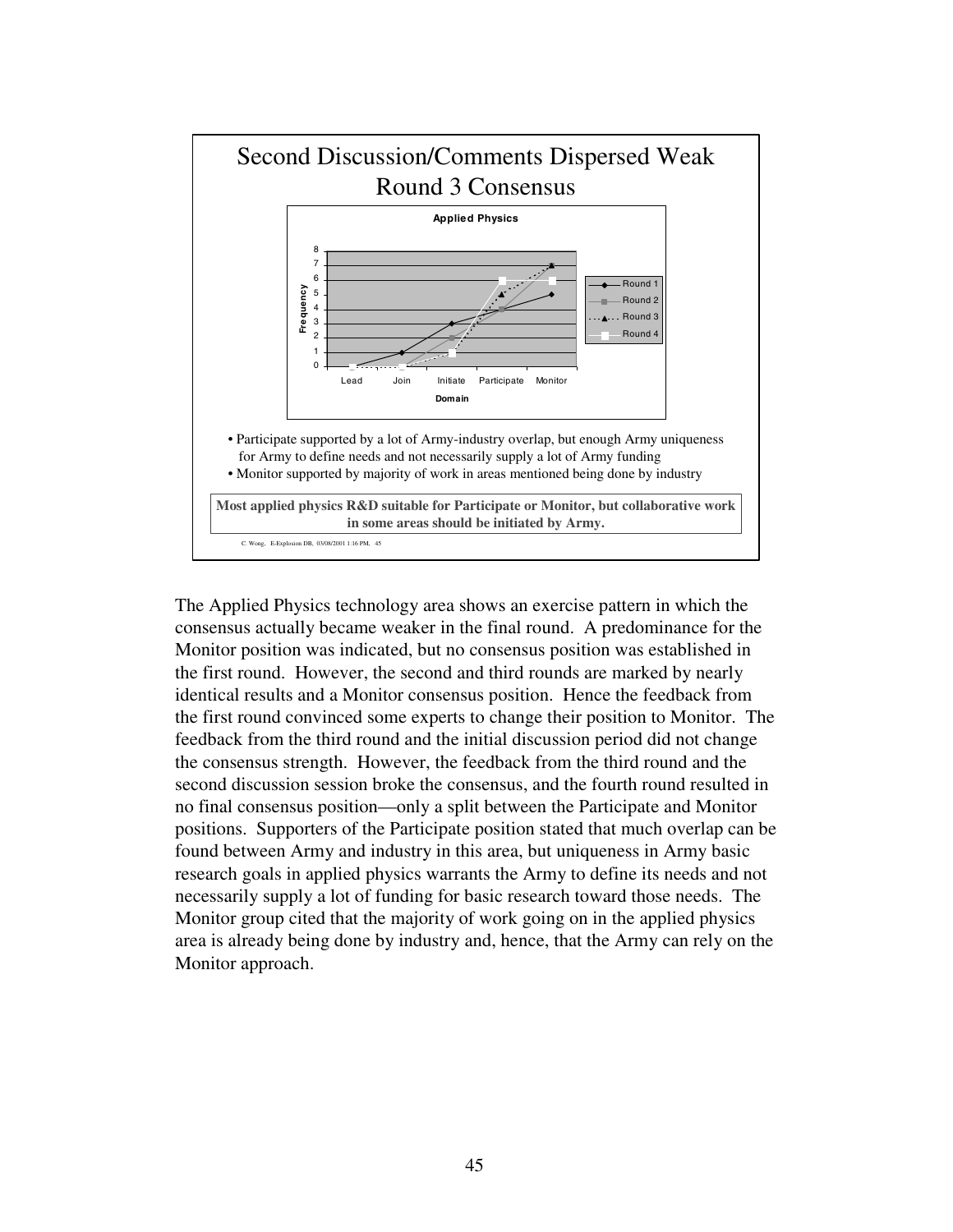![](_page_50_Figure_0.jpeg)

For the Personnel Performance, Training, and Equipment technology area, the exercise results were scattered for the first three rounds. The Join consensus position was reached after the participants received feedback from Round 3 and took part in the second discussion session. In the fourth round, all experts supported either the Join or Initiate positions. The Initiate supporters pointed out that the nature of combat stress requires Army leadership. In addition, there is high Army utility, but this area is also of great importance to industry. From these comments and the exercise results, the Smart Outsourcing team was able to conclude that much basic research in Personnel Performance, Training, and Equipment technology is suited for joint efforts with other military services, but some is suited for the Initiate approach with industry.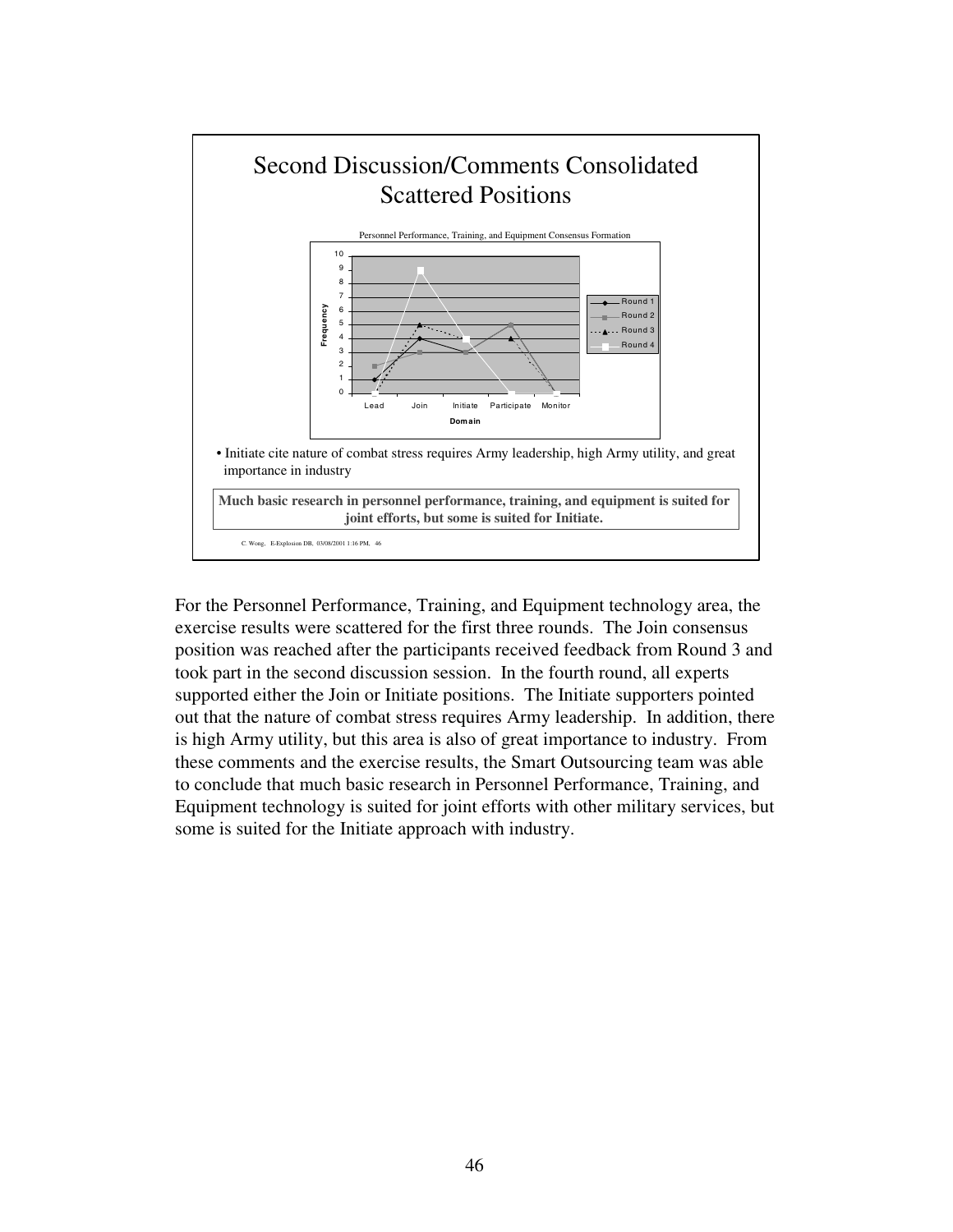![](_page_51_Figure_0.jpeg)

This figure shows the consensus-building pattern for the Environment and Soil technology area. In this case, a Participate consensus position was established in the third round. Hence, feedback from the second round and the initial discussion period consolidated the expert panel viewpoints. The fourth-round returns were identical to the third-round returns, indicating that the feedback from the third round and the second discussion session did not change anyone's assessment in this technology area.

The Lead and Join dissenters consistently cited the importance of this area to weapon design as their argument for the Lead or Join positions.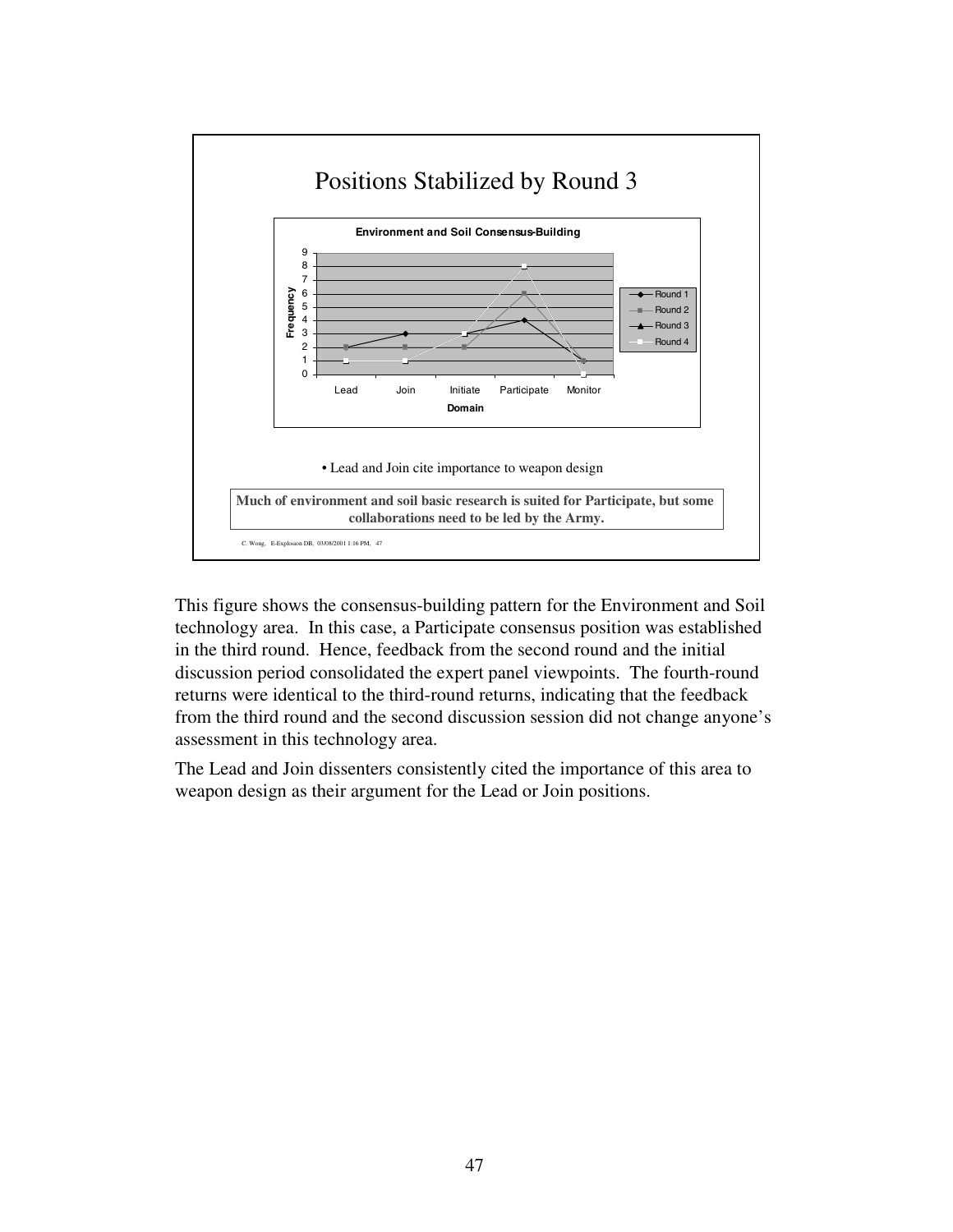![](_page_52_Figure_0.jpeg)

The previous seven figures showed the consensus-building patterns for selected technologies. This figure shows the final framework placements for all the technologies using the criterion that a consensus was achieved if at least seven members of the expert panel placed the technology in the same domain in the framework. Note that the Applied Physics technology is shown in both the Participate and Monitor domains, indicating the lack of consensus and bimodal predominances of the final results for this technology area.

As an indication of sensitivity to the criterion used for concluding that a consensus was reached, only seven of the technologies would be shown on this figure as having achieved consensus positions if we had used the criterion that consensus requires at least nine experts placing the technology in a particular domain. At the extreme, no consensus positions would be shown if for each technology we required all 13 panel members to agree before declaring a consensus.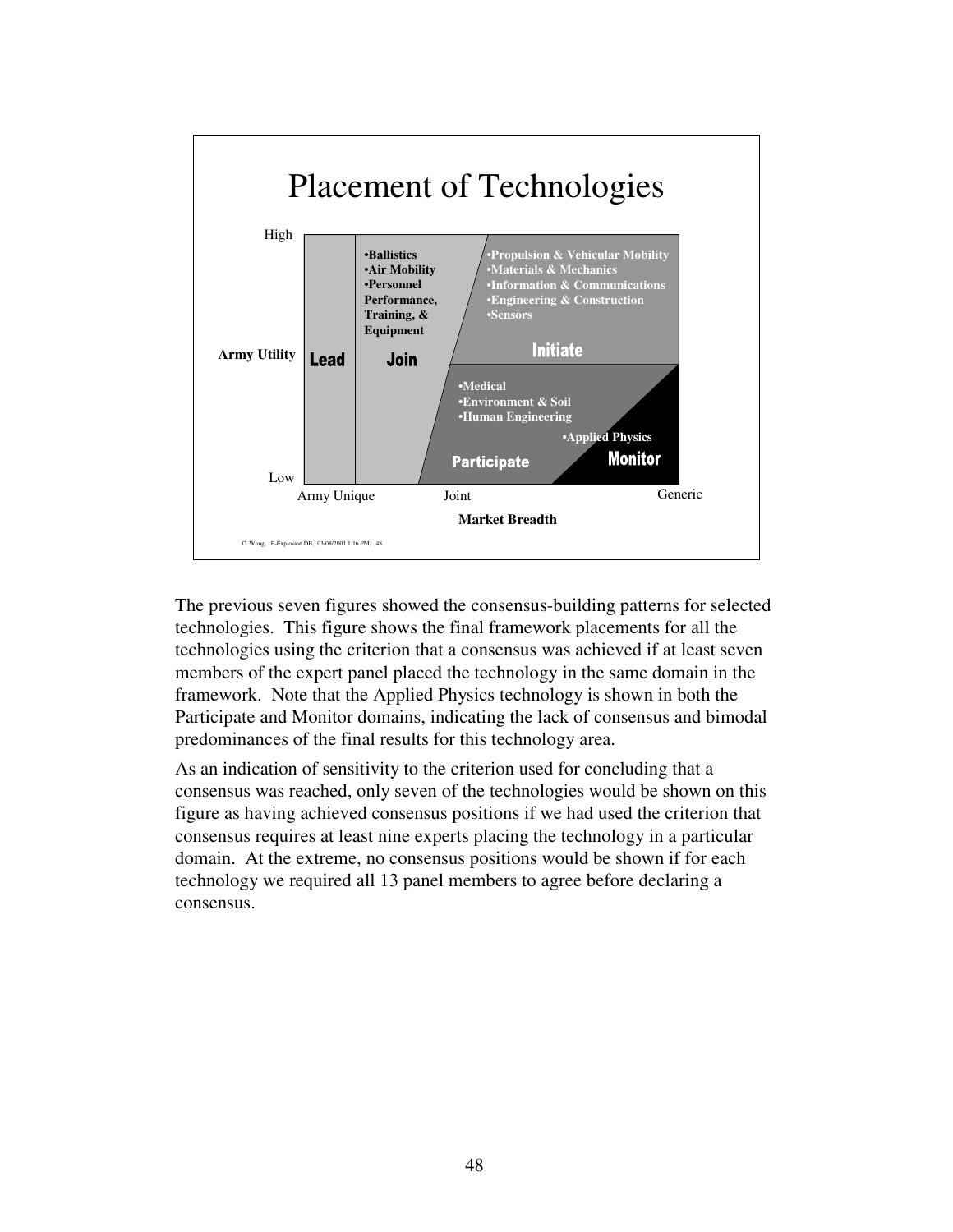# Outline

- Introduction
- Taxonomy of e-Based Research Tools
- Alternative Implementation Strategies
- E-DEL+I Proof-of-Concept Exercise
- **N**Observations
- Appendix: Detailed Description of Research Framework

C. Wong, E-Explosion DB, 03/08/2001 1:16 PM, 49

We will now discuss observations and insights gained from the E-DEL+I proofof-concept exercise.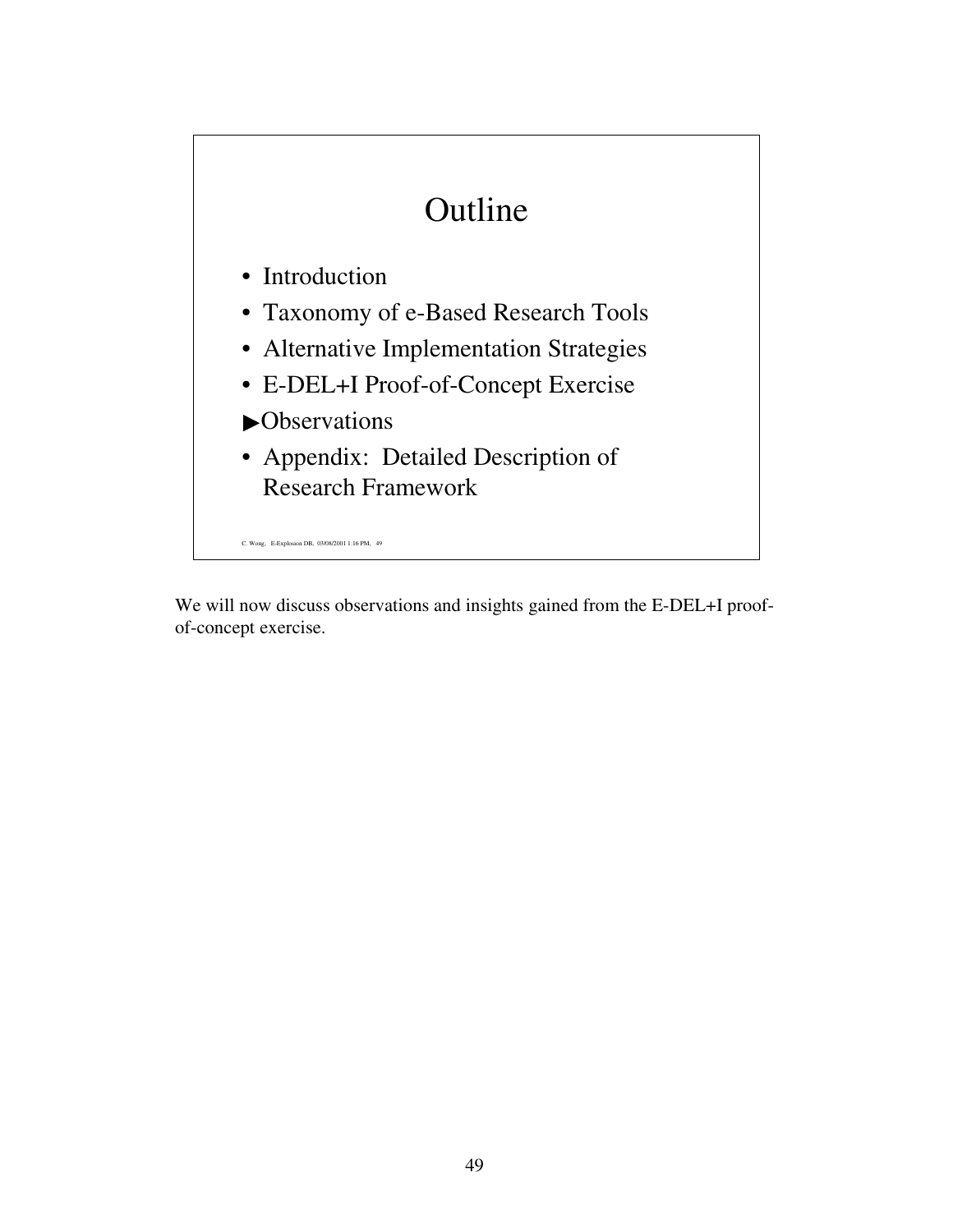### Exercise Results

- E-DEL+I proof-of-concept exercise showed Delphi process can be conducted in typical business meeting with participants in diverse locations
	- Discussions useful for clarifications and conveying information
	- Independence and anonymity preserved through indirect contact
	- Balanced approach successful
	- Newcomers and acquaintances worked well together
	- "Miles" unnoticed
- Successfully generated data for Smart Outsourcing Project

C. Wong, E-Explosion DB, 03/08/2001 1:16 PM, 50

The E-DEL+I proof-of-concept exercise took two hours and 45 minutes to complete, illustrating that this approach can complete a phase of research during a typical business meeting with participants in diverse locations. Furthermore, the discussion sessions were useful both for clarifications and for conveying information. Some positions were changed as a result of the discussion sessions. With our two basic ground rules, we were able to preserve the independence and anonymity hallmarks throughout the exercise because the participants only had indirect contact via the conference telephone call. The balanced approach in which participants with strong writing skills could use a written medium to explain their positions and those with strong speaking skills could use the real-time oral discussion sessions to explain their positions worked well. Informal postexercise interviews with the participants indicated that all felt they had adequate opportunities and comfortable means to convey their thoughts, although some did express a preference for writing, whereas others said they just jotted notes in their written responses, preferring to address the group during the discussion sessions.

The expert panel consisted of colleagues who had worked closely together as well as newcomers unacquainted with any other participant. However, the newcomers felt that their input was welcome and did not detect any bias against their participation. That we appeared to achieve a level playing field for all participants is evidenced by postexercise comments, such as "I didn't know who was talking, so I had to assume that he knew what he was talking about."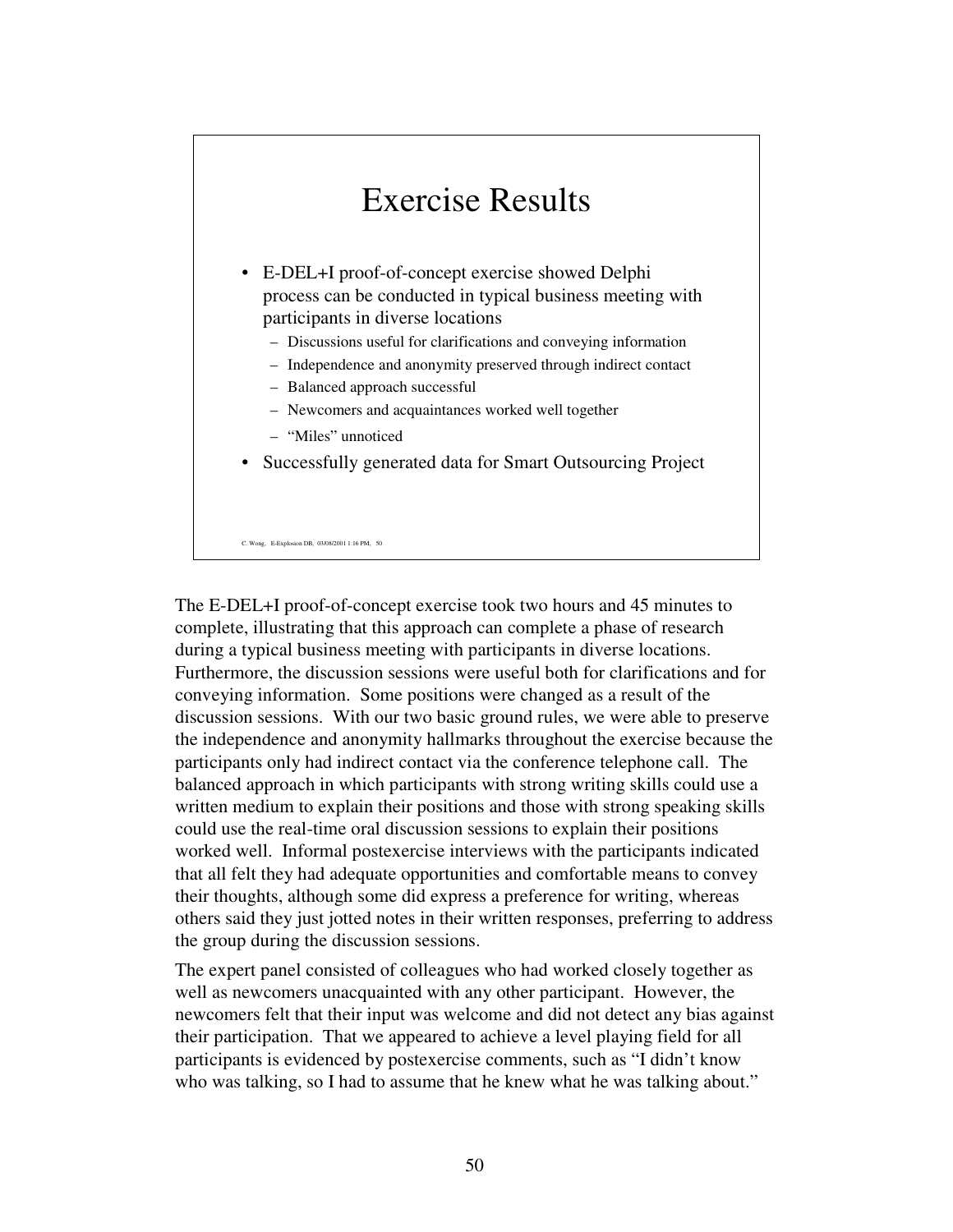In addition, the "miles" between the physical locations appeared to go unnoticed during the exercise, demonstrating that with the appropriate tools, research can be effectively and successfully accomplished with participants in diverse locations.

Finally, the exercise successfully completed a research task for the Smart Outsourcing Project, generating the information that project was seeking.

We did not conduct a parallel exercise to see how the consensus-building patterns or results of the proof-of-concept exercise might compare with a conventionally conducted Delphi. We believe, however, that the balanced approach and discussion sessions, elements not available in conventional exercises, helped the experts make well-informed judgments. In addition, the only expense we incurred that would not have been incurred in a conventional exercise was the cost of the all-way conference call (less than \$900), while a conventionally conducted exercise would have incurred many higher expenditures that the E-DEL+I exercise did not incur. For example, the costs of bringing the 13 researchers to a single physical location for a conventional onsite exercise would have been at least \$6,000 for travel expenses alone.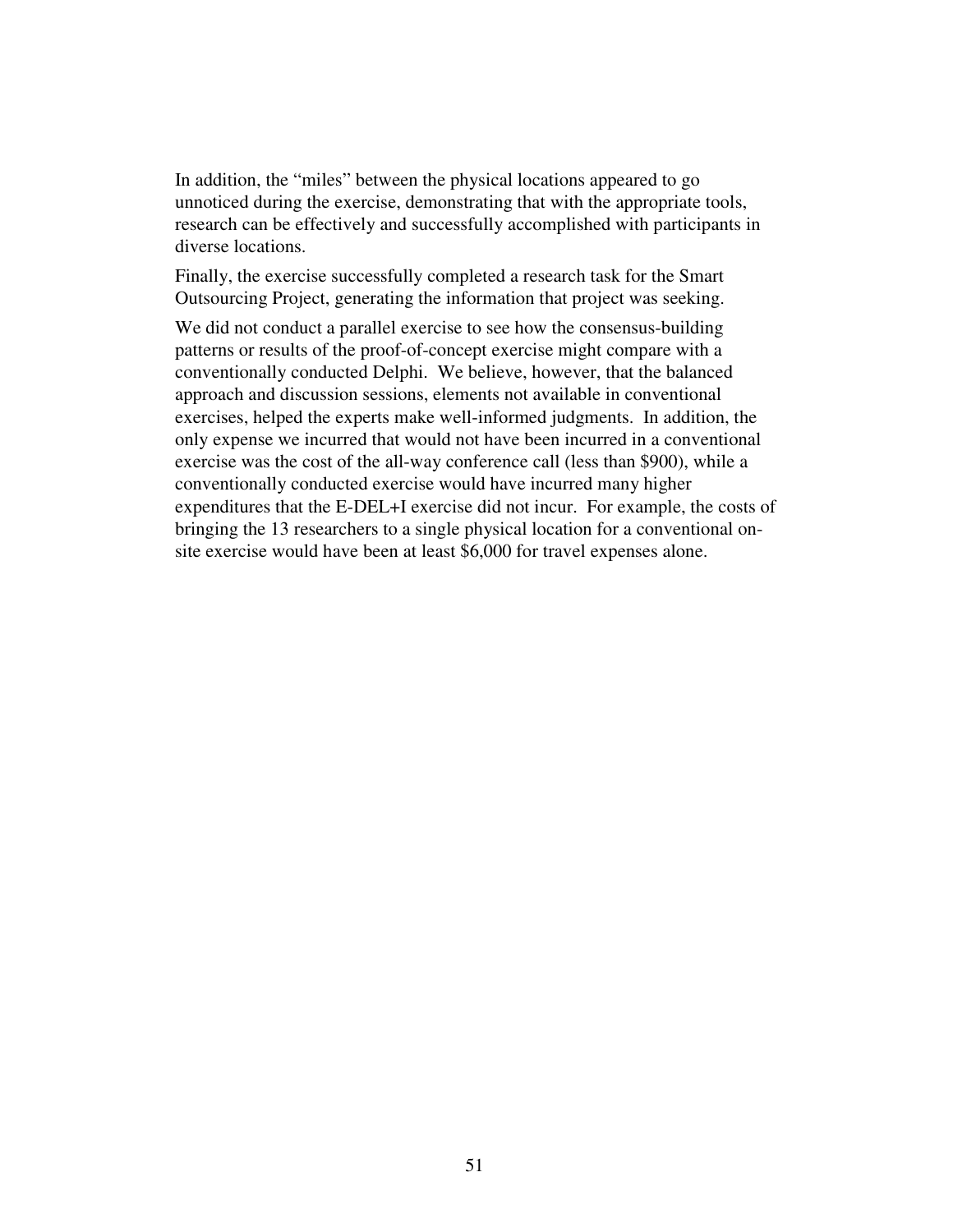#### C. Wong, E-Explosion DB, 03/08/2001 1:16 PM, 52 Feedback • Responses required 14 to 29 minutes • More exercise time – Pressure to finish • Discussions useful – If not convinced, clarified my thinking – "I didn't know that" conveyance of useful information • Anonymity, independence preserved – Did not know who was talking – Realized it should not matter who was talking • Would do it again – Sense that phase of research could be completed quickly

The exercise participants were informed of the agenda but were not given specific durations to complete each round or discussion session. Participants took between 14 and 29 minutes to complete each assessment questionnaire (rating the technologies plus supplying any supporting arguments). Even though the participants did not receive any time limits and were told to take as much time as they needed, postexercise interviews indicated that several participants felt that they were under pressure to complete the questionnaires quickly. In retrospect, some of this feeling might have been generated because the discussion sessions were scheduled to begin as soon as a quorum of participants had completed the questionnaires and had something to say (determined by the discussion monitor). The participants completed the questionnaires with the conference call on hold, so they were not aware when the discussions would start but would simply join in after completing their responses. Nevertheless, a few participants felt that if they did not complete the questionnaire quickly, they would miss out on the discussion session. This shows that some participants viewed the discussion sessions as valuable.

Further indications that the participants valued the discussion sessions are postexercise interview comments stating that the discussions helped clarify thinking even if the participants were not persuaded to change their positions. Conveying information appeared to be a major role of the discussion sessions because in postexercise interviews some participants said they were exposed to different views of technology areas that they themselves knew something about.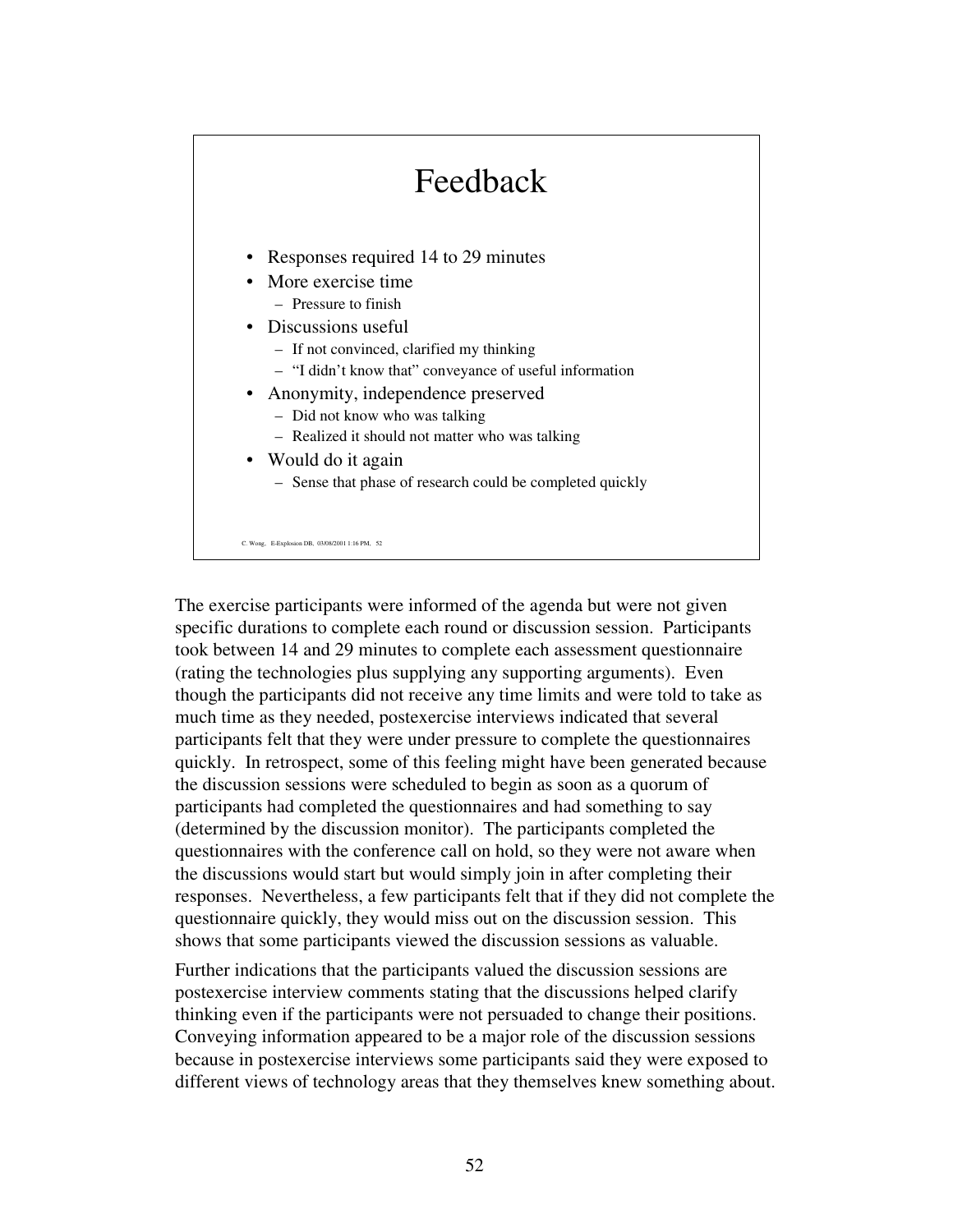Anonymity and independence appeared to have been preserved. Postexercise interviews showed that the participants were not always sure who was talking, and some indicated that they finally realized that it should not matter who was talking.

The final question in the postexercise interview was whether the participant would participate in another such exercise. All participants indicated that they would.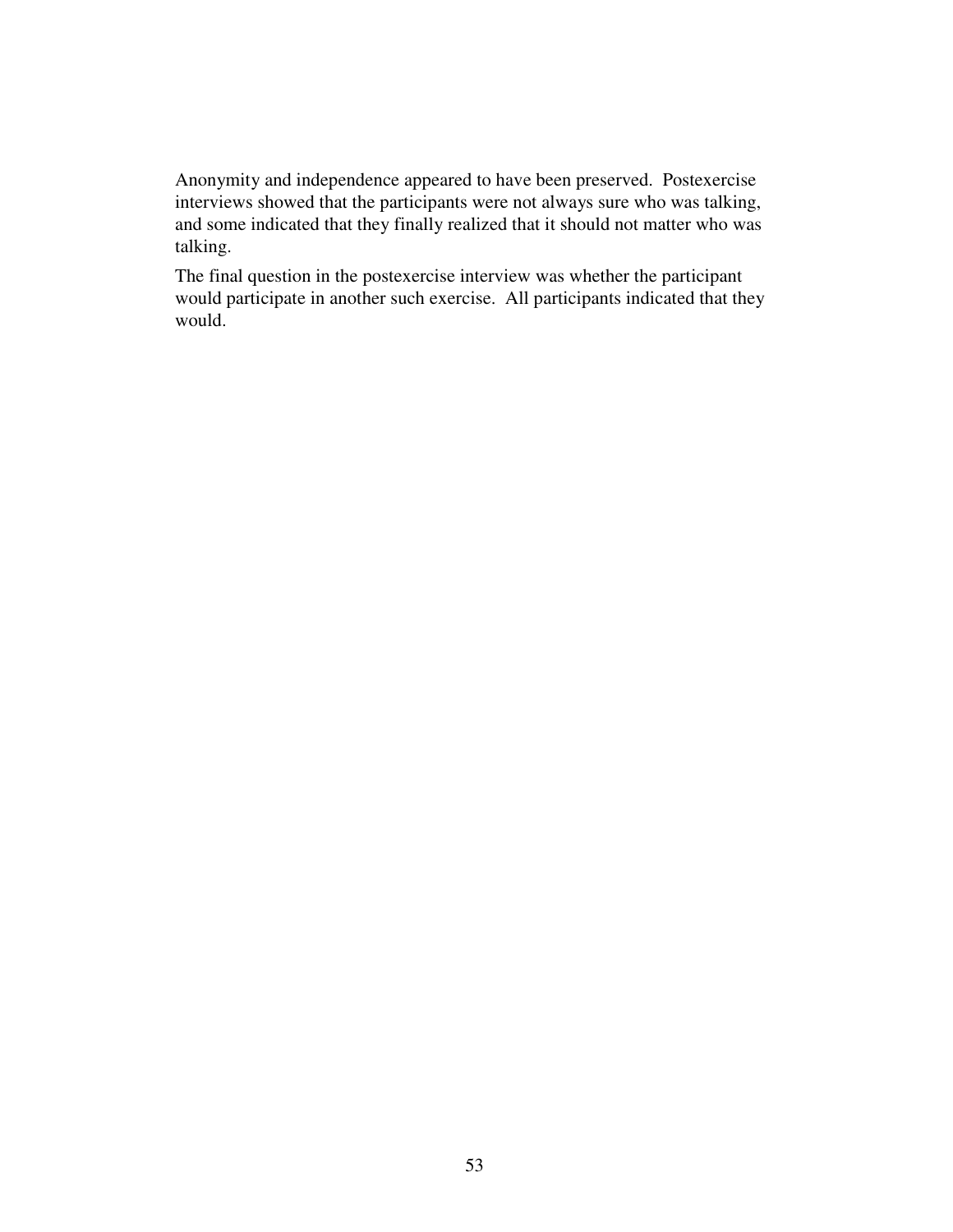![](_page_58_Figure_0.jpeg)

Although the feedback from the exercise participants was generally positive and the exercise did accomplish its purposes, not everything happened as expected.

Our first surprise was that not everyone thoroughly reads e-mail. Fourteen experts initially agreed to participate in the exercise. After the deadline for returning the first-round responses, three responses were missing. We contacted the participants who had not responded. All three acknowledged receiving the email announcing the start of the exercise. However, they had not read it thoroughly enough to realize that they were supposed to complete the first-round questionnaire. Two of these individuals then furnished their missing responses, and one decided not to participate (resulting in 13 participants).

There were also some technical difficulties. The first was that we found file transfer incompatibilities among the different platforms being used by the participants. Fortunately, dropping the file into the exercise coordinator's inbox worked successfully for the e-mail attachments that could not be read. (A variant of this solution, such as anonymous drop boxes, might be required if participants unable to return responses by e-mail did not have access to RAND internal drop boxes.) Second, we found that the telephones at RAND have preset settings that had to be changed for the conference call to take place. Fortunately, this problem was discovered prior to the exercise, and we were able to send telephone instructions to all the participants in advance. Finally, none of the participants had very much experience with 13-way conference calls and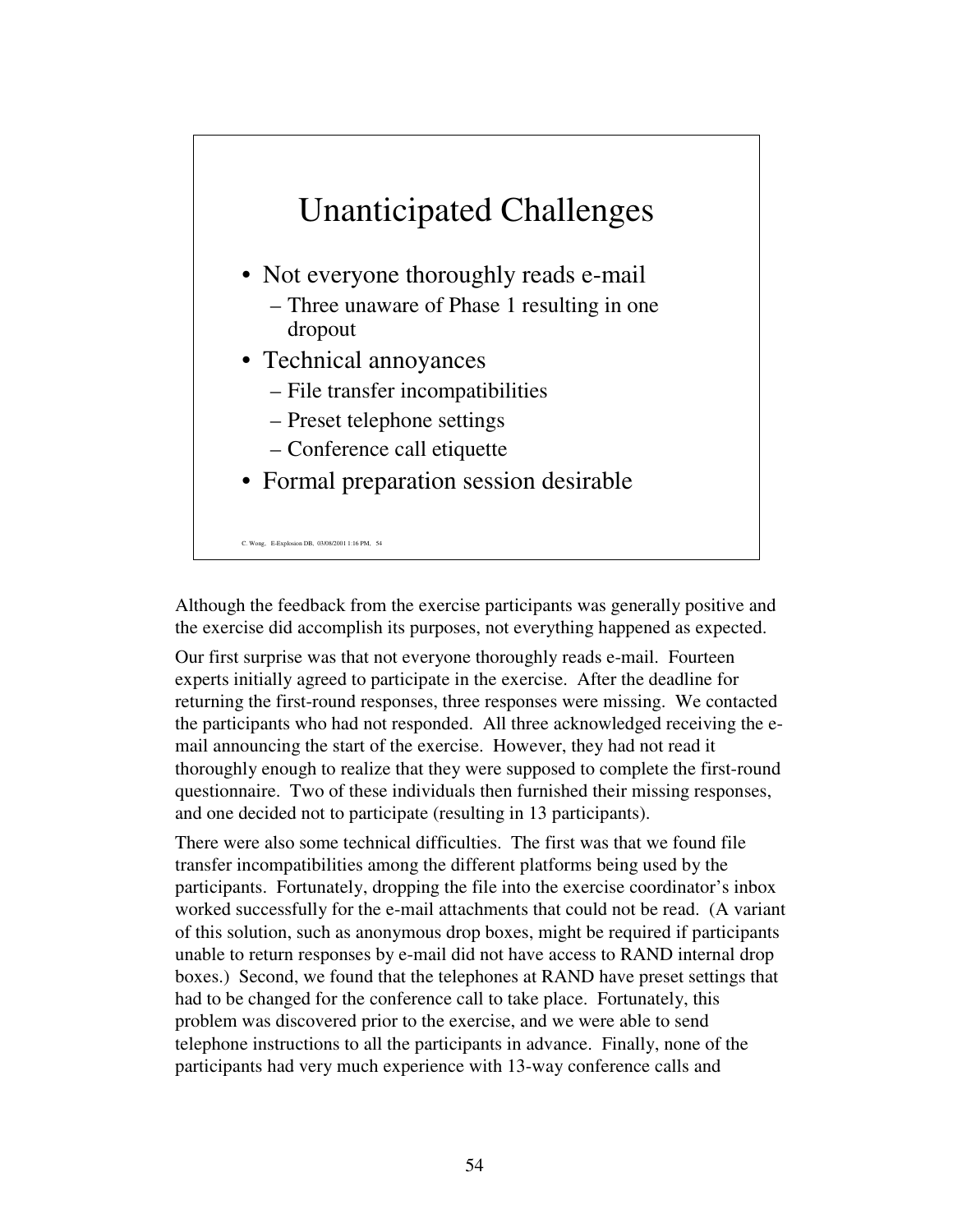conference call etiquette involving such issues as background noise (e.g., tapping with a pencil, putting down a coffee cup) had to be relayed to ensure that the telephones did not cut speakers off in attempts to pick up the background noise.

Although all participants were sent background material and exercise participation instructions, most preferred a formal preparation session in which the exercise coordinator explained each item rather than going through the material on their own.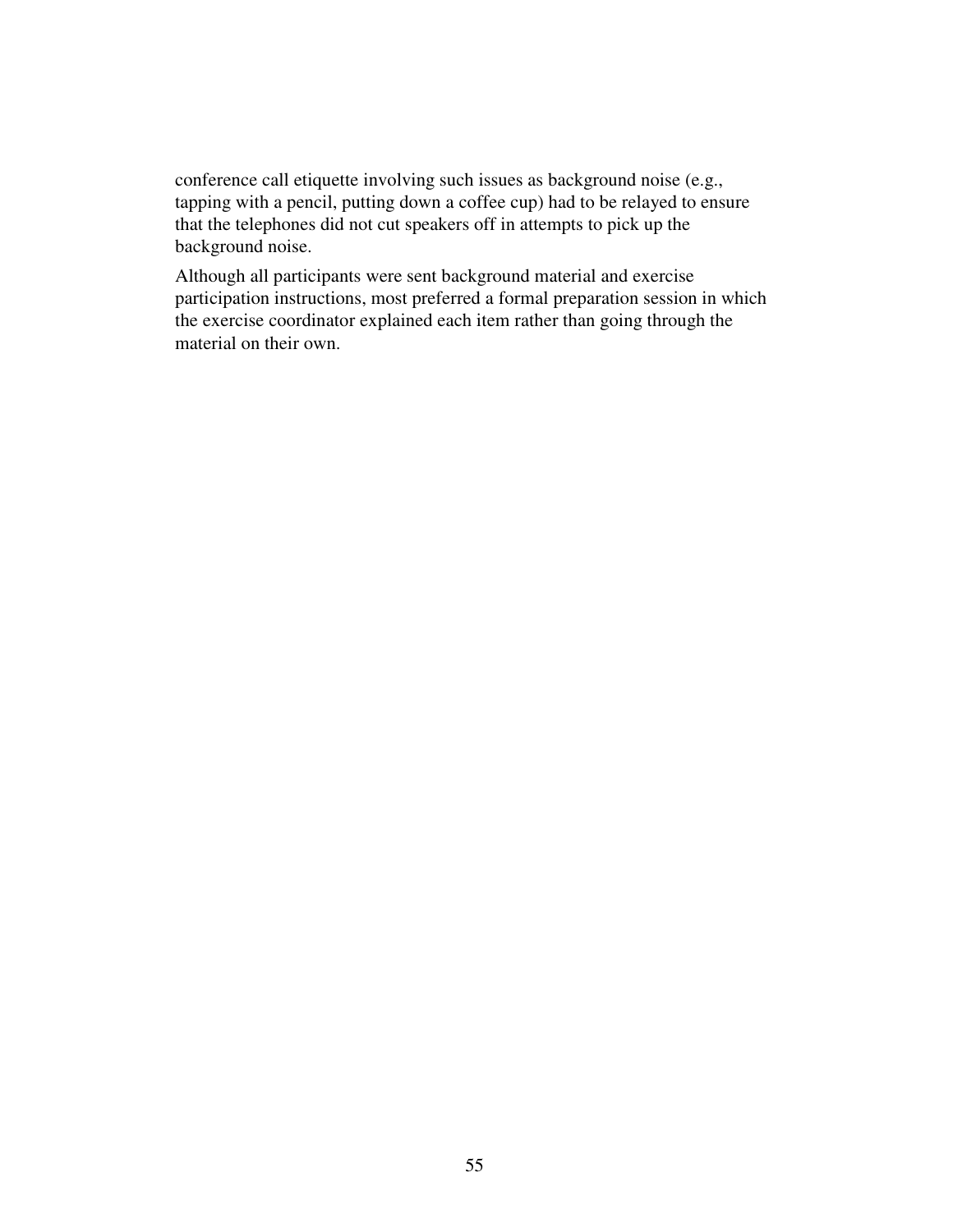### Pros and Cons of E-DEL+I

- Allows for collaborative research from diverse locations
- A phase of research can be completed at minimal cost and time
- Retains anonymity and independence—hallmarks of Delphi
- Variations, such as discussion periods, can be included
- Balanced approach allows those with strong verbal or strong writing skills to use preferred medium
- Preparation prior to real-time session essential
	- Coordinator
	- Participants
- E-DEL+I requires all participants to be available during a set time period
	- Time zone differences can dictate changes to normal schedule

C. Wong, E-Explosion DB, 03/08/2001 1:16 PM, 56

The E-DEL+I proof-of-concept exercise shows that it can be used for collaborative research with participants in diverse locations. Using this technique, a phase of research can be completed at minimal cost and in a minimal amount of time. Our implementation of the technique allows for retention of the anonymity and independence hallmarks of Delphi exercises. We demonstrated that discussion sessions can be valuable input mechanisms. Finally, the balanced approach uniquely incorporated into the technique allows participants with strong verbal or writing skills to participate using their preferred medium.

On the negative side, preparation prior to the real-time session is essential. The coordinator must design and send out the questionnaires and background material well before the real-time session. In addition, the participants must review the material prior to the real-time session. While such preparations are no different from those that participants in any type of business meeting might be expected to make, the coordinator had no opportunity to refine or revise questionnaire processing procedure because of the real-time nature of the exercise. In a conventional exercise, the coordinator could revise processing procedures after receiving all of the questionnaires or could even reprocess them. The participants must also be available during a specific period on a specific date. Time differences can cause inconveniences. For example, by majority preference, the participants in our proof-of-concept exercise who were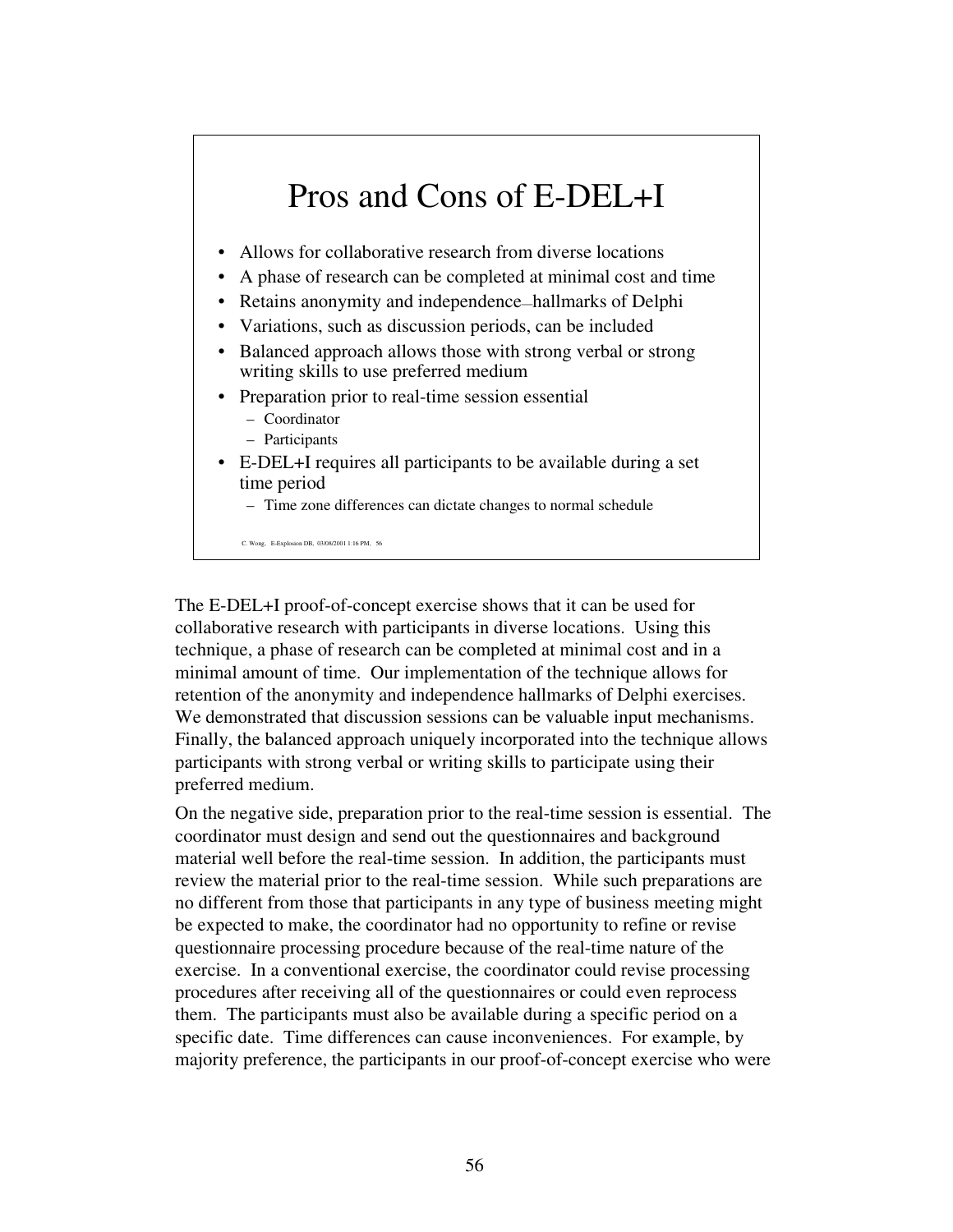physically located on the East Coast voluntarily shifted their noon lunch hour to participate. (The proof-of-concept exercise took place from noon to 2:45 p.m., Eastern Standard Time.)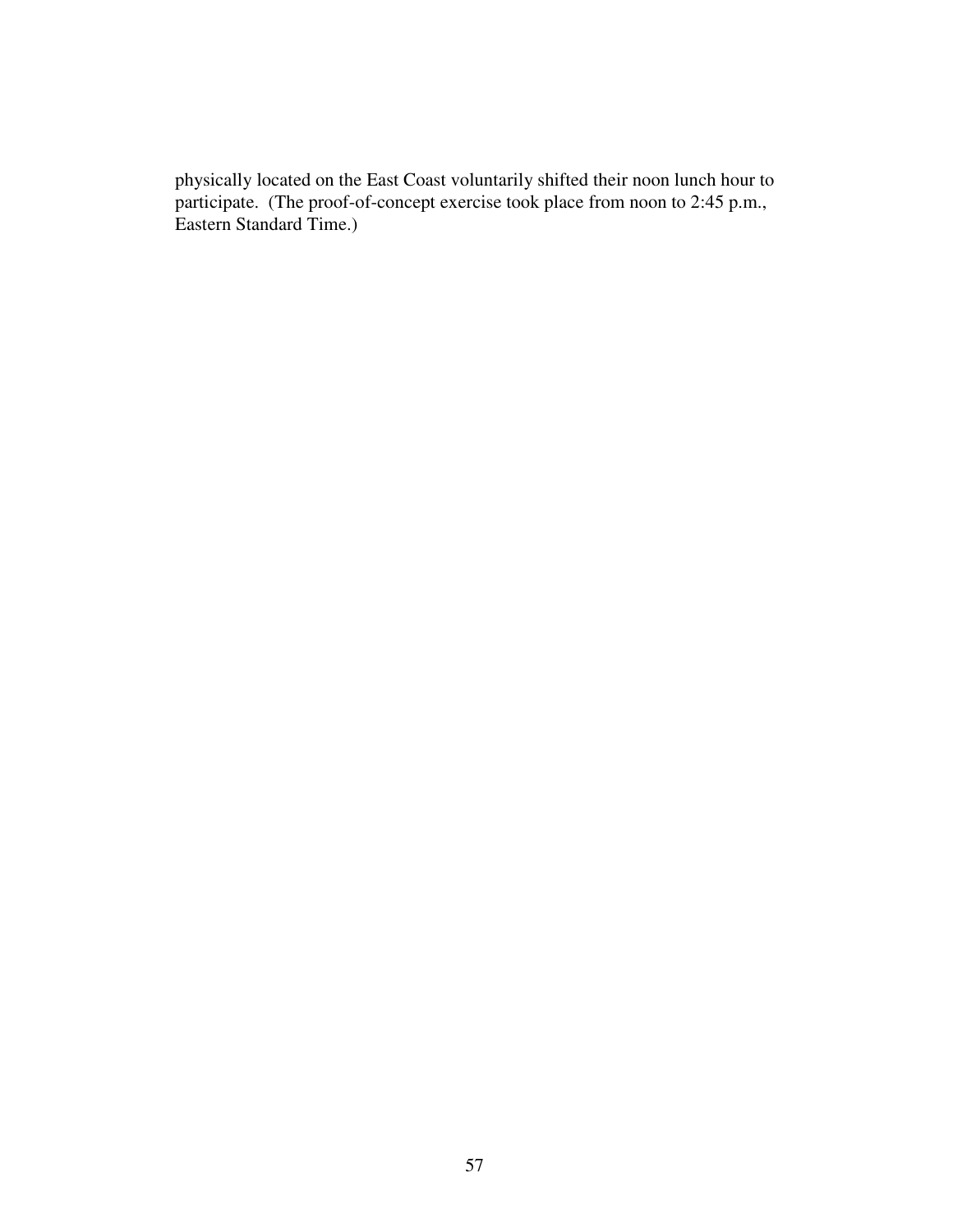![](_page_62_Figure_0.jpeg)

Our experience with E-DEL+I yielded some insights. The first is that E-DEL+I can be viewed as one of a suite of e-based research tools, much as Word is one of the tools in the Microsoft Office Suite. Second, distributed data generation for research is possible and has some distinct advantages, but a cost is also involved. Finally, the proof-of-concept exercise suggests some potentially useful capabilities, tools, and studies, some of them research-oriented and others with a more general application. The following figures will elaborate on each of these insights.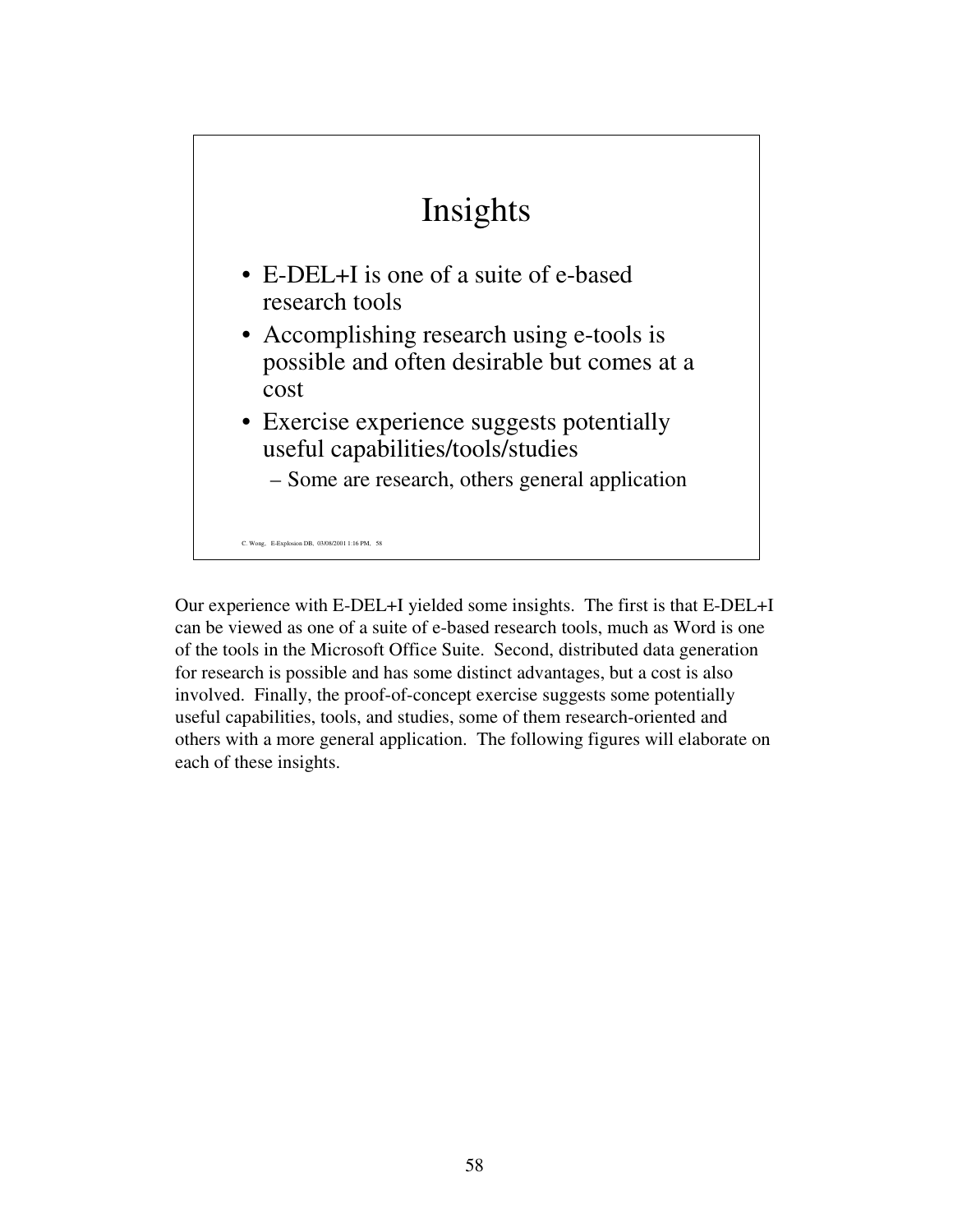# E-DEL+I Is One of a Suite of Research Tools

- Similar to Microsoft Office Suite
- Alternative paths toward reality
	- Develop within RAND for RAND and Army or client use only
	- Develop within RAND available with or without fee to public
	- License implementation, outside developer, share benefits
- RAND experience enables us to specify requirements, desirable features, options
	- For example, statistics generation, prose formatting, directed tutorial versus questionnaire
	- Might be some intersection with survey requirements

C. Wong, E-Explosion DB, 03/08/2001 1:16 PM, 59

E-DEL+I can be viewed as one capability in a suite of research tools much as Word or Excel is a capability in the Microsoft Office Suite. The taxonomy of e-based capabilities can be used to identify other candidate capabilities to include in such a suite.

Should this path be followed, several alternatives are available to make such a suite a reality. One is to develop the suite of tools within RAND for RAND and Army or client use only. Alternatively, the suite can be developed within RAND but made available to the public with or without user fees. Third, the suite can be licensed for outside development, where RAND would share the benefits with the developer.

Whatever path is chosen, RAND should remain a participant because its unique collective experience in research and analysis enables RAND to specify requirements, desirable features, and options that should be included in a suite of e-capabilities for research. For example, statistics generation, prose formatting, directed tutorials, or survey requirements might be desirable attributes for research tools.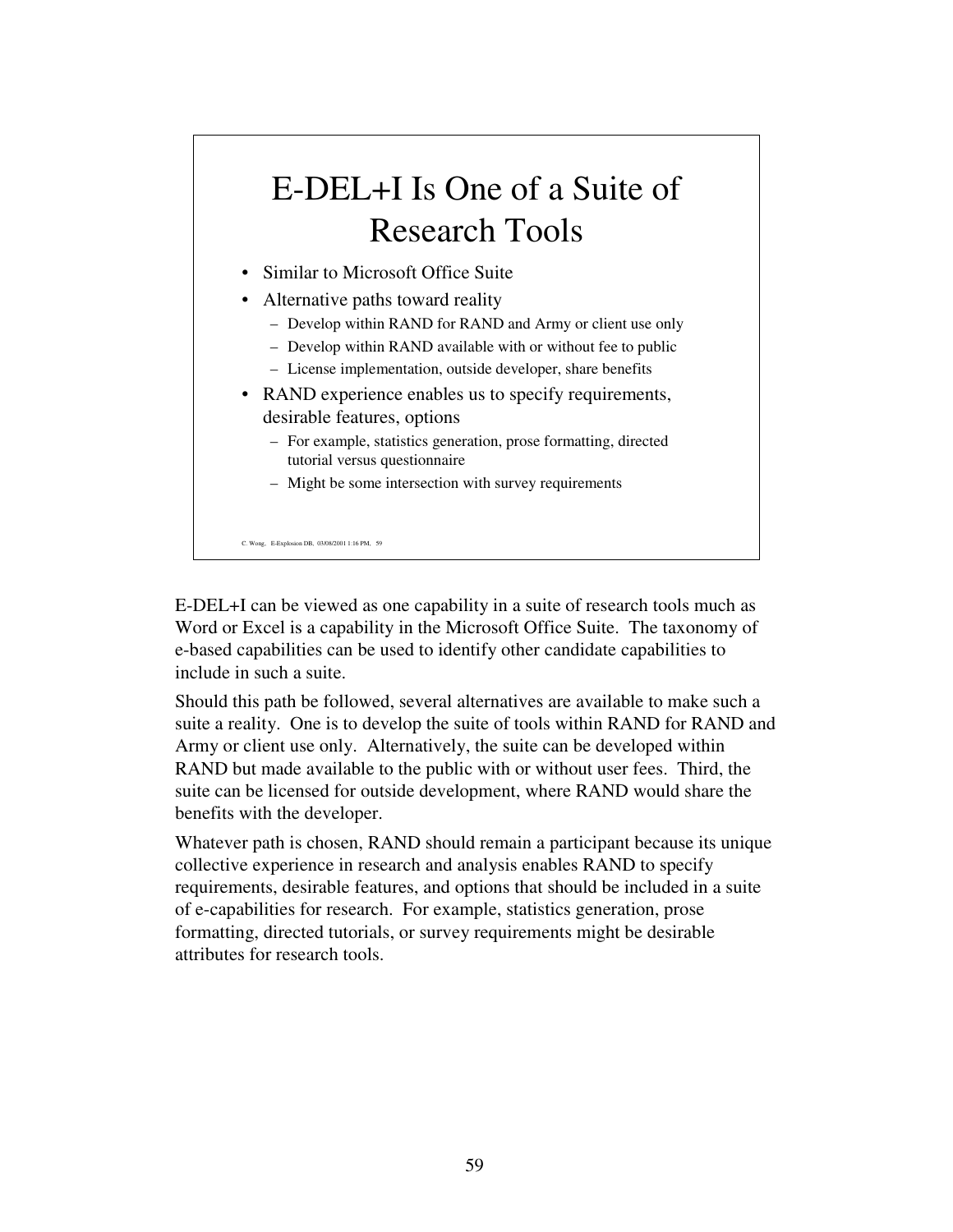### C. Wong, E-Explosion DB, 03/08/2001 1:16 PM, 60 Proposed Research Suite Study • Identify spectrum of realistic alternatives – Might be different for different categories of e-capabilities • For example, if it has Army applicability versus being a generic tool • Determine potential RAND/client benefits for each alternative – For example, would providing a free E-DEL+I capability be consistent with RAND's mission? • Determine resource requirements for each alternative – Long-term and near-term money, time, personnel, etc. • Make recommendations – Base recommendation on pilot development of E-DEL+I capability

A recommended follow-on study should include such tasks as identifying the spectrum of realistic alternatives. There might be different categories of ebased capabilities. For example, some may be applicable only to the military, whereas others have more generic applications. Once the alternatives are identified, a determination should be made of the potential for each alternative in terms of benefits to RAND or its clients. For example, would providing a free E-DEL+I capability be consistent with RAND's mission? Once the potential benefits are known, resource requirements for the most promising alternatives need to be determined. For example, what are the long-term and near-term, time, resource, and dollar requirements? Finally, the study should make recommendations on how to pursue a pilot development of the E-DEL+I capability.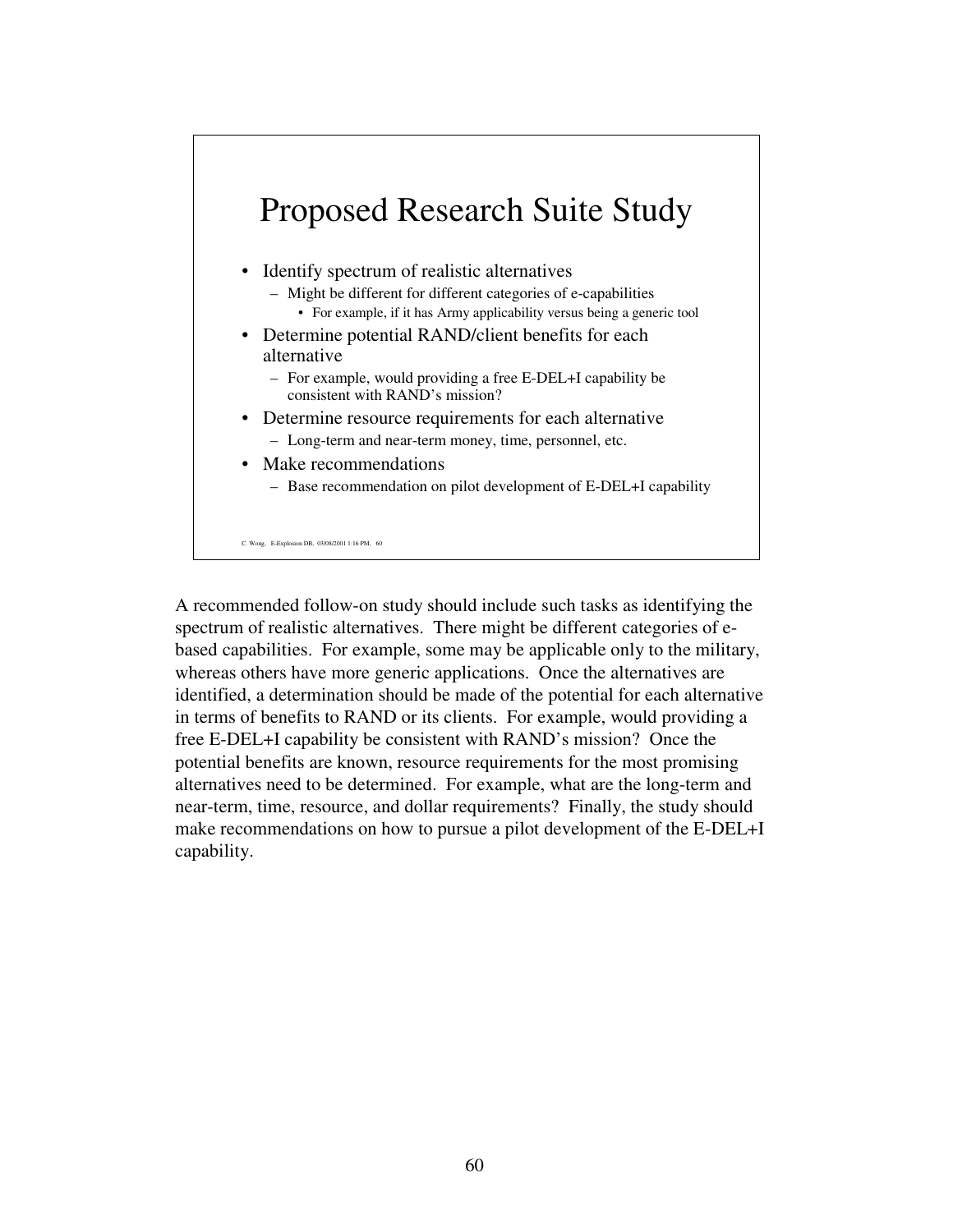## E-Based Research Requirements on Management

- Budget for e-based capability
- Plan for consequences of adding capability
	- Learning time
	- Might take more than one try for success
- Additional or revised policies may be appropriate

– For example, file sharing, security, proprietary, drafts

C. Wong, E-Explosion DB, 03/08/2001 1:16 PM, 61

Some management moves are required to use e-tools successfully to conduct research with participants in diverse locations. First, such collaboration must be included in the effort's budget. Second, because using e-tools to conduct research with participants in diverse locations is a new way of completing research, management should plan for possible consequences of adding such a capability. For example, researchers might need a learning period to get used to working in this manner. As such, more than one try might be required for success. Finally, additional or revised corporate policies may be required. For example, policies on file sharing, computer security, and sharing of draft documents may have to be modified.

Of course, collaborative research has occurred between RAND researchers in the Santa Monica and Washington offices for years. Most of the past collaborative efforts have involved different tasks performed at each site with the results of the multiple tasks integrated at one of the sites. E-based research capabilities is an alternative approach to perform research from diverse locations, and, in some cases, use of these techniques might be more costeffective and enable more researchers to participate. In addition, a research task might be accomplished in less time than with other methods.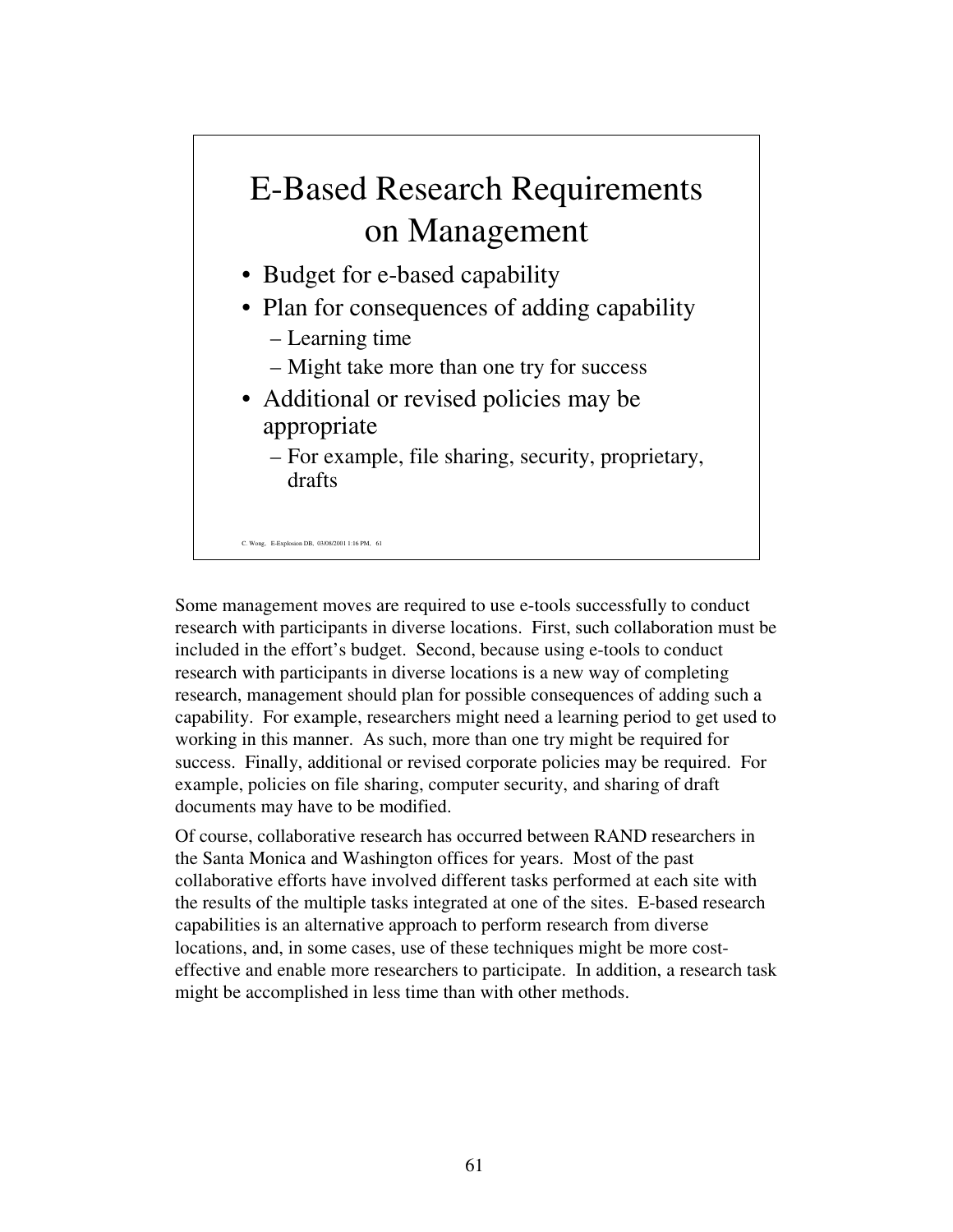# E-Based Research Requirements on Researchers

- Determine which functions are required
	- For example, instantaneous file transfers, multiway voice communications, file sharing, video, secure chat
- Prioritize functions
	- Not everything can be supported
- Be adaptive
	- Learn new programs, procedures, equipment

C. Wong, E-Explosion DB, 03/08/2001 1:16 PM, 62

Researchers must also be adaptive. In providing e-based collaborative research capabilities, management cannot be expected to provide every option at the start. Hence, researchers must prioritize and determine which functions are most important. For example, among instantaneous file transfers, multiway voice communications, file sharing, video capability, or secure chat, which are more valuable for conducting collaborative research with colleagues in different locations? In addition, to gain new e-based research capabilities, researchers may be required to learn new programs or procedures and familiarize themselves with new equipment.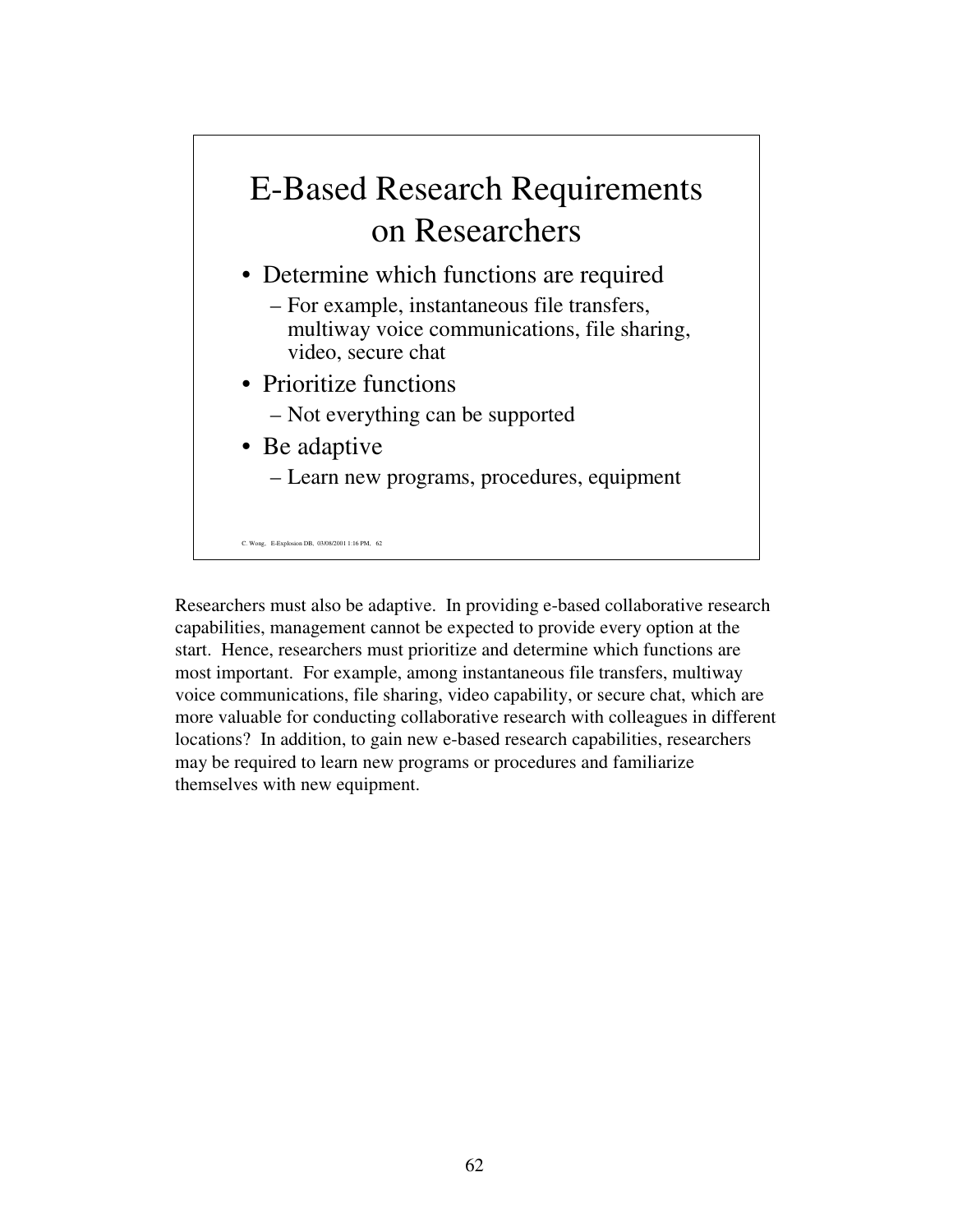# E-Based Research Requirements on Computer/Network Support

- May impose additional, more stringent, or different requirements on computer/network support
	- Now focus on individual packages working on individual machines
	- Need to add focus of compatibility among packages and working among many geographically separate machines
- In addition to supporting certain packages, might now have to support certain collaborative functions
	- For example, only Netscape can be used for file transfers, NetMeeting can only be used for four or fewer parties
	- Having more than one party involved heightens importance of quality control, thoroughness in testing, and accuracy of self help

C. Wong, E-Explosion DB, 03/08/2001 1:16 PM, 63

Achieving e-based collaborative research capabilities might also place requirements on computer and network support staffs. One current focus of computer support is individual packages working on individual machines. Another focus is compatibility among packages. Achieving e-based collaborative research capabilities might heighten the visibility of compatibility among packages as well as heighten concern about compatibility of subsets of computers in many locations. In addition to supporting individual packages, collaborative functions might have to be supported. For example, NetMeeting might have to be supported for a certain number of researchers. Since e-based collaborative research tools involve more than one party, there might be some heightened importance or priority in quality control, thoroughness of testing, and accuracy of self-help.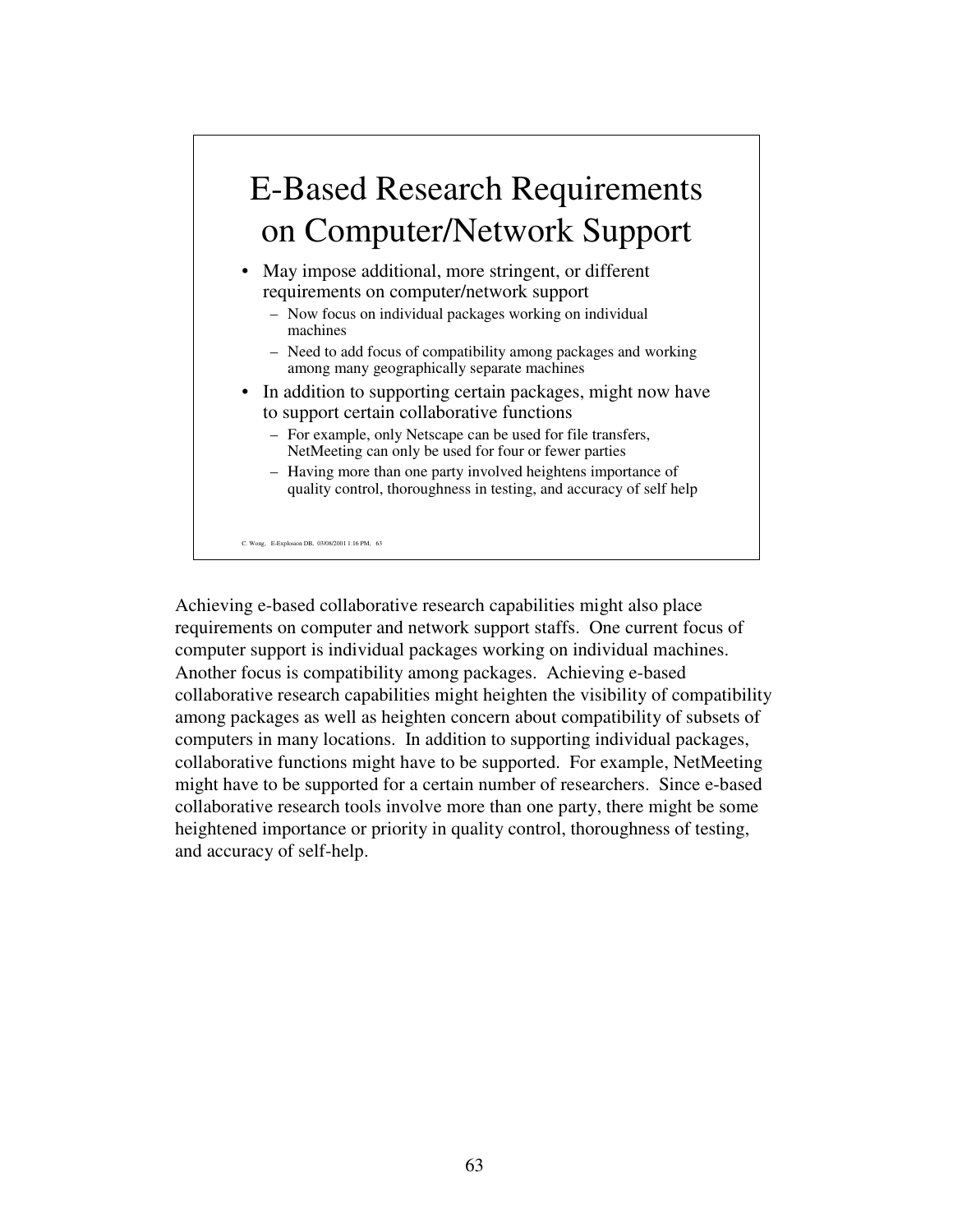### Summary and Concluding Remarks

- E-based capabilities have the potential for more efficiently and effectively accomplishing research
- More study is needed to determine which capabilities to pursue
- A strategic plan will help make e-based research from diverse locations a reality

C. Wong, E-Explosion DB, 03/08/2001 1:16 PM, 64

E-based research capabilities have the potential to allow researchers to more effectively and more efficiently accomplish their research tasks. In particular, e-capabilities can ease accomplishment of research tasks at less cost and time. Such e-tools can also allow more researchers to participate in a research task. More study is required to determine which e-capabilities will provide the greatest return. A strategic plan will help make e-based research from diverse locations a reality.

Postscript: A second E-DEL+I exercise was conducted on March 19, 2001 to place the Army's Applied Research Technologies on the same market breadth– Army utility framework. Fourteen experts participated, some of whom also participated in the proof-of-concept exercise described in this documented briefing. The second exercise also generated data that was used in the Arroyo Center Smart Outsourcing Project. A representative from the Army Materiel Command, representing the sponsor of the Smart Outsourcing Project, participated in the second exercise, showing that participants without access to the RAND intranet could also successfully participate. The second exercise tested some improvements designed to mitigate the challenges identified in the first E-DEL+I exercise. Phase I of the "How Will the e-Explosion Affect How We Do Research?" Project culminated with two provisional patents for the processes developed.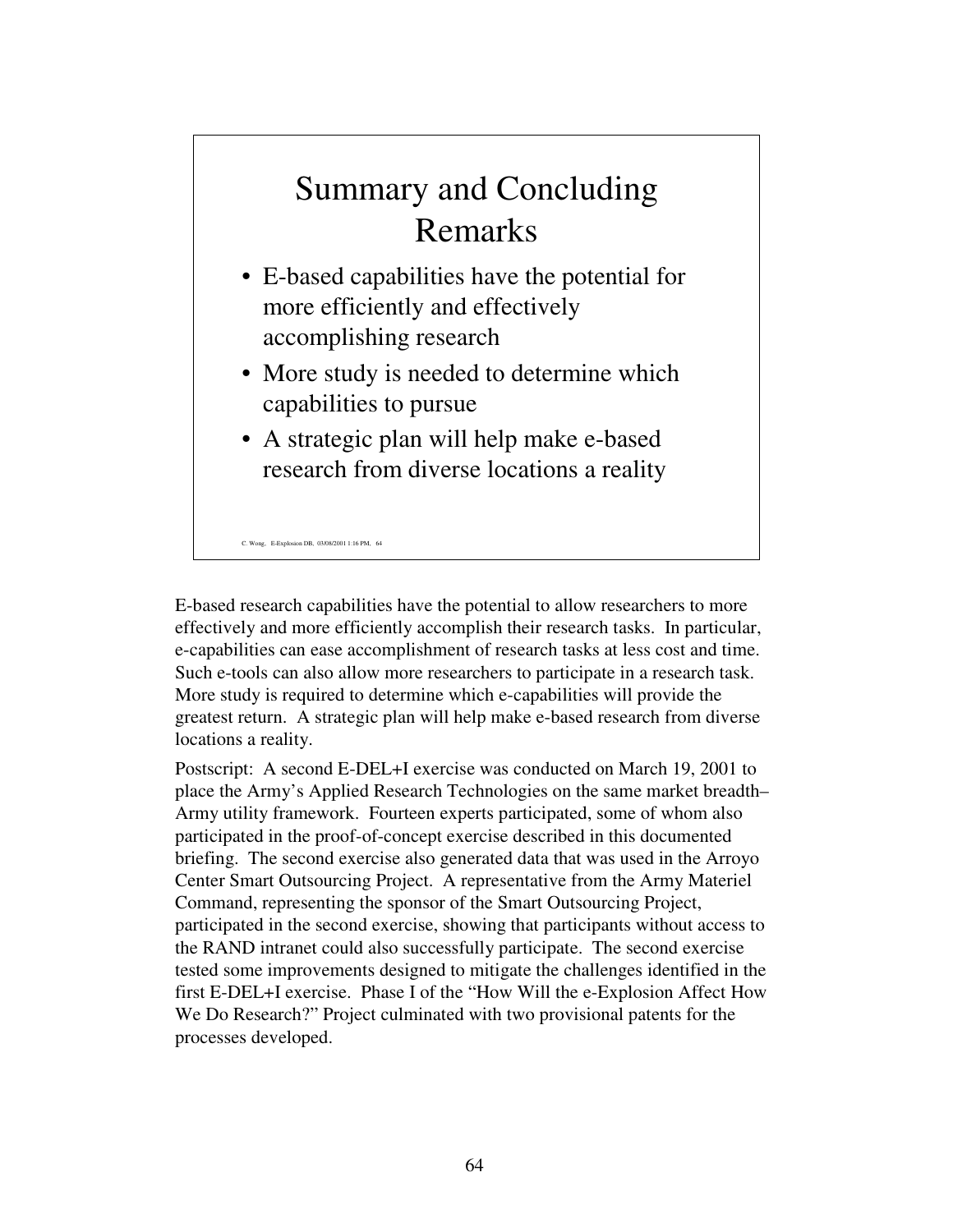## Outline

- Introduction
- Taxonomy of e-Based Research Tools
- Alternative Implementation Strategies
- E-DEL+I Proof-of-Concept Exercise
- Observations
- Appendix: Detailed Description of Research Framework

C. Wong, E-Explosion DB, 03/08/2001 1:16 PM, 65

The next nine figures constitute the appendix to this documented briefing. This appendix contains detailed descriptions of the seven steps of the research framework (make an observation and generate a question, formulate a hypothesis, make a prediction, test the prediction, analyze the test results, interpret the analysis of the test results, and draw conclusions), as well as the "gather and analyze data and information" activity, which takes place in each step.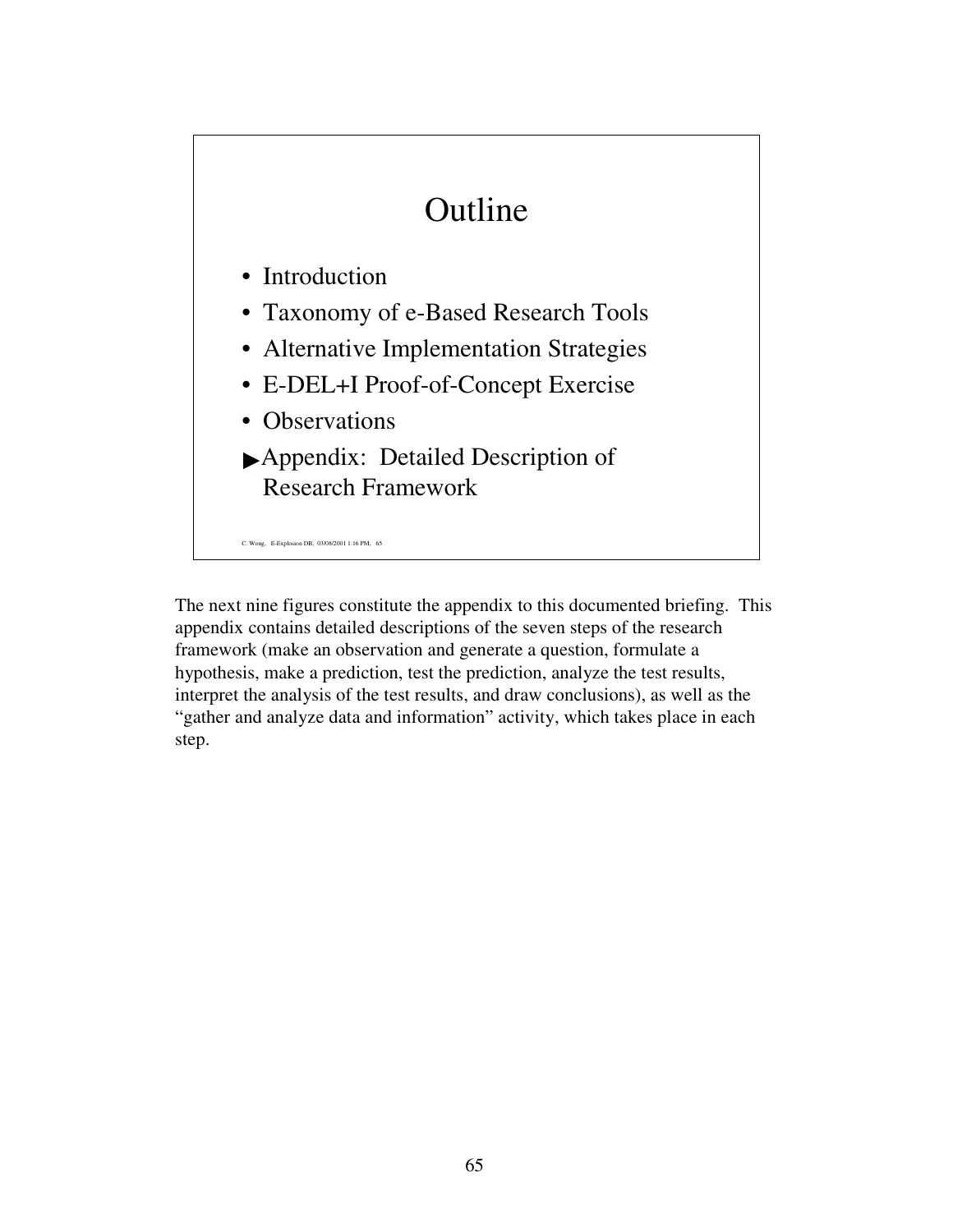![](_page_70_Figure_0.jpeg)

We examine the steps of the generic research process more closely. As the research framework showed, the seven steps of the generic research process are to make an observation and generate a question, formulate a hypothesis, make a prediction, test the prediction, analyze the test results, interpret the analysis of the test results, and draw conclusions.

In the following figures, we will examine each of these steps.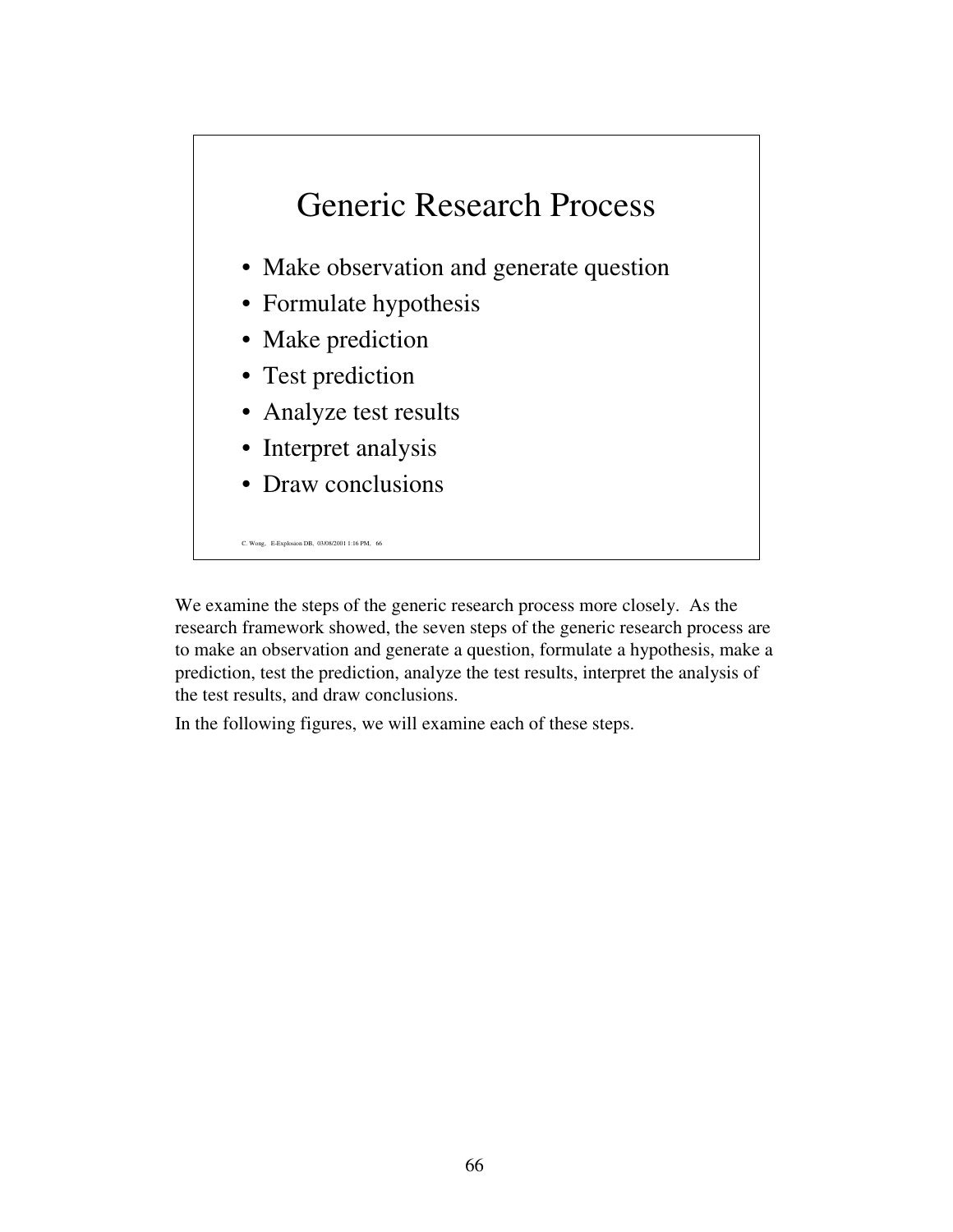| Make Observation and Generate<br>Question          |
|----------------------------------------------------|
| • Make an observation                              |
| • Generate question to be answered<br>- Open ended |
| Question                                           |

Observations can be made under any circumstances. The generation of a question based on an observation is a thought process augmented by generally brief data/information analysis. Often the data/information considered is what is already known to the observer. That is, at this stage, little time might be spent gathering data/information to generate a research questions. Research questions usually evolve into open-ended questions.

The product of this step is a research question that is carried into the next step, hypothesis formulation.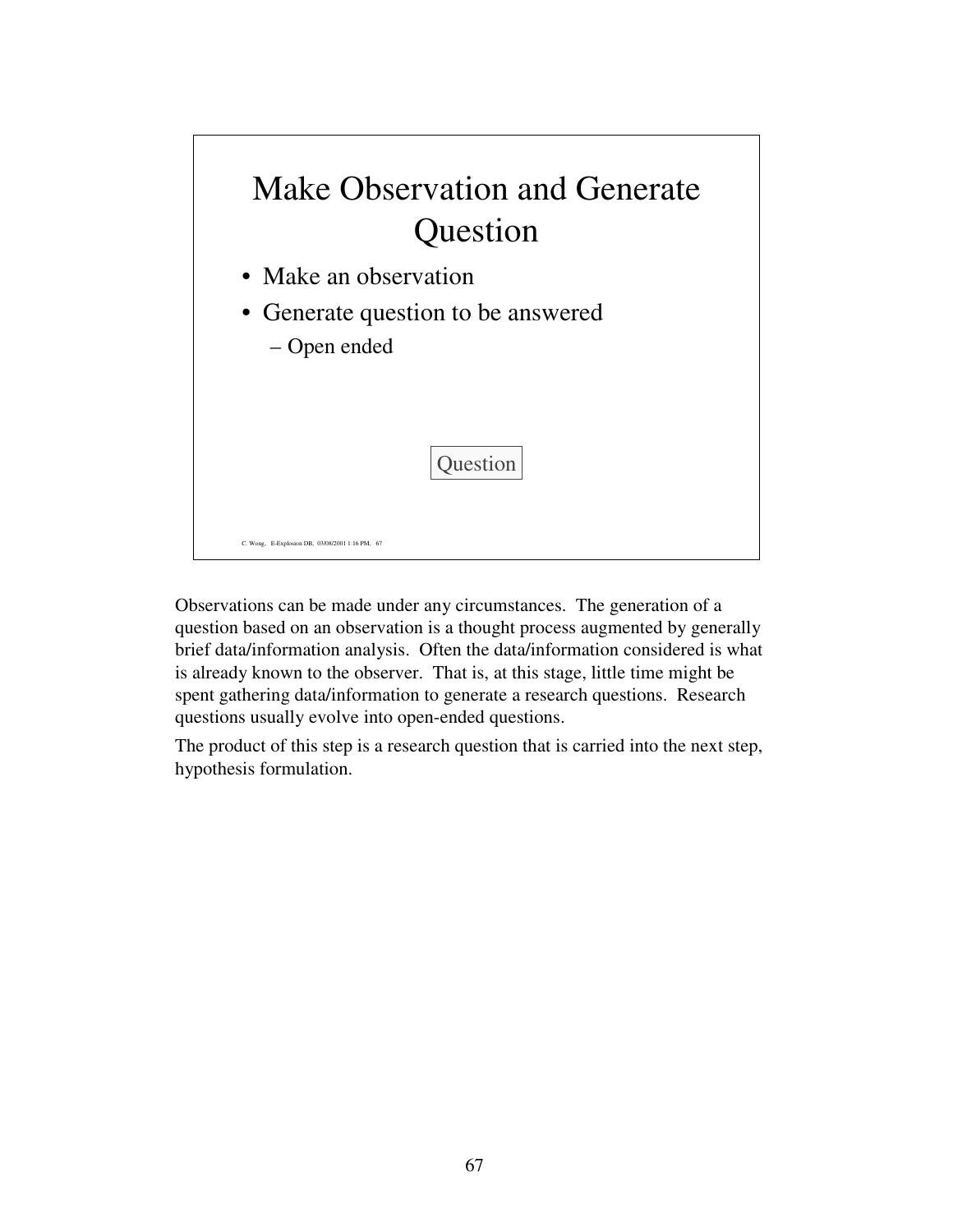

Once a research question is generated, the research moves on to the "formulate hypothesis" step. A hypothesis is a tentative explanation for what is observed. To formulate a hypothesis, a researcher might gather and analyze information. This activity can be extensive or minor in nature.

The task of hypothesis formulation also involves consideration of how the hypothesis might be tested. Part of the task is to devise candidate methods to test the hypothesis. This activity would involve exploring applicability of established methodologies or deriving variants.

The product of this step is a hypothesis that is carried into the next step, making a prediction.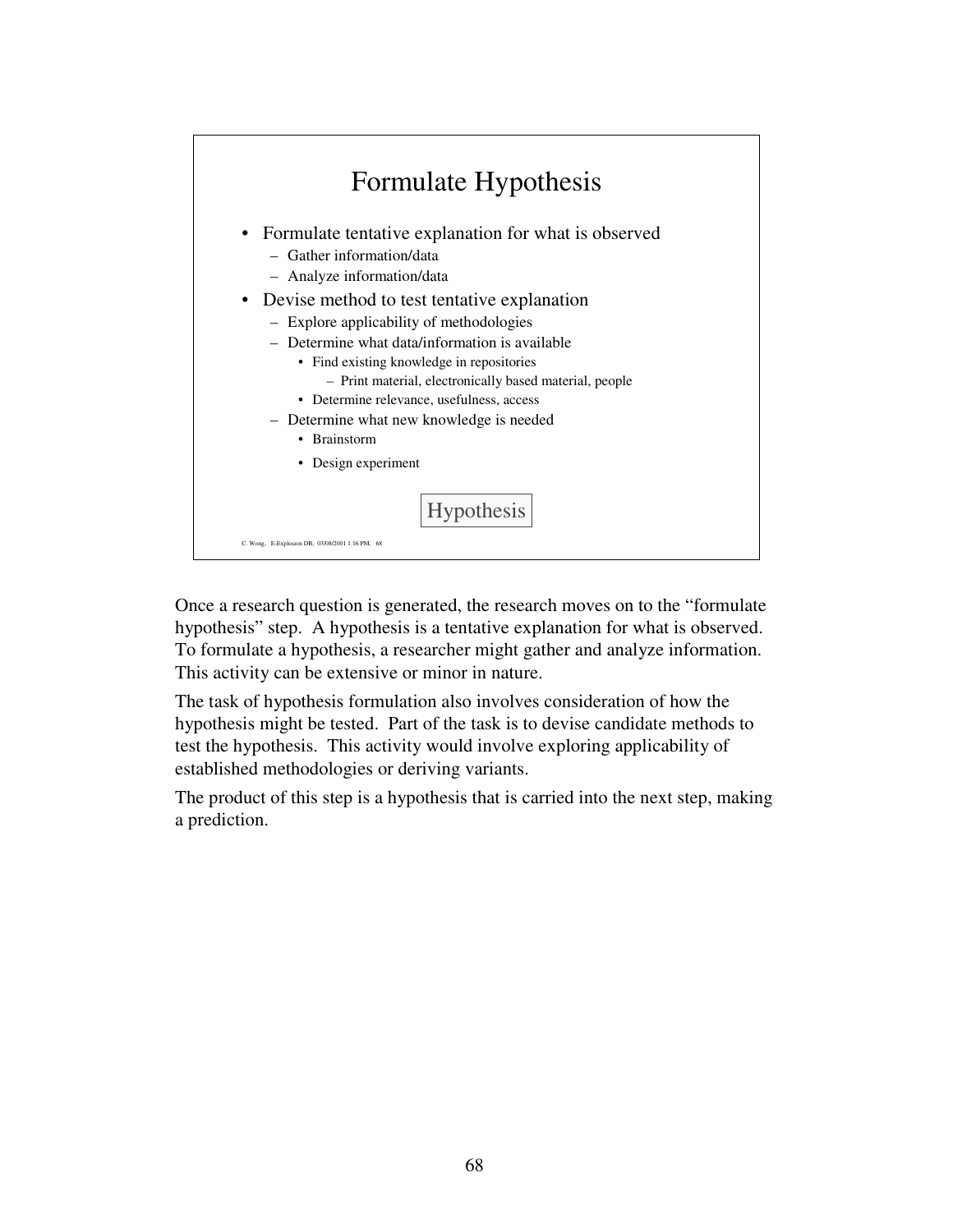

Once the researcher has formulated a hypothesis and established how the hypothesis might be tested, he must make a prediction about the outcome of the hypothesis testing. Generally, the researcher will use deductive reasoning to determine the prediction. That is, the researcher will apply generally known principles and extrapolate an expected outcome of the hypothesis testing. For example, if a general principle is true, then specific hypothesis testing should produce a certain result.

The product of this step is a prediction that is carried into the next step, performing the hypothesis testing.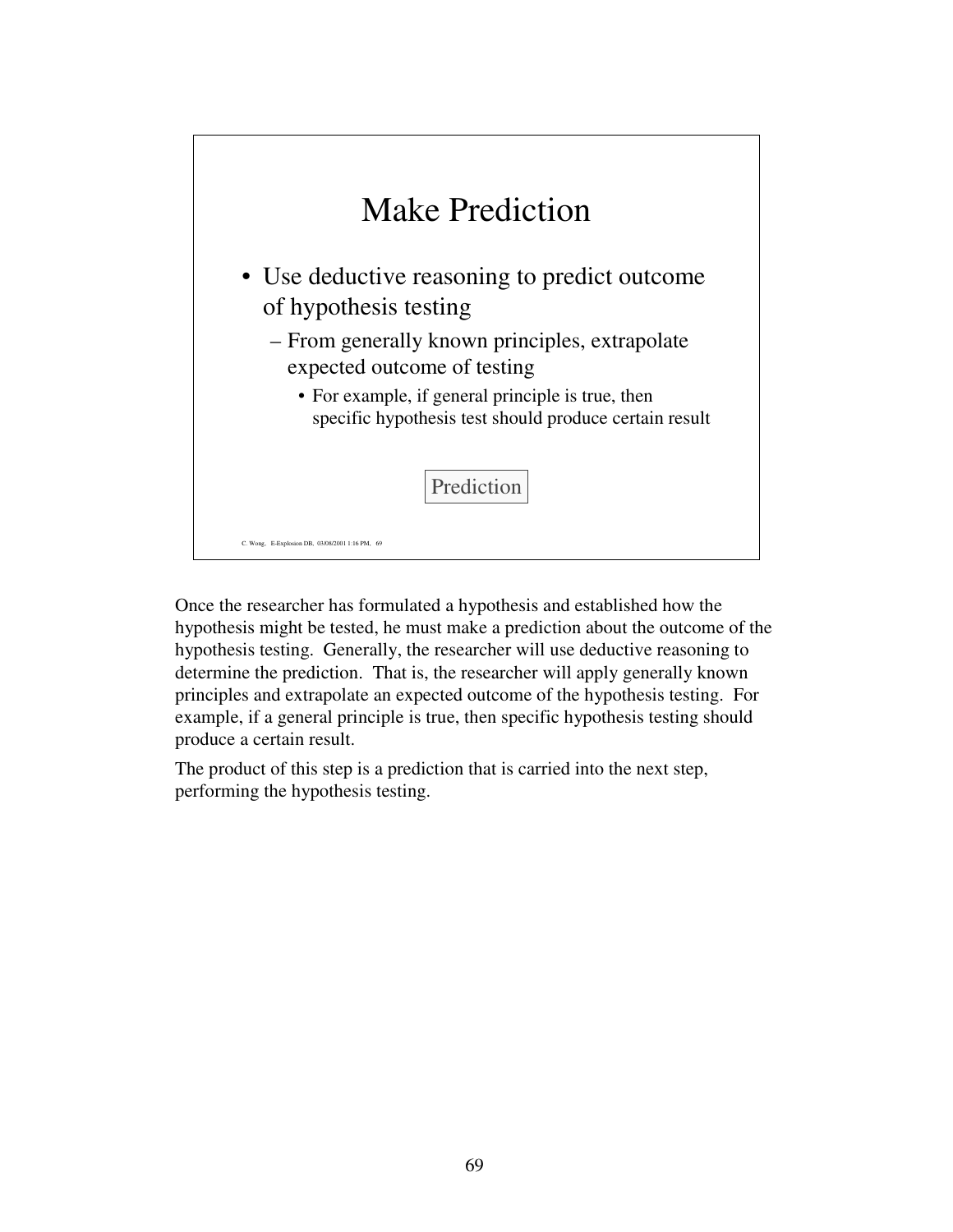| Perform Test                                                                                                                             |
|------------------------------------------------------------------------------------------------------------------------------------------|
| • Determine methodology<br>• Assemble information, equipment, materials<br>• Perform test<br>- For example, perform experiment, exercise |
| Test results<br>C. Wong, E-Explosion DB, 03/08/2001 1:16 PM, 70                                                                          |

The initial task in the "perform test" step is to decide on a methodology. Normally, the methodology selected will be one of the candidate techniques identified in the hypothesis formulation step. Minor modifications may be required for practicality, cost, schedule, or other resource considerations. Researchers must be attentive that the modifications do not affect the applicability of the methodology.

Sometimes, the test is performed by the researchers themselves, and other times it may be performed by a group designated and monitored by the researchers. In either case, the required information, data, equipment, materials, and supplies must be assembled and the participants must be identified and available.

Finally, the test is performed.

The product of this step is the raw test results that are carried into the next step, "analyze test results."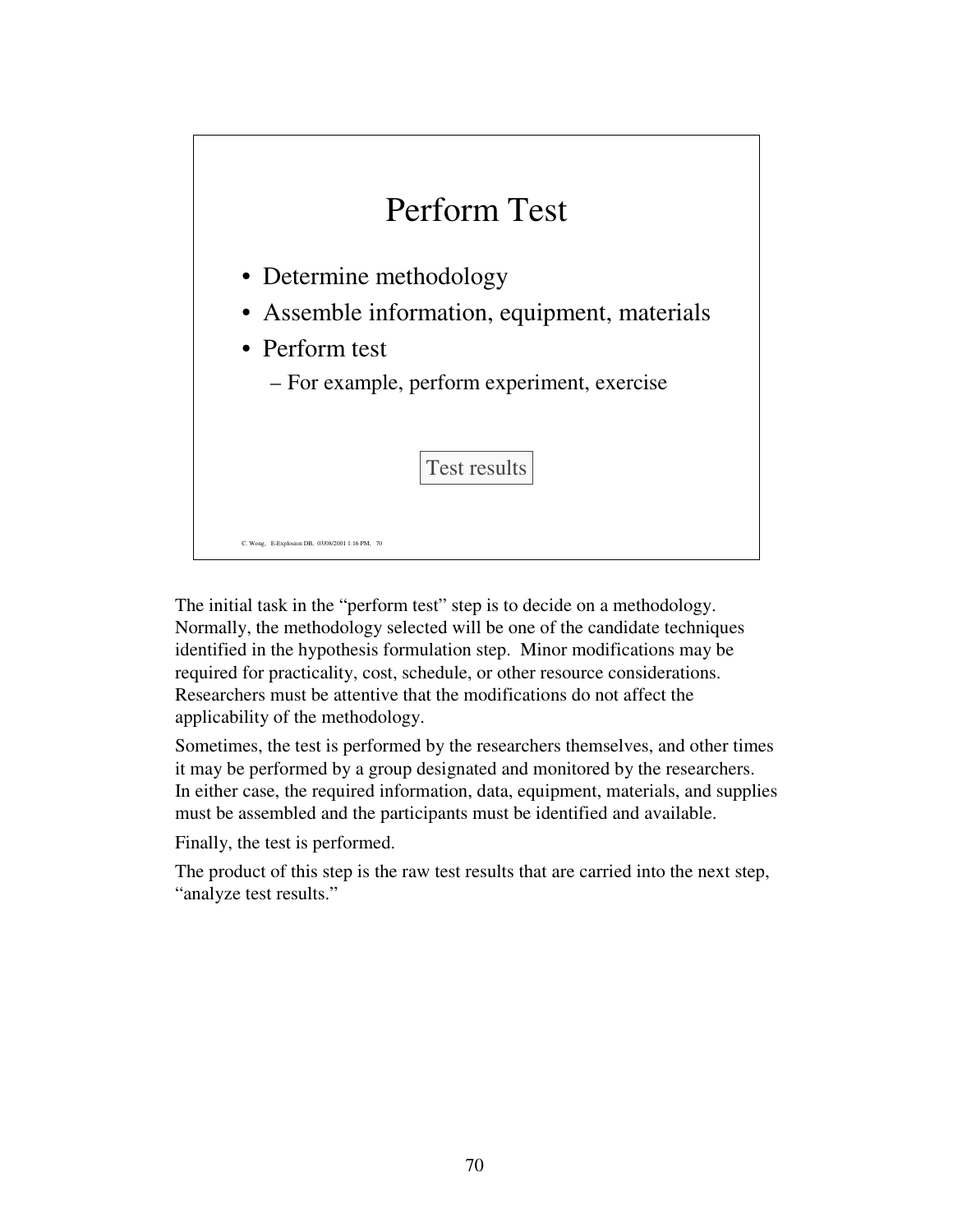

The raw test results need to be organized and structured. Analysis methods applicable to this step include statistics generation, sorting methods, and classification techniques. The test results might be combined with other data or information to make logical deductions. For example, the researcher might consider universal facts and deduce the specifics they imply based on a set of assumptions. Inductive arguments, in which the researcher states specific cases and generalizes them to universal conclusions, may also be employed.

The product of this step is an analysis of the test results, which is input to the "interpret analysis" step.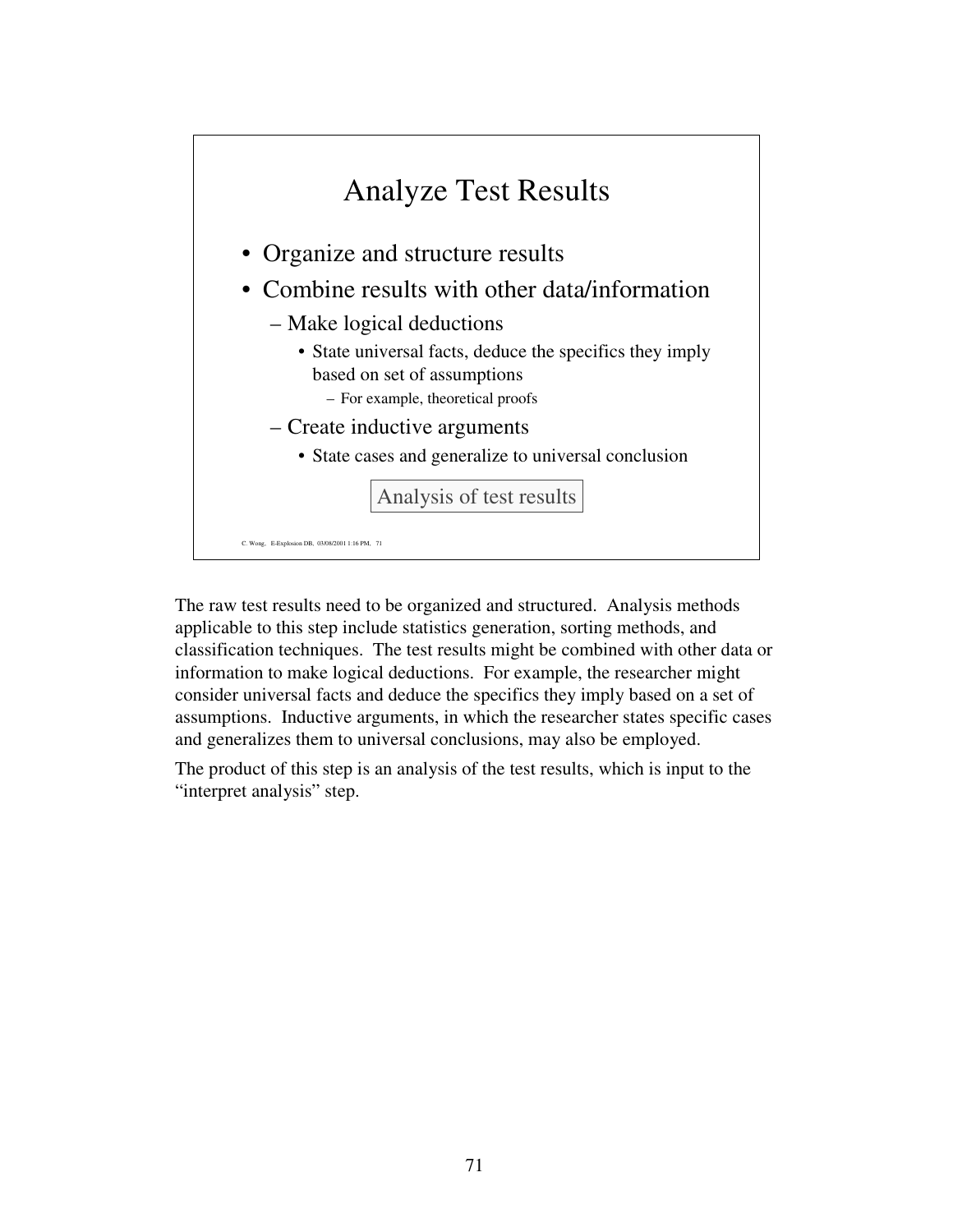

When interpreting the analysis of the test results, the researcher establishes a chain of reasoning from the analytic evidence to possible conclusions. The researcher might integrate the analysis with particulars of the situations considered and the question being addressed. To help with the interpretation, the researcher might attempt to extend the analysis with respect to particular dimensions. The researcher might attempt to determine the robustness of the analysis by extrapolating trends, varying the assumptions, and performing sensitivity analysis. These techniques will help the researcher establish the extent of the validity of the analysis.

The product of this step is an interpretation of the analysis that is carried onto the final step of the research process, "drawing conclusions."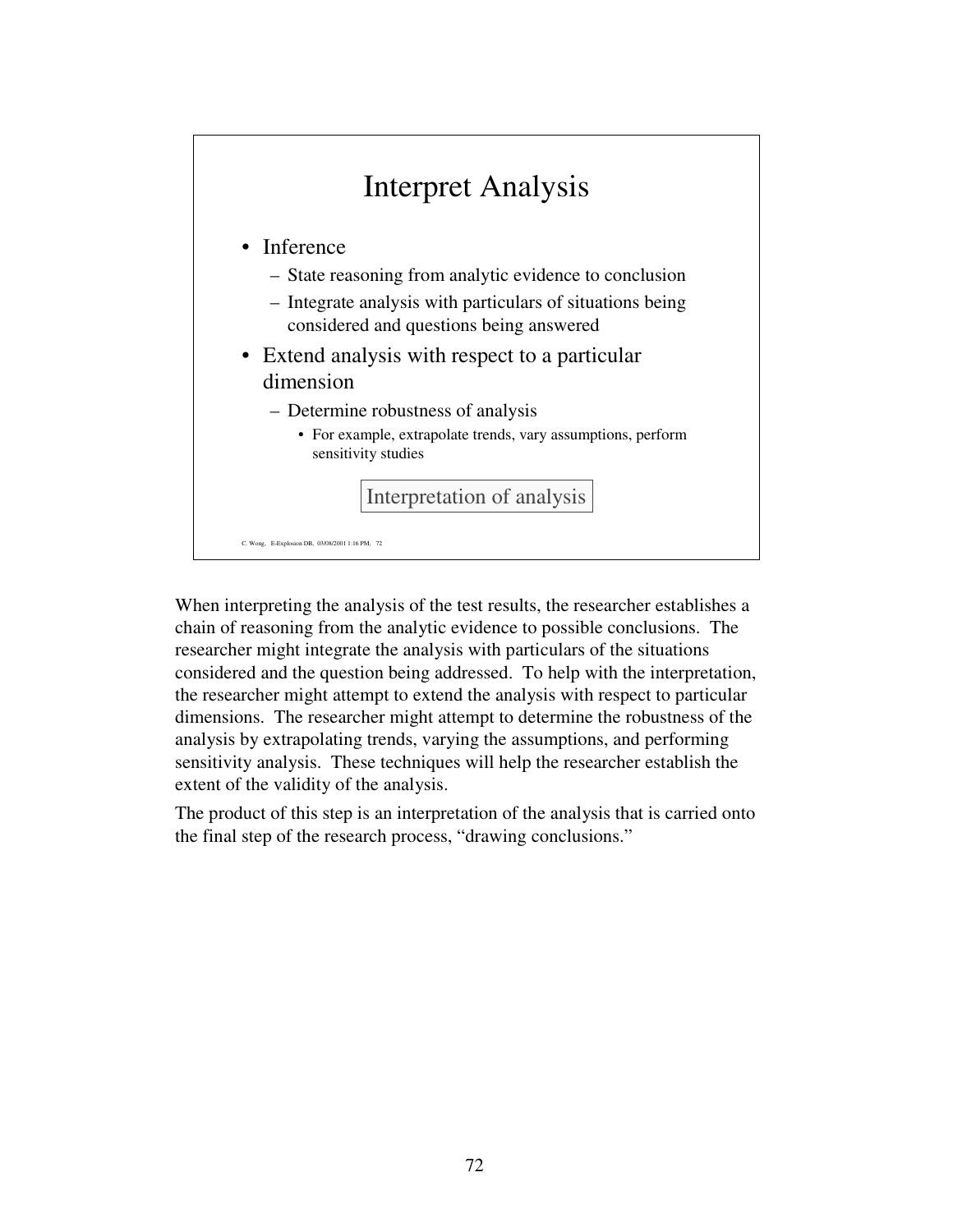

At this step, the researcher states what has been proven. The researcher's underlying assumptions must be made clear to effect an unambiguous understanding of the proven facts. The researcher may also state the implications of what has been proven. For example, policy implications might be discussed. The usefulness of the test methodology employed and the scope of its applicability may also be part of the researcher's conclusions. Finally, the researcher may state the next steps or recommend actions about what needs to be proven next or what questions should be considered in the future.

The product of this step is the researcher's set of conclusions.